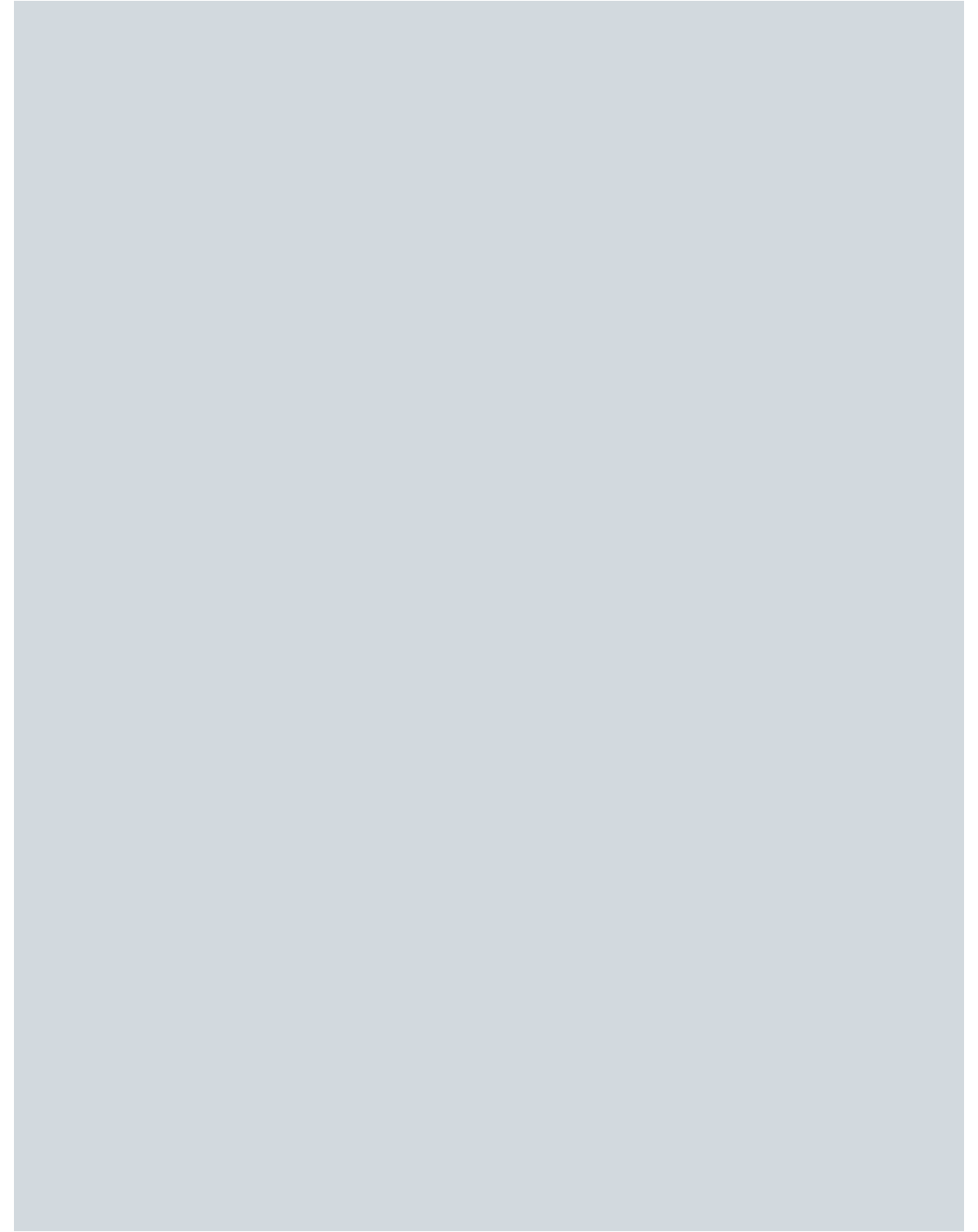## **ETHOS**

#### **Advisory Board**

Chan Heng Kee – CEO and Dean, Civil Service College Chan Lai Fung – Permanent Secretary, Ministry of Law Chew Hock Yong – Deputy Secretary, Ministry of Community Development, Youth and Sports Loh Khum Yean – Chief Executive, SPRING Singapore Ow Foong Pheng – Chief Executive Officer, JTC Corporation Andrew Tan – Deputy Secretary (Policy), Ministry of Foreign Affairs

#### **Editorial Team**

Alvin Pang – Editor • Sheila Ng – Assistant Editor June Gwee • Lai Wei Lin

We welcome contributions, suggestions and letters to the Editor. The editorial team reserves the right to select, edit and publish articles according to its editorial policy. All correspondence should be directed to:

> The Editor, ETHOS Institute of Policy Development Civil Service College 31 North Buona Vista Road Singapore 275983 Fax: +65 6775 9507 Email: ethos@cscollege.gov.sg

©2006 Institute of Policy Development, Civil Service College

Published by the Civil Service College

(Prime Minister's Office). Begun in 1971, the College is an integrated learning institution comprising the Institute of Policy Development, the Institute of Public Administration, CSC Consultants and CSC International. Its vision is to be the Heart of Learning Excellence and Development for the Singapore Public Service.

All rights reserved. No part of this publication may be reproduced, stored in a retrieval system, or transmitted in any form or by any means, electronic, mechanical, photocopying, recording or otherwise, without the prior permission of the Editor and the Institute of Policy Development, CSC. The opinions and views expressed in Ethos are those of the authors, and not necessarily those of the

ISSN: 1793-3773

Website: http://www.cscollege.gov.sg/ethos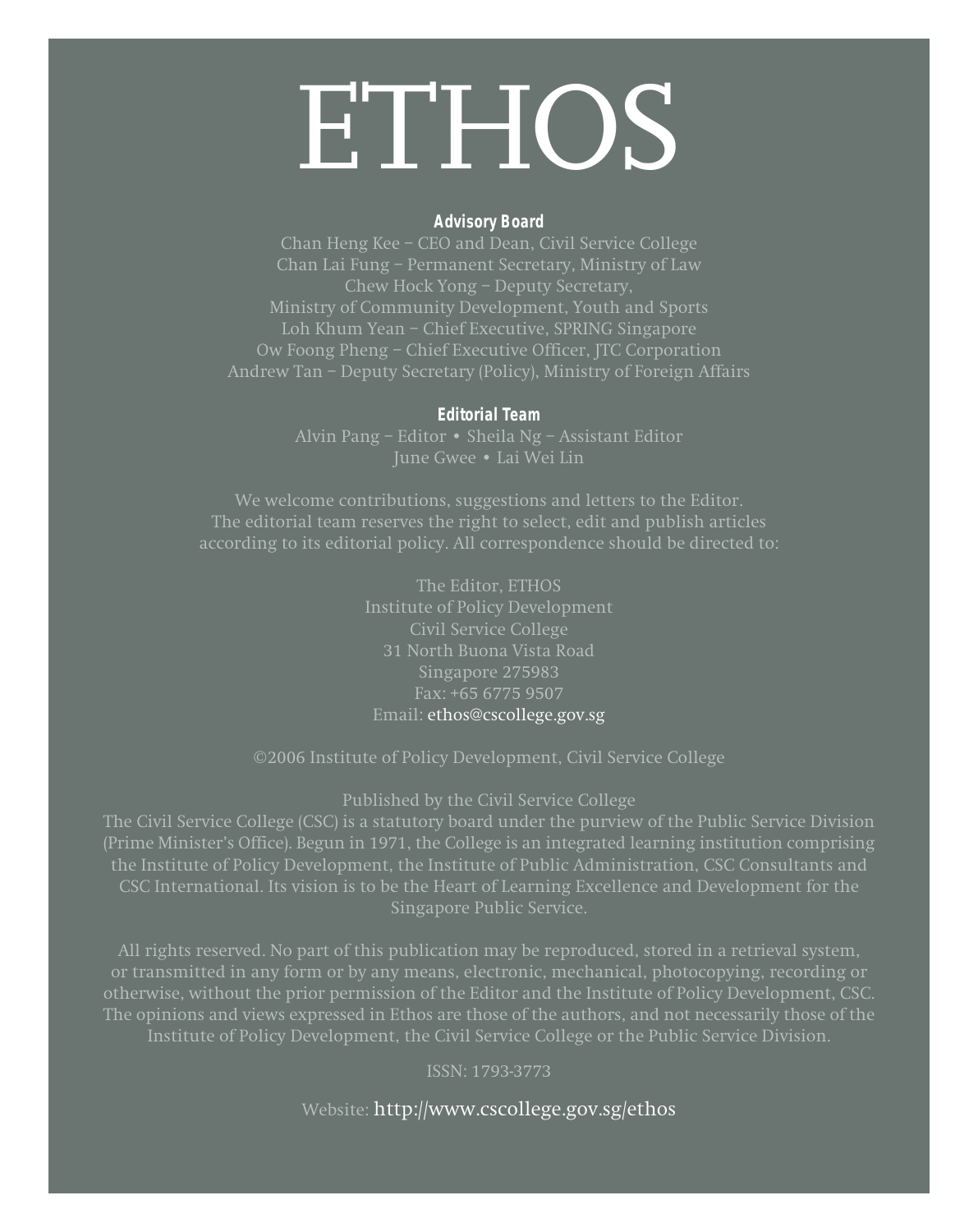

## CONTENTS **Issue 1, October 2006**

- 03 **Foreword**
- 04 **Editorial**
- 06 **Population and Policy Interview with Joseph Chamie**
- 11 **Ageing and Public Policy – A Global Perspective Andrew Kwok**
- 16 **Successful Ageing – A Review of Singapore's Policy Approaches Olivia Goh**
- 23 **Facts & Figures: Singapore's Ageing Population**
- 24 **Ageing Repositioned: Singapore in the New Global Demography Sarah Harper**
- 28 **Ageing Population: What to Expect and What to Do Norbert Walter**
- 37 **Opinion: The** *Real* **Challenges of an Ageing Population Andrew Kwok**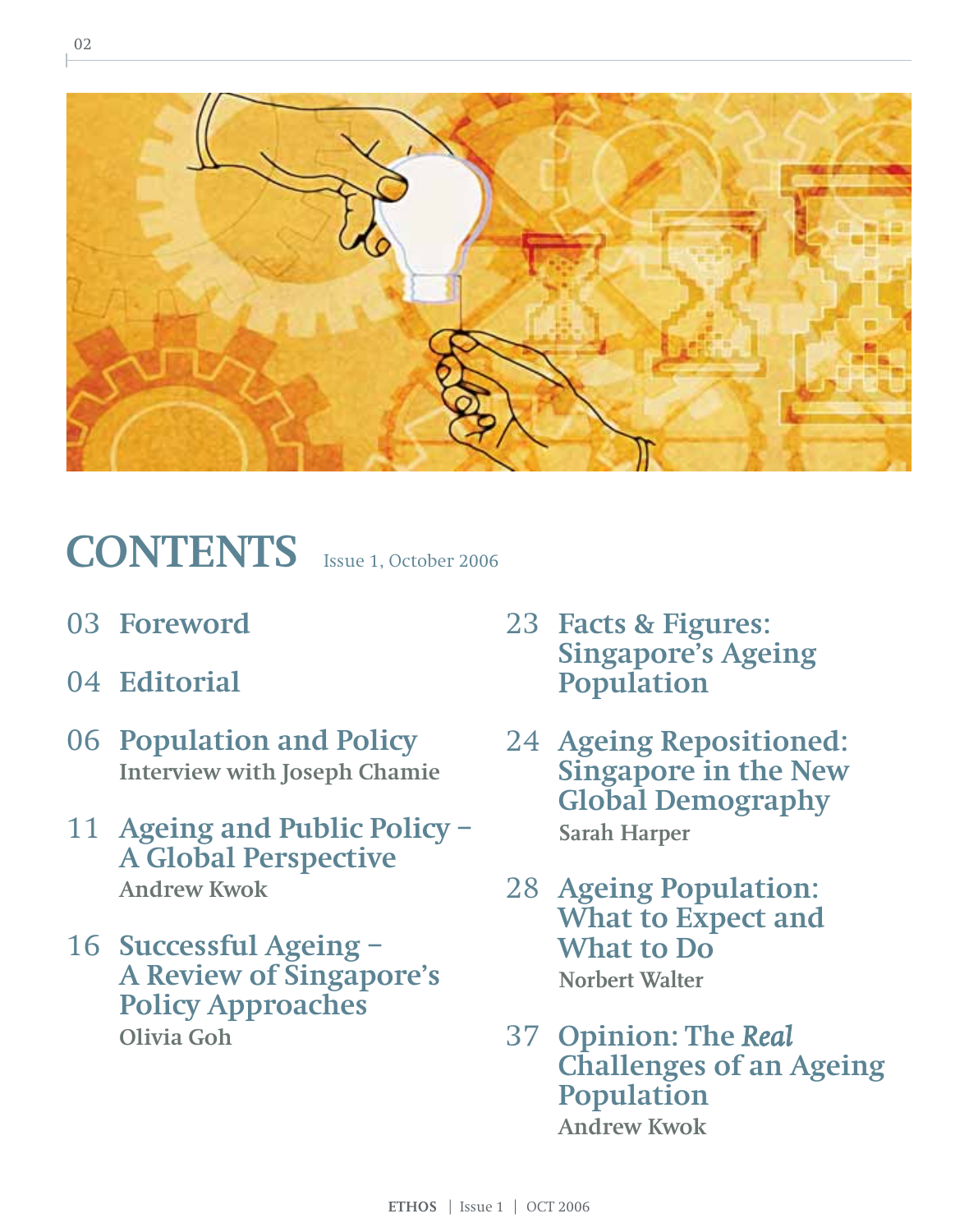## FOREWORD

e are at an inflexion point. Globalisation and rapid advances in technology are transforming **business, politics and society.** The business, politics and society. The simultaneous rise of China and India are changing trade flows and mapping out new patterns of influence. Formidable competition and new opportunities are emerging in unexpected quarters.

As the pace of change accelerates, uncertainty and unpredictability will increasingly define our operating environment. It is in such a complex and volatile environment that the Singapore Public Service must make its policies and plans today. Many of the most critical and strategic issues that we must address are not within the competence of a single agency to deal with. Instead, they are more likely than not to span several agencies and involve many interdependent factors, some of which are beyond our direct influence. Some of the policies that have served us well for the last few decades will no longer be adequate going forward. We cannot rely on time-tested formulae to ensure future success.

To succeed, we must reinvent ourselves as makers and implementers of policy. We must not only be aware of the immediate environment in which we are operating, but also the larger strategic landscape and how it shapes – and is in turn shaped by – our policies. The way forward is not to shy away from complexity, but to embrace it.

As a Public Service, we must always stand ready to seize opportunities and to capitalise on new ideas. We must be prepared to consider fresh or alternative approaches. We must be ready to act even when we cannot be certain of the outcome, because inaction will be the greater failure. We cannot worship at the altar of perfection in policy-making, or it will doom us to paralysis. Instead, we should learn how to manage the risks inherent in policy-making in an uncertain and unpredictable environment. To this end, we have to be savvy, well-informed, and open to new perspectives.

Ethos, as our professional journal for policy practitioners, has an important part to play in this evolution. It will document some of our public policy innovations, and serve as an invaluable reference for a new generation of civil servants. But it should also strive to present the best thinking there is on the theory and practice of public policy. I hope it will challenge us with cutting-edge ideas from leading thinkers worldwide, and help sharpen our policies through critical reflection, discourse and debate.

I wish the Ethos editorial team every success and I urge our readers to contribute ideas on how the journal can be improved.

Peter Ho Head, Civil Service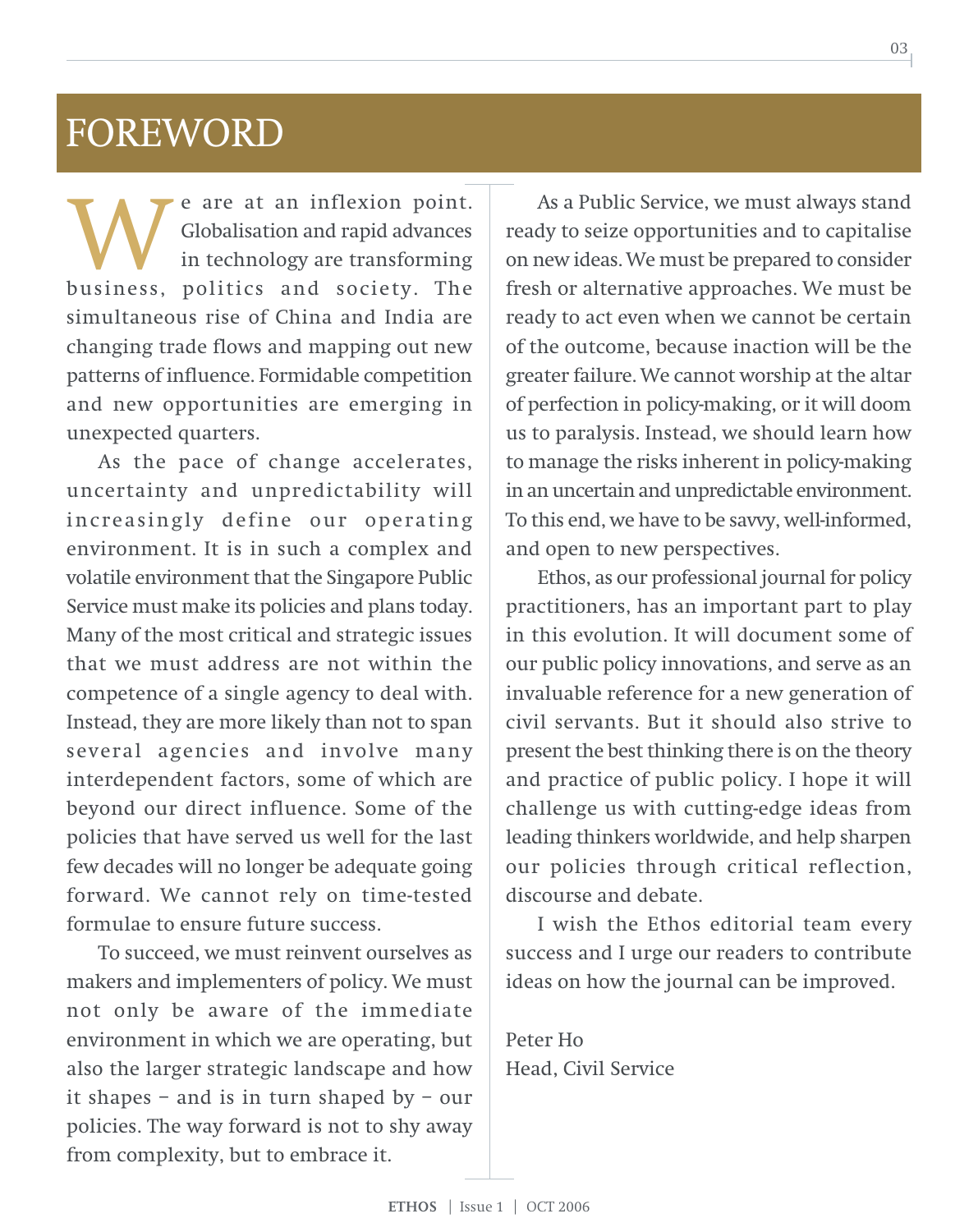## EDITORIAL

elcome to the new Ethos. Originally a newsletter started in 1994, Ethos has since become **A** criginally a new Ethos.<br>
in 1994, Ethos has since become<br>
a publication of no small ambition and range. It has featured leading ideas on governance and policy from some of the most senior and expert thinkers in the Singapore Public Service and beyond. This is due in large measure to the effort and intelligence of our previous editor, Patricia Lam, to whom Ethos and its editorial team owe a great debt.

With this issue, Ethos takes on an entirely new look — one which we hope better reflects its values as a smart, professional and forwardlooking journal on governance and public policy in Singapore. From 2007, Ethos will also be published biannually with a meatier slate of articles on thematic and general topics, as well as in Special Editions throughout the year.

Certainly, the changes we aspire to are more than cosmetic. We want to expand and deepen the scope of reflection on issues that are pressing — or may become so. Our vision is a journal where thought-leading, original ideas are presented, contested, refined and shared among our committed policymakers and scholars.

The Singapore Public Service enjoys a hardwon reputation for being competent and forward-looking. Some of the policies and initiatives put forward by our agencies are cutting-edge innovations. They may well have wider relevance and applicability both within and outside Singapore.

It is also folly to imagine that any government, however capable, has a monopoly on good ideas. In a fast-moving, globalised world, we cannot afford to lose track of the leading edge in thinking and action, lest we miss vital opportunities to leap ahead, or worse, be overtaken by events or the competition.

Perhaps most invaluable are ideas not yet tried or tested, but which suggest new perspectives or approaches to prevalent public issues. Some of these ideas may challenge the status quo — but what new idea doesn't? Others may not find immediate utility in governance, although their time may come.

\*\*\*\*\*\*\*\*\*\*\*\*\*\*\*\*\*\*\*

Our inaugural issue brings to bear some of the leading minds on a matter of global concern and national interest: Ageing. By 2050, the number of persons over 60 years of age will exceed that of children globally for the first time in human history. Singapore is also expected to age rapidly. By estimates, older persons will constitute 18.7% of Singapore's population in 2030.

These are figures for policymakers to note with some urgency, because the window of opportunity in which to take effective action, is now. What can we expect in the decades to come and what can we do about it today?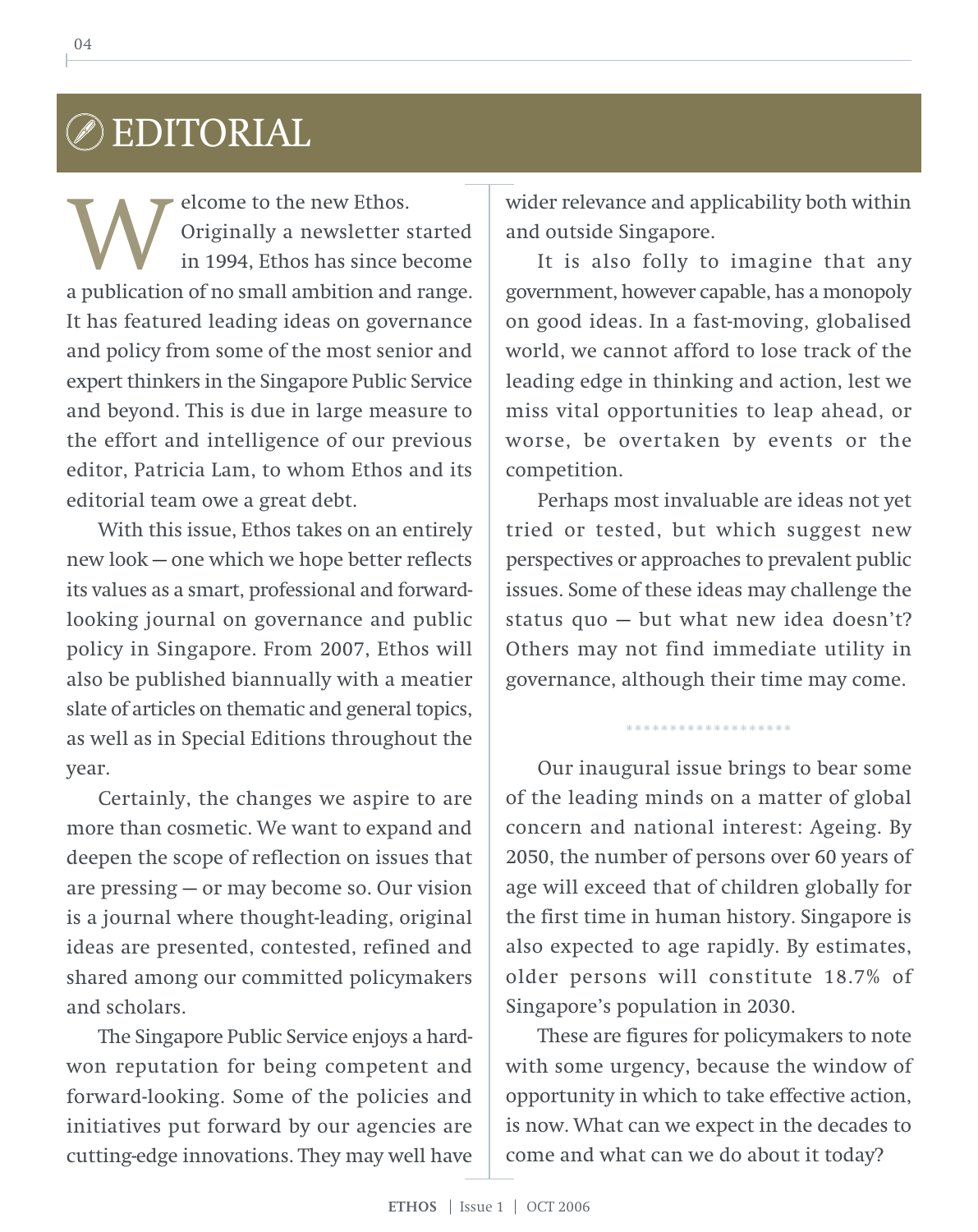Ethos features an interview with former UN Chief Demographer Dr Joseph Chamie, who addresses stagnant fertility rates in the context of a fast-growing senior population worldwide. Dr Sarah Harper, Director of the Oxford Institute of Ageing, contests the prevailing notion that a greying society necessarily means a declining one. Professor Norbert Walter, Chief Economist of the Deutsche Bank Group, forecasts changes in global labour, savings and investment patterns as the baby boomer population retires. Olivia Goh from the Ministry of Community Development, Youth and Sports reviews Singapore's policy approaches to ageing in the context of social support and pension regimes worldwide. Andrew Kwok from the

By 2050, the number of persons over 60 years of age will exceed that of children globally for the first time in human history. Singapore is also expected to age rapidly. By estimates, older persons will constitute 18.7% of Singapore's population in 2030.

Singapore Civil Service College rounds up our issue with a thoughtful opinion piece identifying key areas for attention in Singapore's ageing policies.

Ethos will continue to convene the best and most interesting thinking about public policy from Singapore and elsewhere. In due

course, we hope to generate a vigorous, healthy discourse from the mix.

Let us know what you think of the new Ethos design and the articles in this issue. Tell us what you would like to see in future issues and send us your contributions or ideas for future articles, at any time. Above all, we hope that you will find the new Ethos relevant, thought-provoking, and a good read.

We look forward to hearing from you.

Alvin Pang Editor, Ethos ethos@cscollege.gov.sg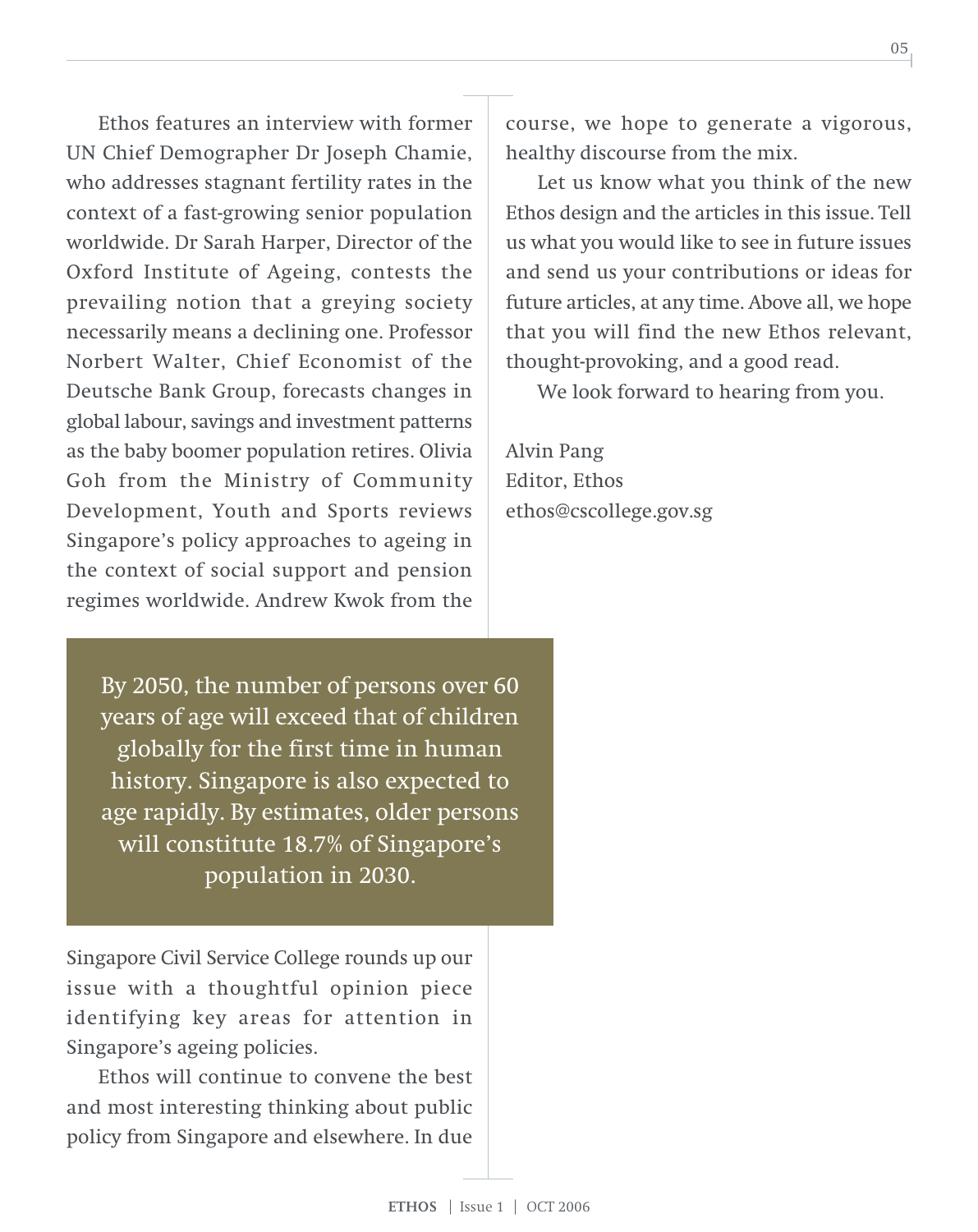## Population and Policy Interview with Joseph Chamie

**As the former United Nations Chief Demographer, Dr Joseph Chamie is one of the world's leading authorities on population change and movement. Speaking to Ethos, he outlined the implications of global demographic trends for public policy in Singapore and elsewhere.**

#### **To what extent can government policy effectively influence long-term population trends?**

When it comes to population and government policy, it is very important to distinguish between the three components of population change: fertility, mortality and migration.

Government policy can be very effective in reducing mortality, for example, by immunising people against disease and so on. It can also change migratory patterns, with programmes, infrastructure and incentives. Laws — for instance, the legal age to drink, drive, vote or retire and receive social security can also affect age structure and behaviour.

Fertility is a more difficult matter. In most societies, it is generally up to the couple to decide on the number and spacing of their children, based on their own calculation of the benefits and the costs. When fertility is high, governments can facilitate the reduction in fertility that normally comes about with urbanisation, lower mortality and increased education, with incentives and investments in schools, jobs and so on. But when fertility

declines to very low levels, what can governments do?

#### **Incentives to bring down fertility have worked well in the past. But it is evidently much more difficult to bring up fertility rates. Can Singapore, with one of the lowest Total Fertility Rates in the world at 1.24, hope to improve its situation?**

Very low fertility will be a big preoccupation for societies in the  $21<sup>st</sup>$  century: is this a temporal phenomenon that will correct itself or is it something that is going to be the case for all countries in the coming decades?

The ideal of countries, of course, is to have a transition to replacement levels. We can look at countries by their Total Fertility Rate (TFR) – the ones above 1.5 and the ones below. Countries that have 1.8 or 1.9 children per couple, such as France and the UK, may be able to maintain their population size by trying to raise it slightly or bringing in migrants.

There are also many countries with a TFR below 1.5: Japan, Russia, Korea, Italy, Spain, Greece, Ukraine, Georgia, Lithuania and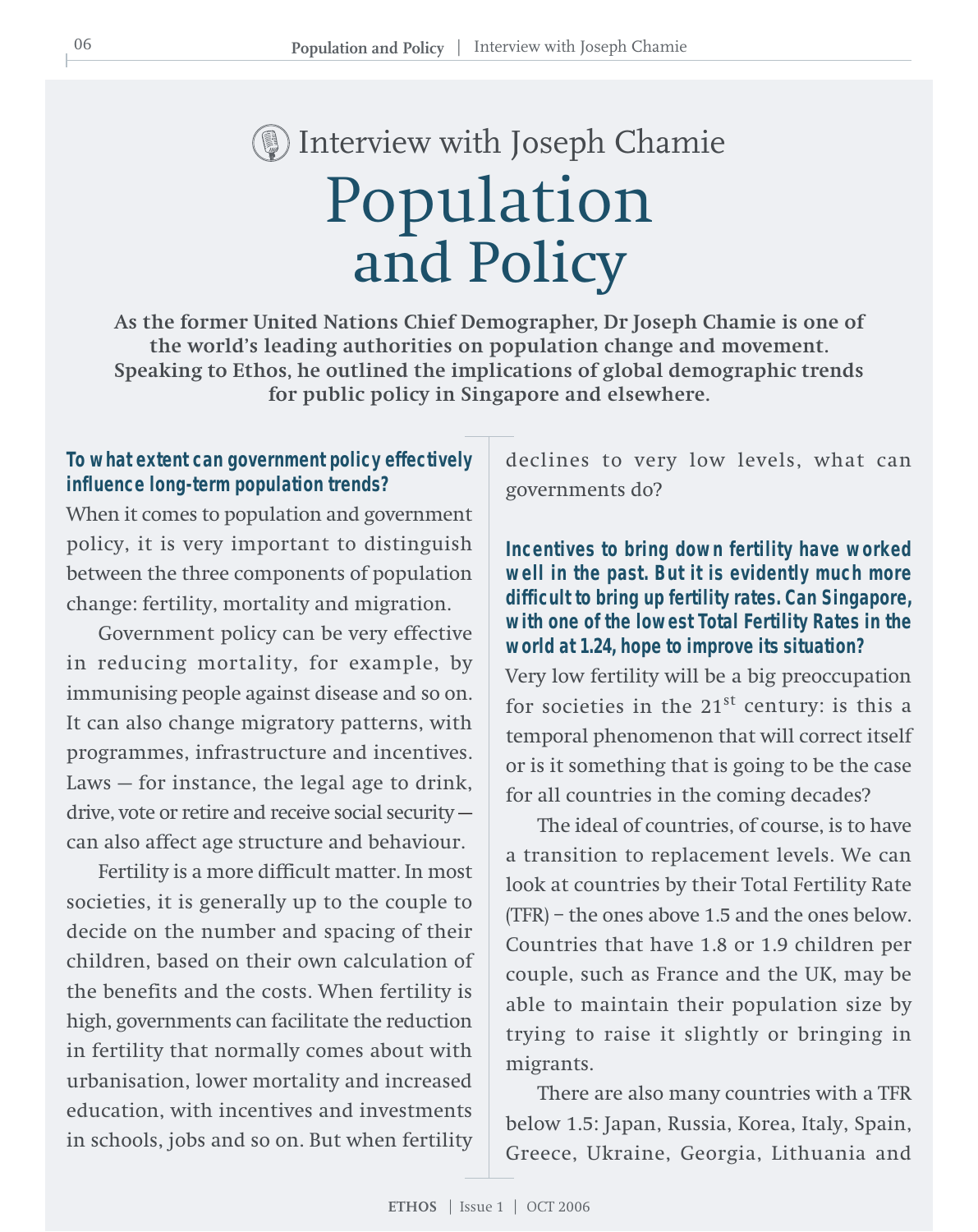Singapore. The research I have been doing indicates that government policy may have some modest impact. However, it is very unlikely that countries with fertility rates below 1.5 will get back to replacement level any time soon. The Swedish have been able to increase the fertility rate for a cross section of the population at a certain point in time, but then it has come back down again. So to get the current 1.24 up to perhaps 1.8 for Singapore will be a major challenge.

In the coming years, however, Singapore's TFR may stay at 1.2 to 1.24, but then it is likely to go up to perhaps to 1.5 or 1.6. The mean age of childbearing has been rising, but this rise will cease, resulting in 10% to 20% increase in the fertility rate. Public encouragement, media and benefits may also have some small effect. There are also people who are having difficulty conceiving, who may be helped by new means. All these factors could increase fertility.

The French, with a fertility rate at 1.9, may be a useful example to consider. They have been able to create a culture where women and men believe that they can have a family and children and still work — so they have preschool and after school assistance and so on. But in many countries, couples are finding it hard to raise a family with two or three children when both husband and wife are working outside the home.

**While Singapore is trying to encourage births, we are also opening our doors selectively to migration in order to boost the resident population. How**

#### **effective is this as a means of tackling a shrinking population?**

Our studies on replacement migration show that if you are at a TFR of 1.2 or 1.3 and want to bring in migrants in order to stabilise the size of the population or labour force, the migrant population would have to be so large that it becomes politically and economically very difficult. You would be changing the ethnic composition and age distribution of your country.

How do you assimilate or integrate so many? This may create problems in countries, such as observed in Germany even after 30 years of immigration. In addition, migration policy for a small country like Singapore may be very different than for a large country like the United States, Japan or Russia.

Singapore is in many ways blessed because you have a large pool of potential migrants from which to draw. The question is how you will proceed: will you bring in people for two to three years and then have them leave, or will you bring them in and have them stay for 15 to 20 years and then leave or stay and become citizens? You have to be careful not to bring in so many transient people that they have no investment in the society. Also, if you bring in many migrants and they stay, it is going to have an effect on your ethnic distribution and political system.

Compared to Japan, Singapore is in a more favourable position to benefit from migration. The Japanese have a history of being somewhat isolated and not as welcoming of foreigners, although they have established national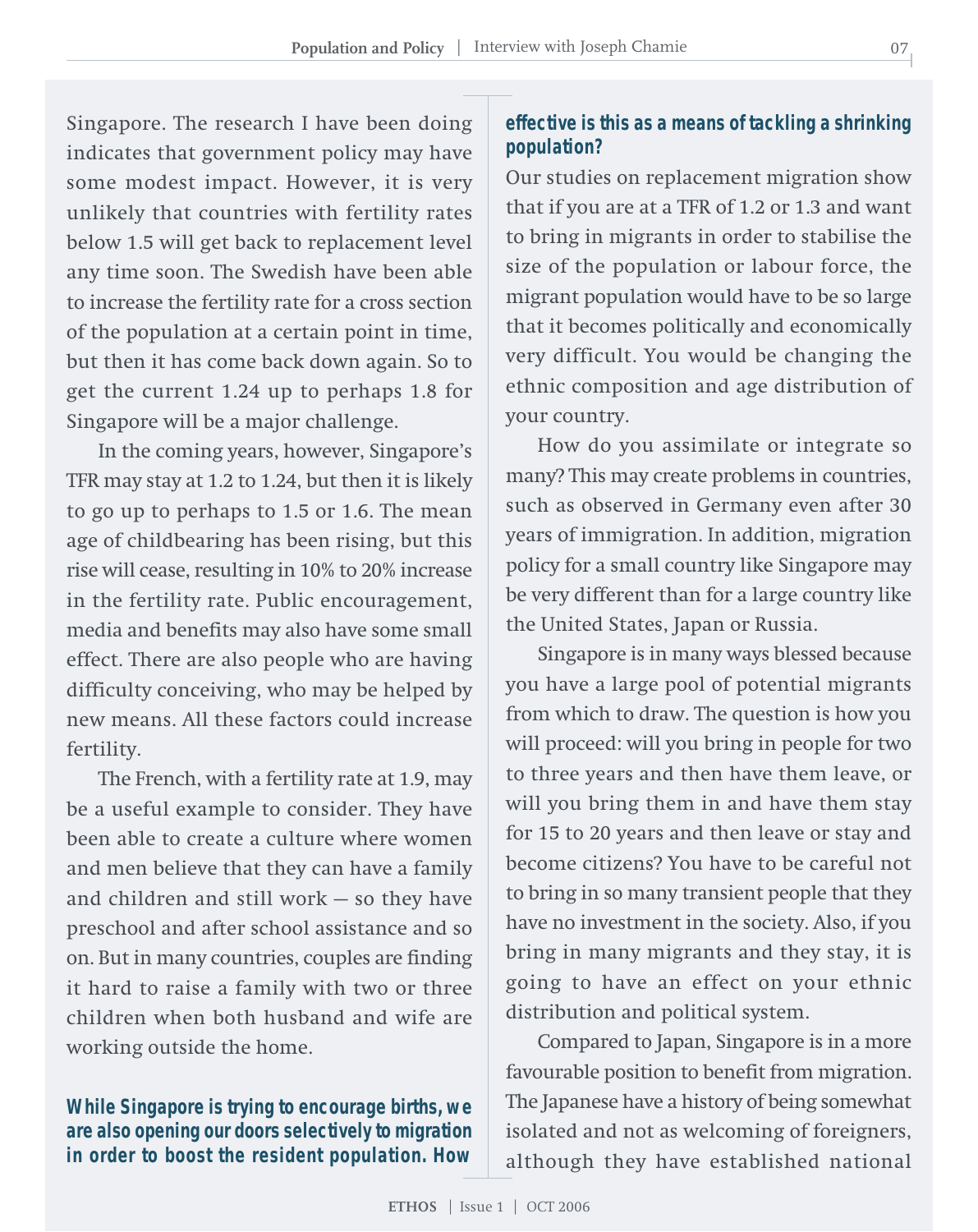commissions recommending that Japan be more open and use more English in order to welcome people coming from abroad. Singapore, on the other hand, has a history of diversity and immigration, and can benefit from the very large populations surrounding it.

In the past, America was also not considered to have a very cohesive national identity, because it was so diverse. But now in the 21st century, diversity can be a strength, especially in the context of low fertility. In a globalised world, diversity means you work in different environments, not just one environment.

The question is: can you maintain your integrity as a country with increasing diversity? In France, Great Britain and Netherlands, we have seen immigrants whose children do not feel that they are part of the country, and have staged protests. So the people who migrate in must feel that they have a vested interest and equal opportunities.

#### **If fertility rates cannot be restored nor compensated for by migrants, is a shrinking, greying and declining society inevitable? What adjustments will countries have to make?**

What is happening in Singapore, Japan, Europe and other places with low fertility, may be the trend for the entire world. For instance, the Republic of Korea has benefited from the demographic dividend in the past – small number of children, small number of elderly. Their economy blossomed with good

policies and hard work. But now their favourable age structure, where you had 10 or 12 people in the working age for every retired person, is getting considerably older and it will soon be looking more and more like the Japanese and the European age structures.

Adjustments will have to be made. In countries with pay-as-you-go pension systems — not the fully-vested individual pensions that you have in Singapore – there are going to be heavy costs because the burden on the contributing workforce will increase as the population gets larger. I sometimes refer to this as a "red ink" society, where more and more resources are being spent as ageing occurs, so you go from black ink to red ink in order to cover the increasing costs for the elderly.

What is happening in Singapore, Japan, Europe and other places with low fertility, may be the trend for the entire world.

In this situation, there are basically three variables you can adjust. You can increase the age of retirement, increase taxes or reduce retirement benefits — or you can have a combination of these three. Increased productivity may help, but then again, the aged and elderly would want to draw added benefits from increased productivity as well, such as through better healthcare.

Baby boomers, in particular, will make a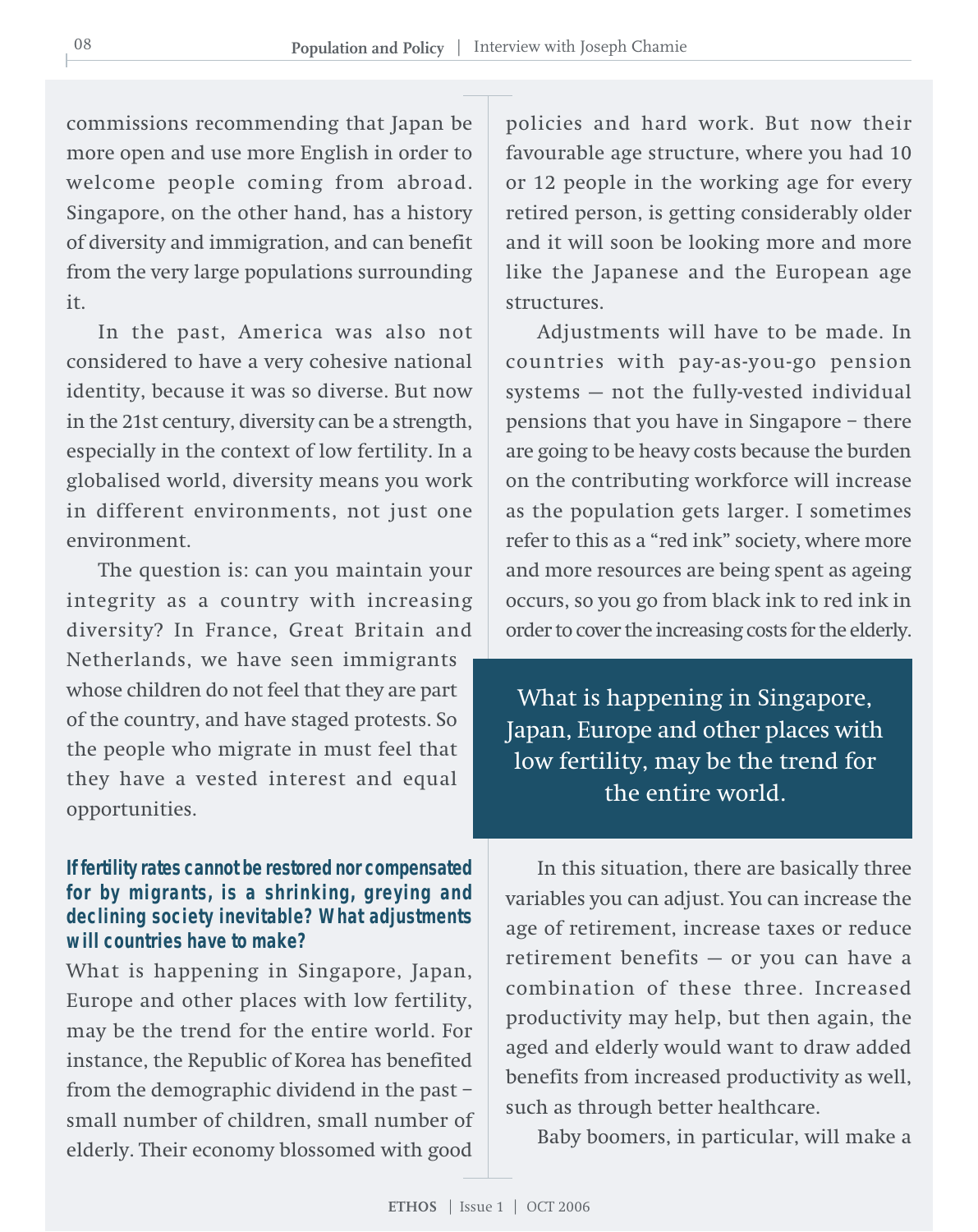deep impact as they go through retirement. And this may have significant impact on investments, as older people draw down their savings and spend. You may move from a situation where the cohort was saving, to a period of spending.

Some of the adjustments that will have to be made are obvious, such as active ageing: encouraging the elderly to stay on working much longer, keeping them well-trained, competitive, physically active, healthy, etc., and as a result, reducing the costs of the ageing process, and the burden on healthcare. One thing that is common in the US and Canada but less so in other societies, is volunteering, where retirees say: "I have my pension and now I'm going to volunteer my time." All these things could help make retirement much more rewarding and much more fulfilling for the individual, as well as helping the society at large.

#### **Has the nature of ageing changed over the years? How might a greying population alter the complexion of society?**

Throughout most of history, people did not have "golden years". You worked your whole life and then depended on your children to take care of you when you were elderly and frail. In exchange, you took care of the grandchildren or dispensed advice. The government did not get involved. But now the level of income and the well-being of the elderly have improved tremendously because of economic structures, private investments and government policies to provide social

security and healthcare. So these people now look forward to what we call the "golden years" — that is relatively recent.

When governments permitted structures to be created so that the elderly had their own income and were self-sufficient, it also helped to dismantle the extended family. In the past, retired grandparents would look after the children, freeing up working mothers and fathers to work and to have more children. Now people are saying, "I raised my children. I don't have to raise another generation. I have my own income and I want to travel, do my hobbies or volunteer." With greater

When the elderly became selfsufficient, it also helped to dismantle the extended family.

mobility, people are moving further away from their families. They are also older — as people marry and have children later in life, they become grandparents at perhaps 60, not at age 50. Socio-economic circumstances in industrialised societies have brought about a situation where grandparents are no longer necessarily available to raise the grandchildren.

There have been studies by social psychologists about what happens when the population ages. I think there is some correlation between age and the type of productivity, innovativeness and behaviour you have in a democracy. As people become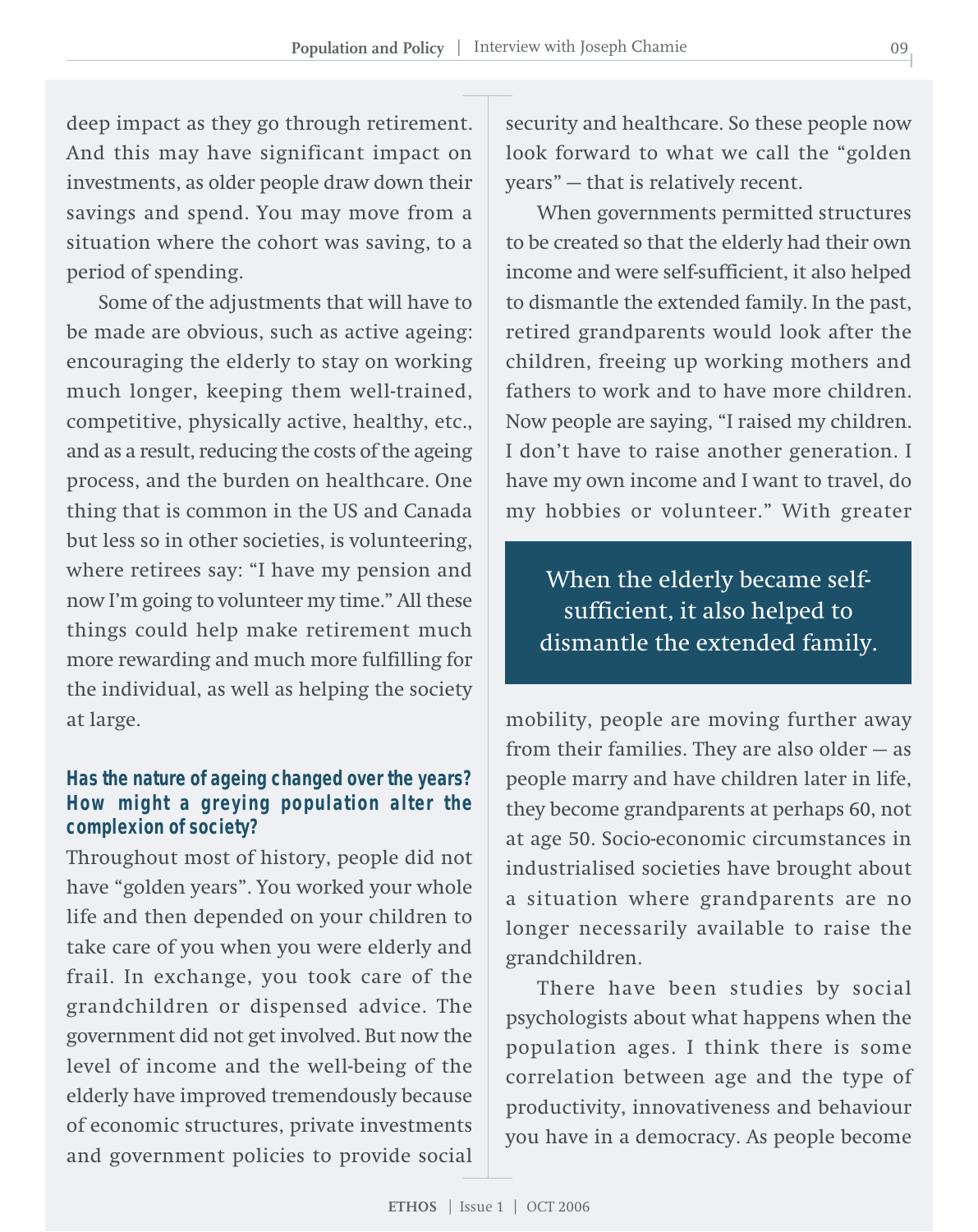older, they often change their political views and positions on those policies and programmes that directly affect them. In the United States, for example, an official who tries to change existing policies for social security and pensions has to be very careful because if the elderly do not like it, they will try to vote him out of office. So the ageing of the population will have an effect on politics and democracies — we see that in France and in America.

The elderly can feel that they have an entitlement, that the government owes them retirement income and healthcare, for example. However, in the end, someone has to pay these costs. So, you need policies and structures that encourage economic independence, self-reliance and planning for old-age, not dependency on the government. In many Asian countries, including Singapore and Japan, there is a balance between societal needs and individual rights and responsibilities. The question for policymakers is this: What areas should be left to individual decisionmakers? What issues are basically outside the domain of government involvement and should be left to individuals to manage for themselves?

In brief, the ageing of humanity is likely to be among the most significant events of this century. The expected ageing of populations is unprecedented, a worldwide phenomenon affecting every household, and a major challenge for all societies.

Dr Joseph Chamie is Director of Research at the Center for Migration Studies in New York and editor of the International Migration Review published by the Center. Previously, he was the Director of the United Nations Population Division. Dr Chamie served the UN in the field of population and development both overseas and in New York for more than 25 years. Among other major duties, he was the deputy secretary-general for the 1994 UN International Conference for Population and Development. He has written many papers and books in such areas as fertility, population estimates and projections, international migration and population and development policy.

This article is excerpted from an interview conducted in Singapore (May 2006) by Andrew Kwok, a research associate at IPD, and Alvin Pang, the Editor of Ethos.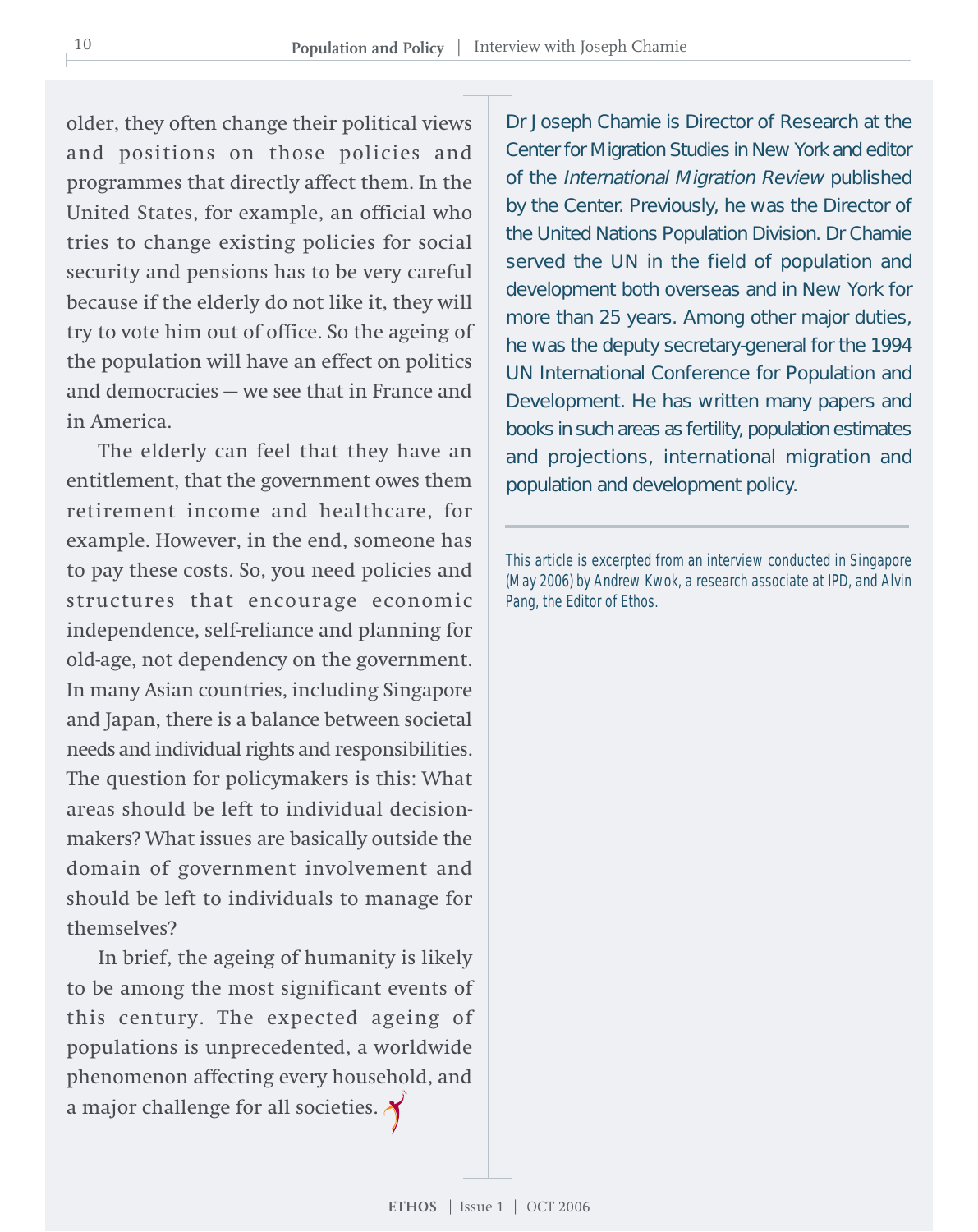

## Ageing and Public Policy – A Global Perspective Andrew Kwok

**Is there an impending ageing crisis? Two views predominate in the global discourse.**

he first warns of looming disaster — a shrinking labour force, unsustainable pension, and healthcare The first warns of looming<br>disaster – a shrinking labour force,<br>unsustainable pension, and healthcare<br>subsidies increasing the fiscal strain and destabilising the economy. Here, demographic upheaval foreshadows an inevitable economic decline, if not total collapse.<sup>1</sup> Those who disagree consider this analysis too Malthusian: it overlooks increases in productivity, and the reduced fiscal burden of households with fewer children to support. These pundits see demographic change as a gradual transition and not an imminent crisis.2

Neither fatalism nor nonchalance is likely to help much in informing public policy. How ageing affects a society will vary; the individual conditions of each country decide if a crisis will set in. The Japanese economy remains intact, even as one in five citizens are now aged 65 and above. In contrast, scores of nations with much younger populations are struggling.

Japan's case suggests that an ageing society can still thrive. On the other hand, what could be disconcerting for Singapore is its exceedingly rapid pace of ageing. Its over-65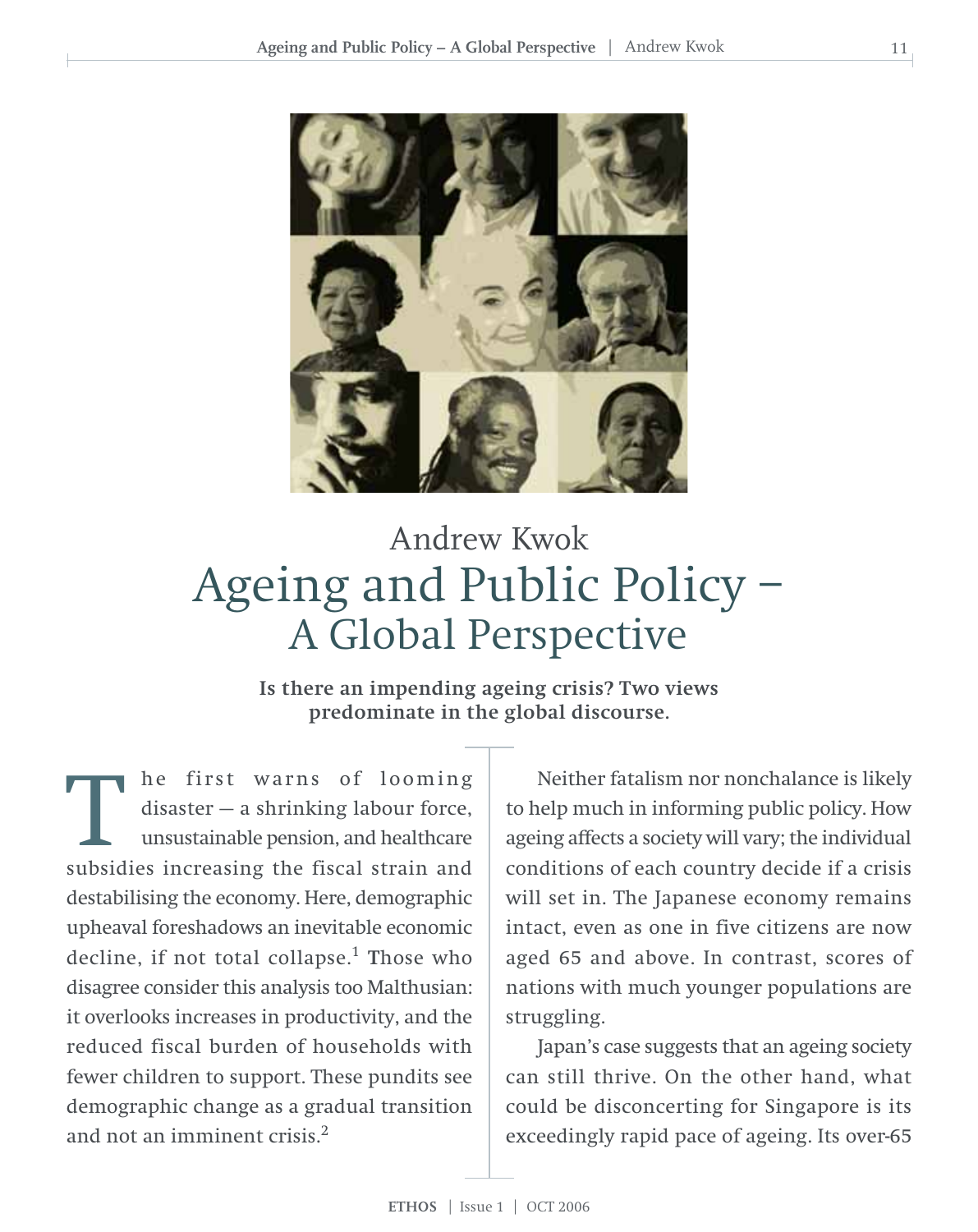population is projected to grow by 372% from 2000 to 2030 – faster than in noted ageing countries Japan (54%), Germany (63%) and China  $(170\%)$ .<sup>3</sup> In 2005, one out of every 12 Singaporeans was aged 65 or above. By 2030, they will number one in five.<sup>4</sup> Post-war baby boomers lead this surge, with the first cohorts hitting 65 years of age as early as 2012, and setting off an exodus from the workforce. By 2050, 38% of Singaporeans will be 60 years or older.<sup>5</sup>

These dramatic changes mean policies cannot continue as before. Existing fiscal systems, retirement and healthcare provisions, structured in the context of a younger population and a growing economy, may no longer be suited to meet the needs of a rapidly ageing society.

Singapore could level up quickly by adapting the successful strategies of governments who already support a significant aged population. The latitude of policy response, however, does vary with the context of each country.

#### **AUGMENTING POPULATION**

In 2005, Japan's population declined for the first time since 1945. The proportion of persons aged over 65 rose to 21%; it is estimated to rise further to 35.7% by 2050. Its Total Fertility Rate (TFR) has fallen to a record low of 1.25. Despite this, Japan remains focused on raising TFR and is reluctant to open its borders to immigrants, for fear of their impact on its homogeneous society. Foreign residents account for only about 1.2% of Japan's population as at end  $2005$ .<sup>6,7</sup>

Singapore, in contrast, has augmented its population through both immigration and pro-natal policies. Today, non-residents constitute around 20% of the total population8 and make important contributions in various industries. However, this approach has its trade-offs – competition for jobs and other opportunities will inevitably create some foreigner-local tensions. A successful immigration policy also needs to go beyond attracting foreigners to live and work in Singapore; immigrants must integrate well into the society, and foster emotional ties with the country. The 2005 French riots, fuelled by the discontent of its immigrant enclaves, attest to how easily social fragmentation can take place within a few short years.

Policies intended to raise fertility have proven to be complex and controversial. Yet Singapore is not the only country with an explicit population policy. France has a longstanding, conspicuous and active family policy. French politicians have gone so far as to appeal to nationalistic sentiments, talking of demography as a "source of vitality".<sup>9</sup> In Australia, parents were urged to "have one (baby) for mum, one for dad, and one for country".10

Nordic states, on the other hand, take a more subtle approach. Through quality childcare services and generous parental leave, their policies focus on building favourable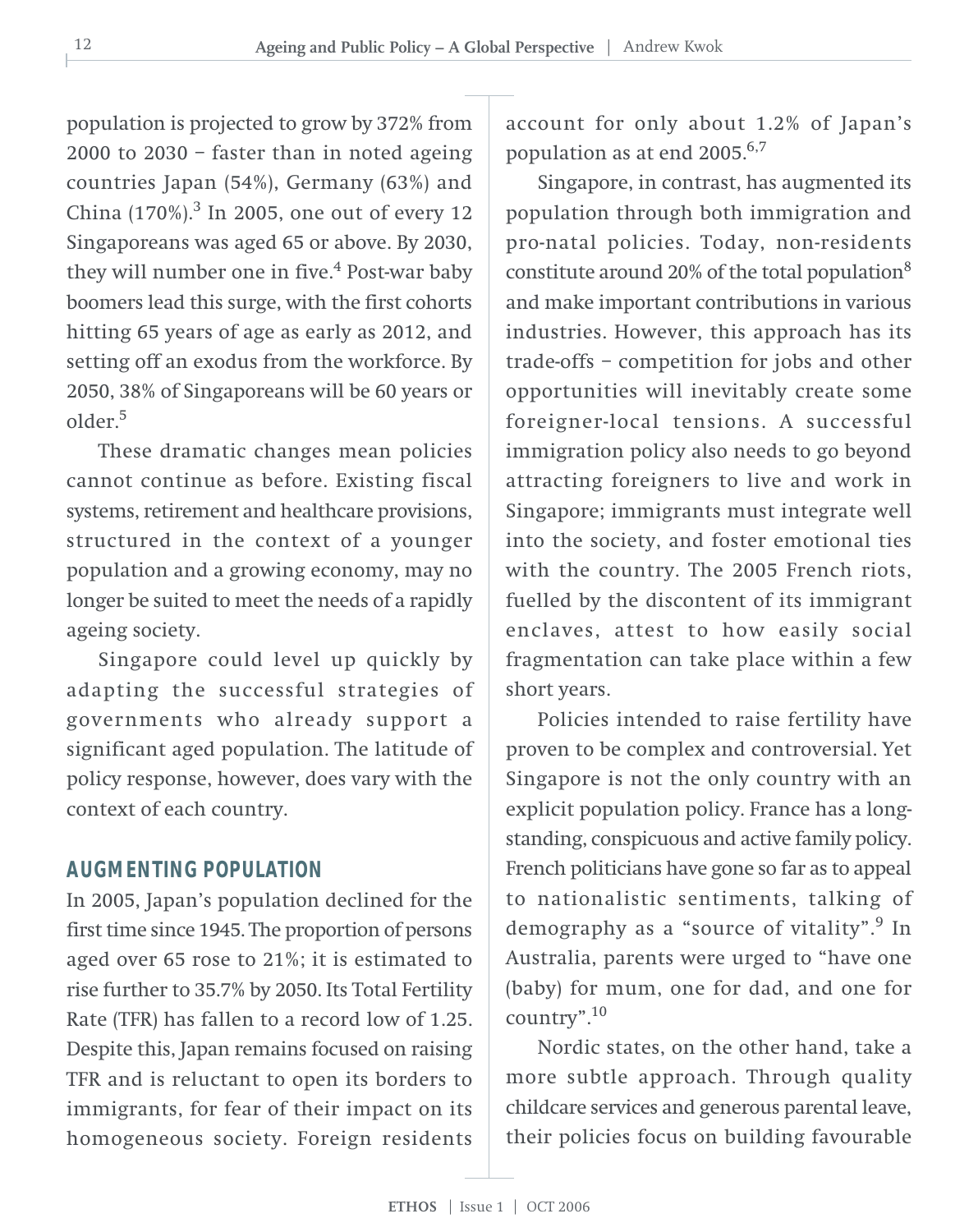conditions for people to have children, without pitching the objective of population growth. Germany, France and Belgium target families as the focus of benefits, while resources targeted at children are proving to be popular in Sweden. $11$  Scholars have also called for the expansion of assisted reproductive technologies such as in vitro fertilisation, which accounted for some 4.2% of total live births in 2002 in Denmark.<sup>12</sup>

#### **SOCIAL SECURITY AND PENSIONS**

Pension systems were originally designed to alleviate the elderly poverty that became rampant after the Second World War. They have since become a financial burden and a political minefield for many governments, particularly in the West. Pension entitlement is typically pegged to price inflation, but as growth in wages outpaced inflation over the past decade, an uncomfortably large gap between workers' last drawn pay and their entitlements has emerged, leading to much discontent. Consequently, these governments have become pressured on all fronts, having to finance a rapidly increasing pool of pensioners from a shrinking tax base.

Under the fiscal strain, many pension systems are gradually moving away from the pay-as-you-go model, where contributions by workers go directly to pay benefits to pensioners, to a funded or savings plan model, where contributions are invested in assets which pay for their own retirement benefits, or are notionally recorded, to entitle them to their contributed sums plus some interest upon retirement.

Yet the pace of reform is slow. Few pension programmes in Organisation for Economic Co-operation and Development (OECD) countries have been radically overhauled in favour of private or fully-funded schemes. Measures to reduce benefits or raise the retirement age are also politically unpopular. Tweaks and half-measures suggest that the root problems will linger. As a result of this historical baggage, the problem of pension reform is likely to continue to dominate the discourse on population ageing worldwide.

Founded on a social ethic of self-reliance, Singapore's Central Provident Fund (CPF) is a compulsory savings scheme, fully funded by workers' and employers' contributions to individual accounts. It is immune to many of the pressures faced by pension systems elsewhere. However, in a bid to lower labour costs, legislated contribution rates to the fund have declined. From a peak of 50%, contribution rates have settled to their present levels of 33%. While the Government has maintained CPF as the primary instrument for retirement financing, it has also encouraged citizens to be more proactive in personal financial planning, and continued to emphasise the family as a source of support in retirement.

Individuals tend to be poor long-term planners. While 61% of working Singaporeans are seriously concerned that they might not have enough money to last them through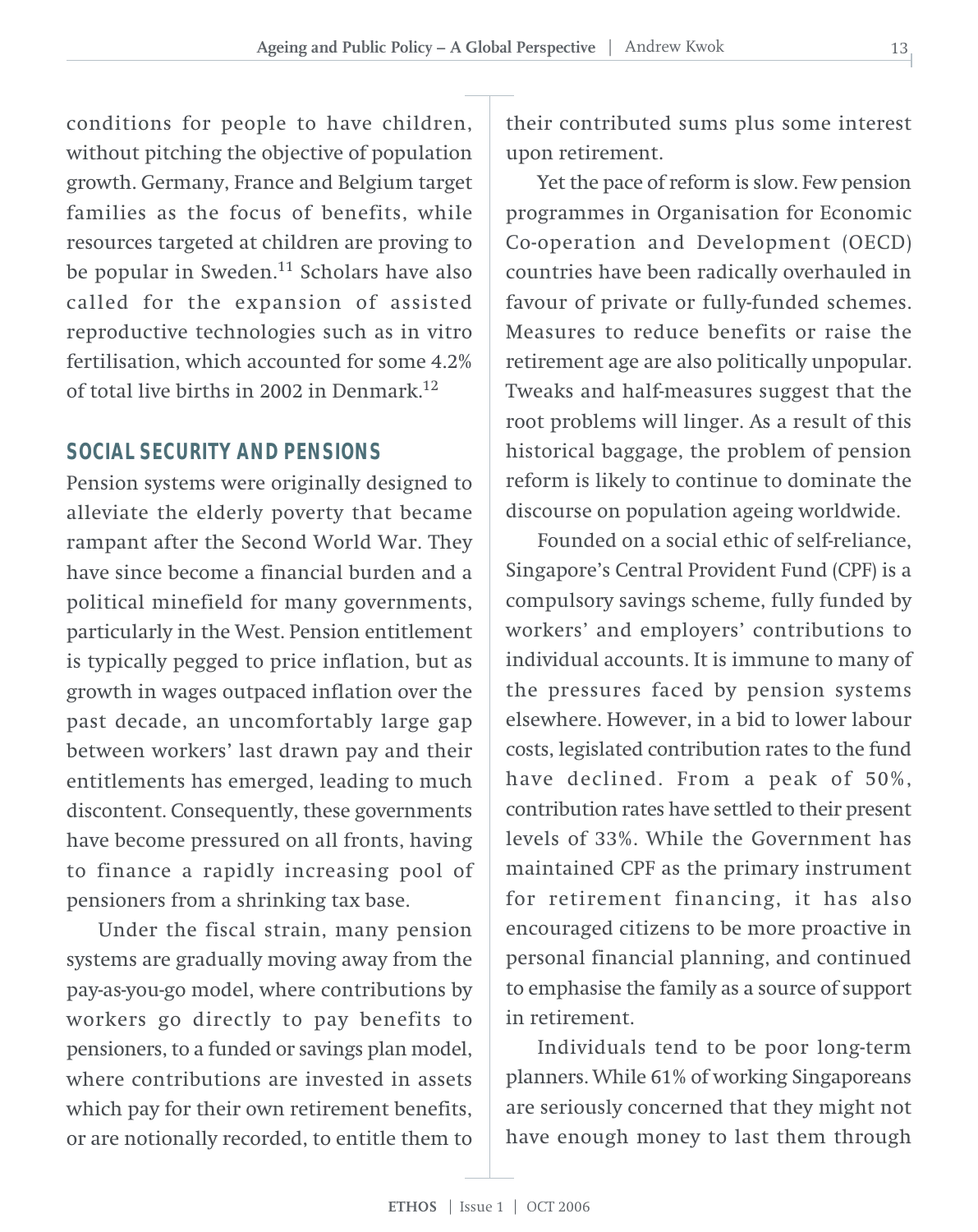their retirement years, only one in 10 surveyed actively save for retirement. $13$  One safeguard introduced to address this is the 1987 CPF Minimum Sum Scheme. Currently set at S\$94,600, this minimum sum will be raised gradually to S\$120,000 (in 2003 dollars) in 2013; it cannot be withdrawn from members' accounts until retirement. This sum ensures a monthly payout of S\$711, which is roughly 21% of the monthly income of an average earner,<sup>14</sup> for 20 years from retirement at age 62. In comparison, average earners in OECD countries can expect a post-tax pension of about 70% of their earnings after tax.<sup>15</sup> Nevertheless, only four in 10 Singaporeans aged 55 had the mandatory nest egg in their CPF accounts in 2005.16

The CPF differs from pensions in one other aspect: basic pension schemes provide all retirees with a flat rate payout, as long as they have worked for a specified number of years. As a further social safety net, targeted schemes pay a higher benefit to poorer pensioners and reduced benefits to better-off retirees. The CPF system, while self-sustaining and generally equitable across different generations, does not redistribute income in this way. Accordingly, it has limited merit in forestalling elderly poverty, since lower-income earners are less able to accumulate as much savings.

As more people move up the population pyramid, higher expectations and practical needs will fuel greater demand for instruments that complement and make up for the inadequacies of the CPF. As other nations have found, it may be the Government, rather than fragmented private sector services, that is in the best position to operate or facilitate such programmes with sufficient economies of scale.

#### **SUPPORTING SENIORS: A NATIONAL APPROACH**

Many countries have found it useful to adopt a whole-of-government approach to supporting an increasingly senior population, whose needs straddle several sectors. The "National Strategy for an Ageing Australia" is reportedly exemplary: its comprehensive mix of policies, a result of a wide participative process, addresses the multi-faceted concerns of its senior citizens.17 Like Australia, New Zealand has a dedicated minister overseeing the welfare of seniors. That such resources are invested in the public services reflects the growing emphasis and importance accorded to this sector of the electorate.

Canada takes a slightly different approach. Its policies focus on nurturing lifelong employability of workers, instead of targeting senior citizens as a specific group. The Ministry for Human Resources and Social Development looks after all aspects of education, youth, employment and pension with the aim to "help Canadians invest in themselves to move through life's transitions – from families with children to seniors, from school to work, from one job to another, from unemployment to employment, from the workforce to retirement".<sup>18</sup>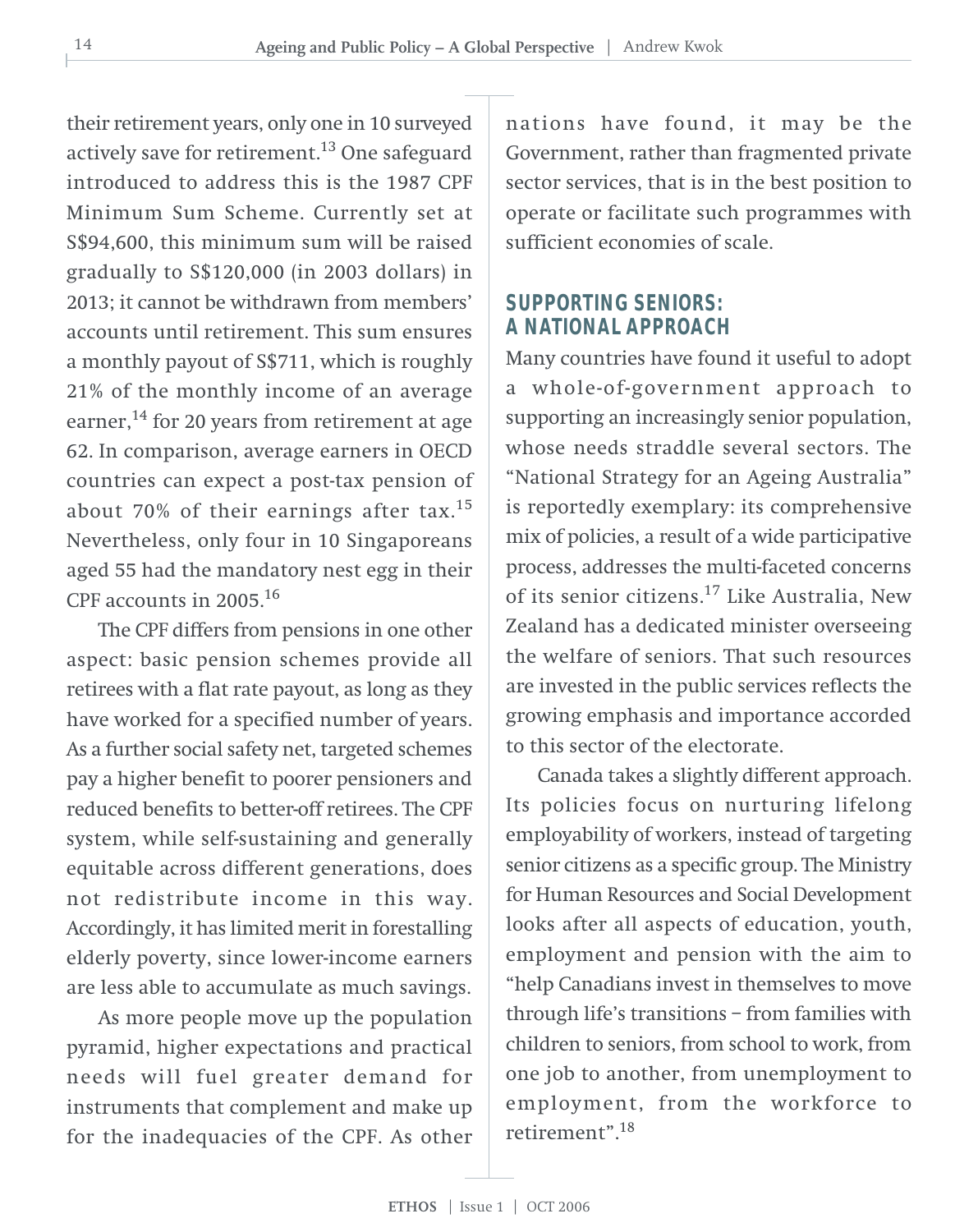Population ageing is not limited to developed nations. The most serious challenges will likely be faced by developing countries, which have yet to build a sound economic base to withstand the economic impact of a greying society. Literature shows that early intervention offers the best chance of success in influencing population trends. Singapore is in an advantaged position  $-$  it is not caught in the pension trap and its fiscal health allows it to prepare adequately for an impending demographic shift. It should therefore be able to restructure successfully to meet the challenges of an ageing population – if it acts in good time.  $\triangle$ 

Andrew Kwok is a Research Associate at the Institute of Policy Development, Civil Service College.

#### NOTES

1. Egendorf, K. Laura, Aging Population (San Diego, CA: Greenhaven Press, 2002), pp 202.

2. Burtless, Gary, "Does Population Aging Represent a Crisis for Rich Societies?," American Economic Association (2002), http://www.brook.edu/views/papers/burtless/200220106.htm (accessed August 15 2006)

3. "S'pore firms ignoring elderly market: poll," The Business Times, February 13, 2006, Singapore section.

4. Committee of Ageing Issues 2005, Report on the Ageing Population (Singapore: Ministry of Community, Youth and Sports, 2006).

5. Department of Economic and Social Affairs, Population Division, United Nations, "Population Ageing 2006," http://www.un.org/esa/population/publications/ageing/ageing200 6.htm (accessed August 15, 2006).

6. Cabinet Office, Government of Japan, "Annual Report on the Japanese Economy and Public Finance 2005," http://www5.cao.go.jp/ zenbun/wp-e/wp-je05/05-00000.html (accessed August 15, 2006).

7. National Institute of Population and Social Security Research, "Population Projections for Japan: 2001-2050," (January, 2002),http://www.ipss.go.jp/pp-newest/e/ppfj02/top.html (accessed August 15, 2006).

8. General Household Survey 2005, (Singapore: Department of Statistics, 2005).

9. Thornhill, John, "French Population prediction rises sharply," Financial Times, May 12, 2006.

10. "Australia Celebrates Baby Boom," BBC, June 2, 2006, http://news.bbc.co.uk/1/hi/world/asia-pacific/5040582.stm (accessed September 11, 2006).

11. Dixon, Mike and Margo, Julia, Population Politics (London, UK: Institute of Public Policy Research, 2006).

12. Grant, Jonathan et al., "Should ART be Part of a Population Policy Mix?" RAND Corporation, 2006. http://www.rand.org/pubs/ documented\_briefings/DB507/ (accessed August 15, 2006).

13. Chen, Gabriel, "1 in 10 S'poreans actively saved for retirement; Few saving though survey shows 61% fear that they may not have enough," Straits Times, February 16, 2006.

14. Calculated as a percentage of the average wage of \$3444. Singapore Department of Statistics, "Monthly Digest of Statistics," http://www.singstat.gov.sg/keystats/mqstats/mqstats.html (accessed August 15, 2006)

15. Queisser, Monika and Whitehouse, Edward, "Comparing the pension promises of 30 OECD countries," International Social Security Review 56 (2006): 49-77.

16. Lim, Lydia, "How to bank on a pretty pension," Straits Times, October 8, 2005.

17. Department of Health and Ageing, "National Strategy for an Ageing Australia" (2001), http://www.health.gov.au/ internet/wcms/Publishing.nsf/Content/ageing-ofoa-agepolicy-nsaansaabk.htm (accessed August 15, 2006).

18. Human Resource and Social Development Canada.. "About Human Resource and Social Development Canada" (2006), http://www.hrsdc.gc.ca/en/cs/comm/about\_us.shtml (accessed August 15, 2006).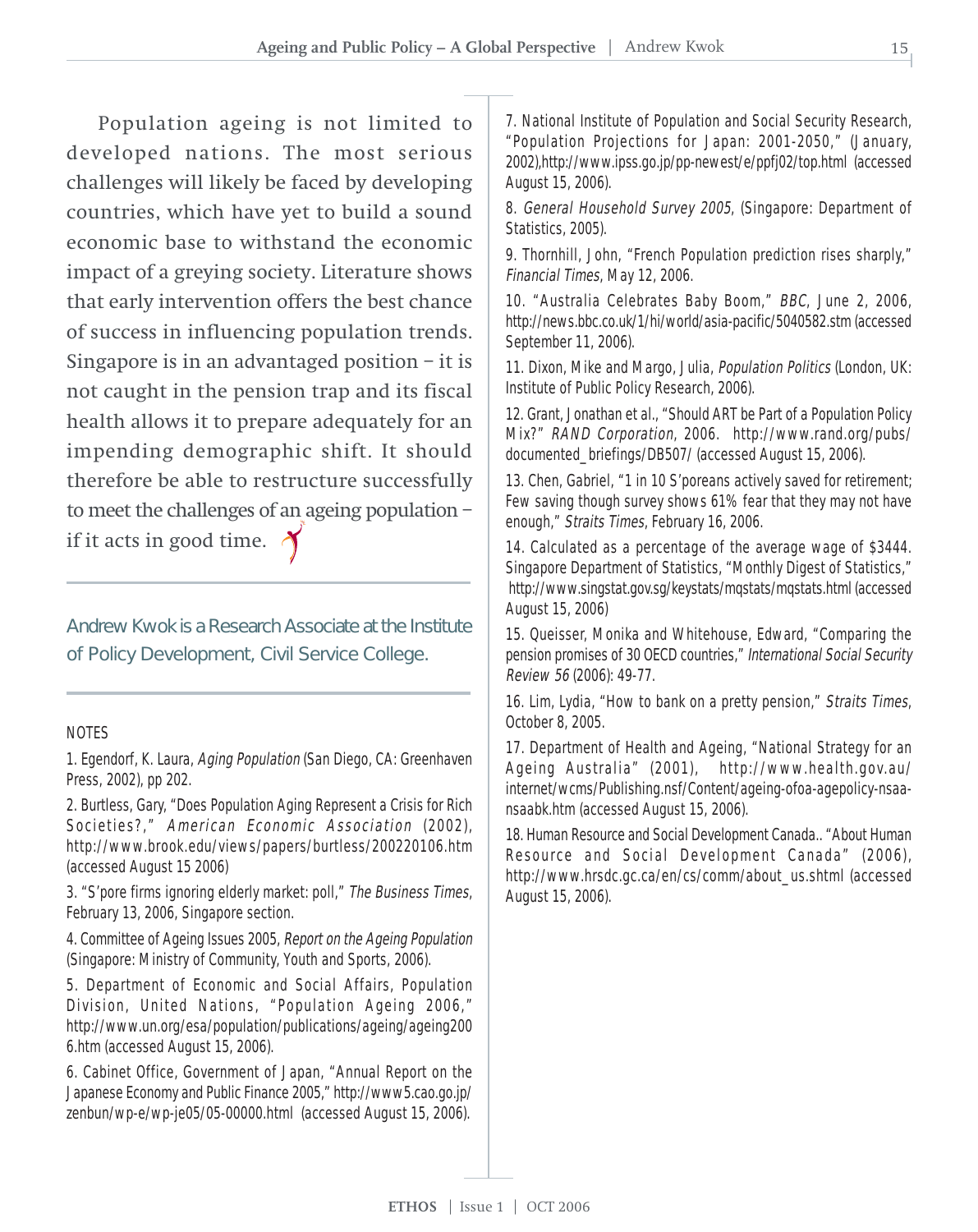

## Successful Ageing – A Review of Singapore's Policy Approaches Olivia Goh

**In Singapore, the issue of an ageing population has been on the national agenda since the 1980s, with several high-level committees formed to study ageing trends.**

iven its multifaceted nature, Singapore has tackled the issue of ageing with an inter-agency approach, The site of the issue of ageing with an inter-agency approach, taking into account public inputs when deliberating policy.

#### **1980s – ANTICIPATING NEEDS**

In the 80s, Singapore began to recognise that its population was ageing rapidly. A "Committee on the Problems of the Aged" (1982–1984), chaired by the Minister for Health, was formed to study the implications

of an ageing population and recommend solutions to its challenges.

One of its main recommendations was to improve society's attitudes towards ageing and the aged. The Committee foresaw that the rapidly ageing population would require a national policy aimed at keeping every senior physically and mentally fit to continue to lead a normal, useful and active life.

Addressing the contributions of seniors in the workforce, the Committee called for the customary retirement age to be raised from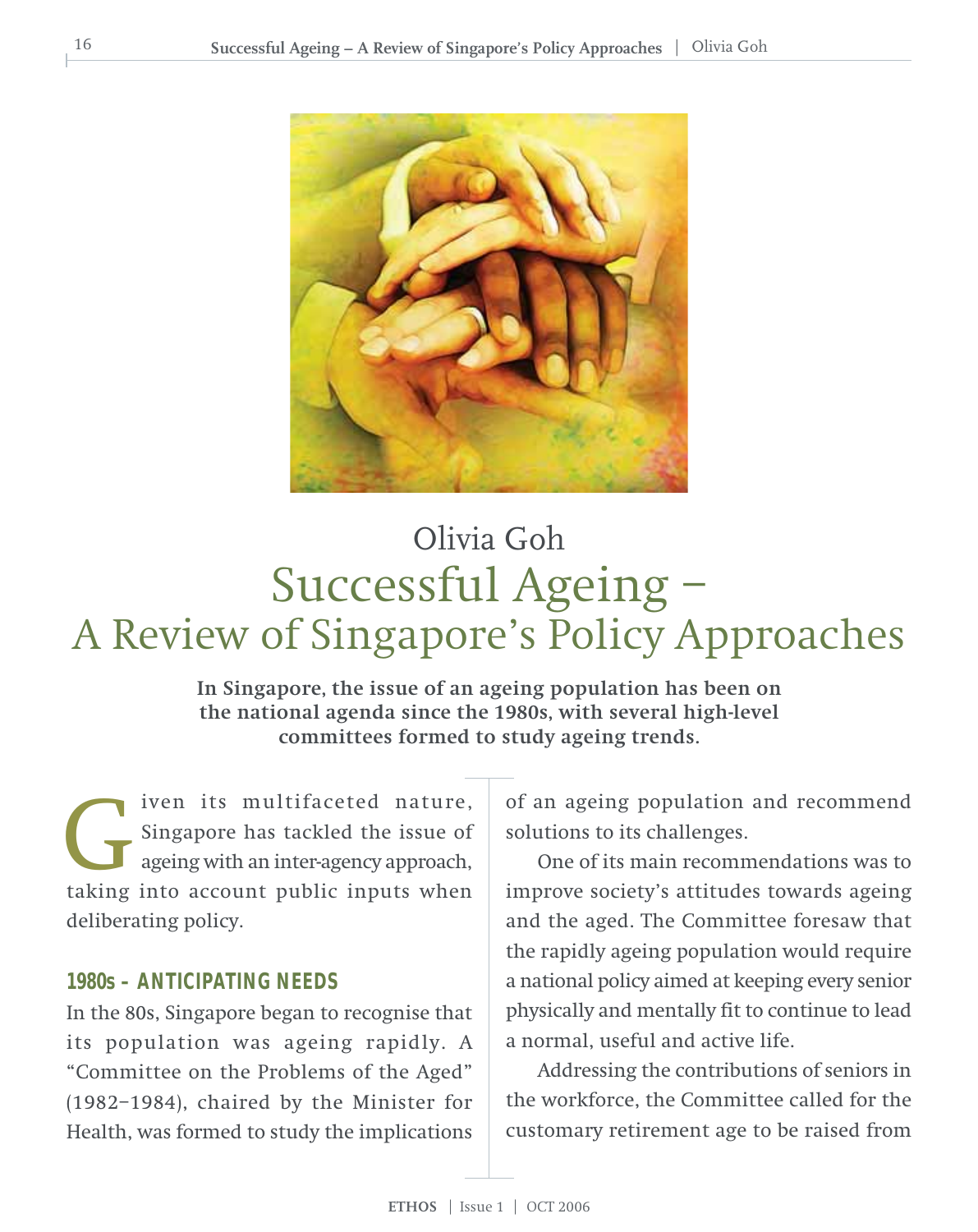55 to 60 (later to 65), and to raise the age for the withdrawal of retirement funds in stages. It also listed alternative employment options such as part-time work, flexi-time and work at home as a means of creating more job opportunities for seniors.1

Acknowledging that the best guarantee of care for seniors comes from the family, the 1982–1984 committee report also placed special emphasis on the need to foster filial piety among the young. $2$ 

#### **1990 TO DATE – A COORDINATED NATIONAL RESPONSE**

In the late 90s, an Inter-Ministerial Committee on the Ageing Population (IMC) established a coordinated national response to the challenges of an ageing society. It sought to realise a vision of "Successful Ageing in Singapore", with a high degree of preparedness for its challenges and opportunities:

We want Singaporeans to age with dignity and to remain involved in society… we must maintain a strong sense of cohesion between the generations. Singapore should be the best home for all ages.<sup>3</sup>

Building on the 1982–1984 report, the IMC made a total of 78 recommendations in six key areas, viz. Social Integration of the Elderly, Healthcare, Financial Security, Employment and Employability, Housing and Land Use Policies, and Cohesion and Conflict in an Ageing Society.

#### **UNDERLYING PHILOSOPHY: "MANY HELPING HANDS"**

Singapore's policies towards seniors have been guided by a principle of personal responsibility in securing well-being in one's old age, with the family as the key pillar of support. Indeed, the 1982 Committee considered institutional care as a last resort and most "extreme measure".

While the emphasis on the family as primary care-giver has continued, the nature and expectations of "filial piety" have evolved in the past 10 years and can be seen in the approach established by the 1999 IMC which involves "Many Helping Hands". The community, family and seniors must work in partnership to ensure the well-being of the aged:

Every individual has a personal responsibility to plan and prepare for his or her old age. The role of the family and the community is to provide the first and second line of support for those who need care and support; and the role of the State is to set out the policy framework, and provide the infrastructure and resources necessary for the other sectors to play their part.<sup>4</sup>

With the 2004–2006 Committee on Ageing Issues (CAI), a new and urgent emphasis was placed on maintaining a high quality of life for a new cohort of seniors – the baby boomers, who will reach 65 years of age by 2010. This cohort would be healthier due to rapid advances in medical science, and much more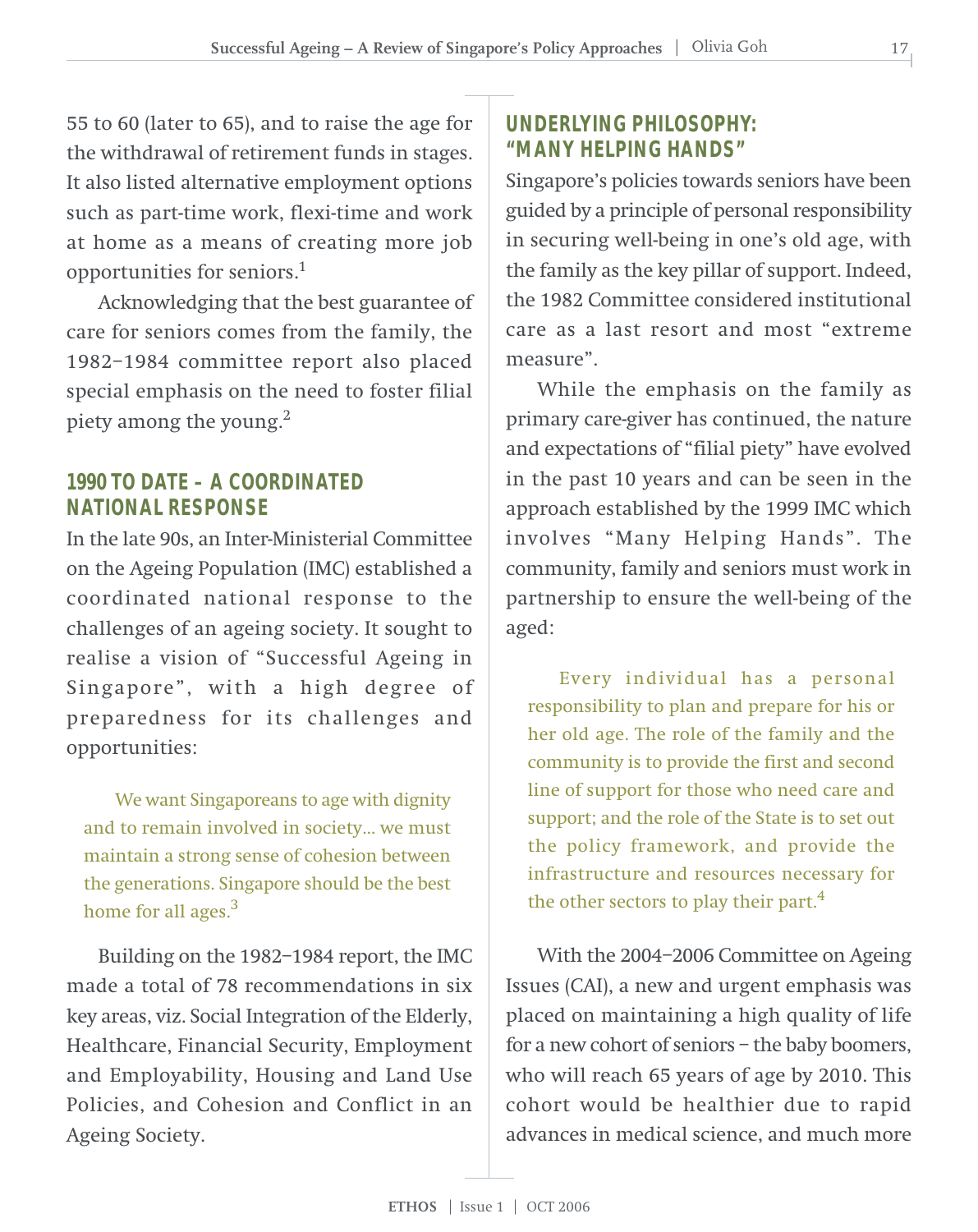educated and economically well off than those of the 1970s and 1980s. The baby boomer generation of seniors will have highly varied needs and aspirations to be catered to, within the window of only a few years.

#### **HOLISTIC AND AFFORDABLE HEALTHCARE AND ELDERCARE**

Singapore's healthcare policy emphasises health promotion and disease prevention, promotes personal responsibility, and encourages seniors to remain healthy and active in the community for as long as possible. The Government has aggressively promoted healthy lifestyles and regular health screenings for early detection of illnesses to lessen the risk of major illnesses. It has also developed a strong network of communitybased, step-down care services to support the family in its care-giving role. The implementation of an Eldercare Masterplan5 has resulted in more service providers offering a variety of residential, centre-based and homebased care services for seniors.

Healthcare in Singapore is based on access to good, affordable and appropriate healthcare for all Singaporeans, through a combination of market forces and Government intervention and infrastructure. Complementing these measures is the national healthcare financing framework, which is based again on individual responsibility, supported by Government subsidies. The Medisave national medical savings scheme, introduced in April 1984, helps individuals to put aside part of their

income in personal accounts to meet future medical needs for themselves or their immediate family. MediShield, introduced in 1990, is a co-paid, low-cost insurance scheme, which helps meet medical expenses from major or prolonged illnesses that Medisave balances would not be sufficient to cover. MediFund $^6$  is an endowment fund set up by the Government in April 1993 to help needy Singaporeans who are unable to pay for their medical expenses.

As part of this national framework, healthcare affordability for seniors is ensured through significant government subsidies in "Class B2" and "Class C" restructured hospital wards. ElderShield was introduced in 2002; it is an insurance scheme established to cover severe disabilities, especially at old age.

Healthcare and Eldercare policies also address the basic needs of the less privileged. In 2001, an Eldercare Fund was established to subsidise step-down healthcare services to the needy. Less well-off Singaporeans have their Medisave accounts topped up when the national budget permits. Through a public assistance scheme, destitute persons also receive a monthly allowance and free medical services during occasions of illness.

#### **FINANCIAL SECURITY: LIFELONG FINANCIAL PLANNING**

Under Singapore's Central Provident Fund (CPF) system, individuals are responsible for planning and saving for their financial security in old age. Surveys have shown that many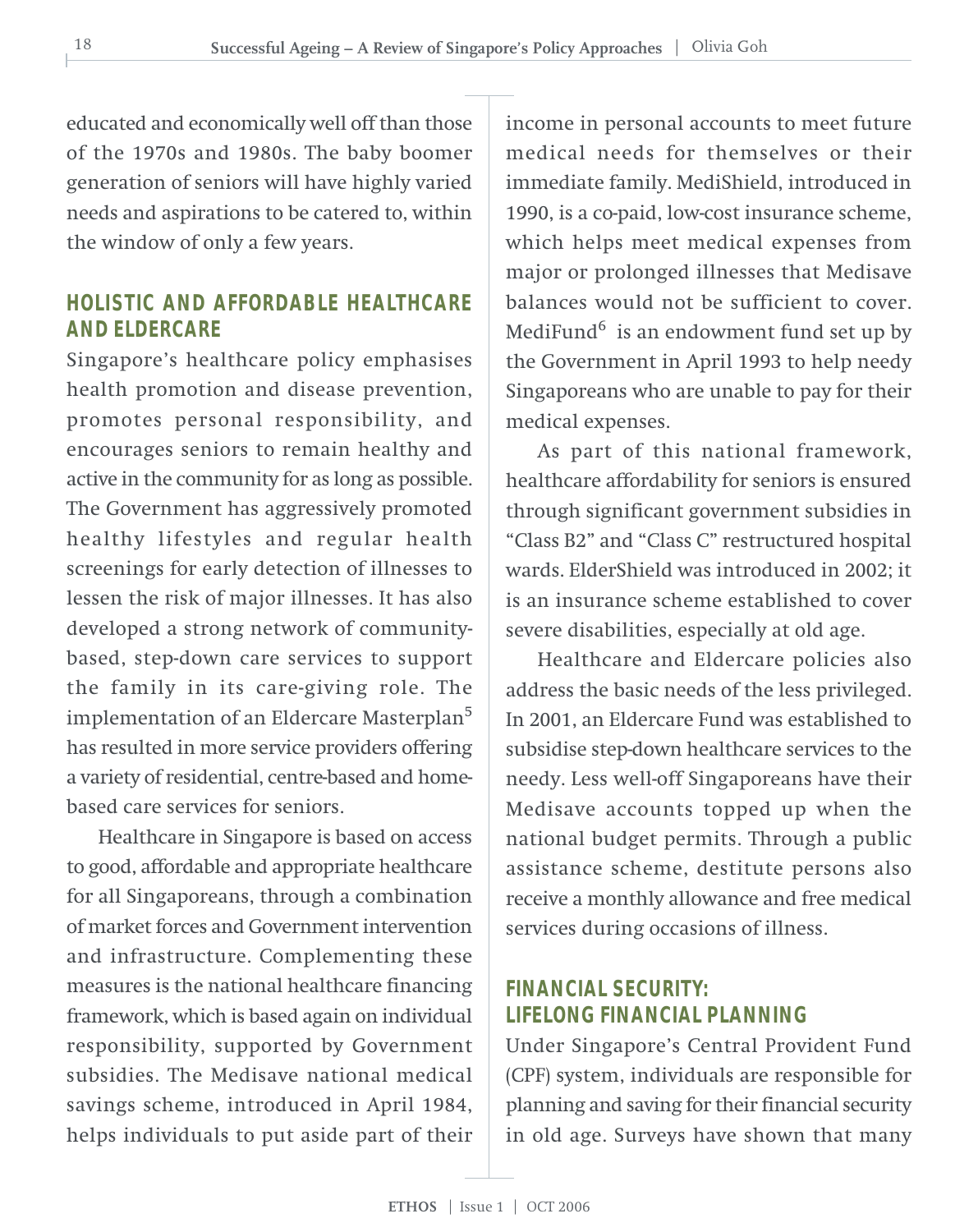Singaporeans rely mainly on family support and were not prepared adequately for their financial needs in old age.

In recognition that family support may not be sustainable given the trend of smaller families and longer life expectancy, a "basic needs CPF model" was adopted after 1999 to cater to basic living expenses, medical and housing needs in old age. Individuals would have to make independent provisions for their desired retirement lifestyles beyond this basic level.

In recent years, the Government has taken steps to refocus the CPF system on its primary objectives of providing for retirement, housing and medical needs. Policy recommendations have been made to ensure more funds for retirement (e.g. increasing Special Account contribution rates when the CPF contribution rate was restored to 40%) and to enhance returns on CPF balances. A comprehensive public education programme on planning for financial security was also initiated. As a result, public awareness on the importance of preparing for retirement early has increased in the past five years.

Nevertheless, the financial security of seniors in the near future remains a challenge. One concern is that a significant number of seniors are "asset-rich, cash-poor". Under consideration are initiatives that would allow seniors to monetise their assets, such as reverse mortgage schemes, or helping seniors to downgrade to smaller flats or sublet their flats.

#### **EMPLOYMENT AND EMPLOYABILITY**

Having older persons employed for as long as possible keeps them healthier mentally and physically. It also integrates them more effectively in society, and enhances their financial security. Singapore will also need to tap on older workers to meet manpower needs as the workforce ages. To this end, the Tripartite Committee on Employability of Older Workers (2005) has recommended a four-pronged approach: *expand employment opportunities for older workers, enhance the cost competitiveness of older workers, raise their skills and value, and shape positive perceptions towards older workers.*

Mindsets are already changing. A recent study commissioned by the Hong Kong Shanghai Banking Corporation (HSBC) found that Singaporeans, unlike their counterparts in other countries, wish to continue working for as long as possible to remain financially independent. Employers in Singapore, more than anywhere in the world, actively encourage their older employees to continue working; very few companies here encourage full early retirement. More than half of Singaporean companies surveyed agreed that retirement of older workers means the loss of valuable skills and knowledge.7 This is highly encouraging for the future.

#### **ELDER-FRIENDLY HOUSING, TRANSPORT AND LAND USE**

An elder-friendly built environment is a key determinant of the extent to which seniors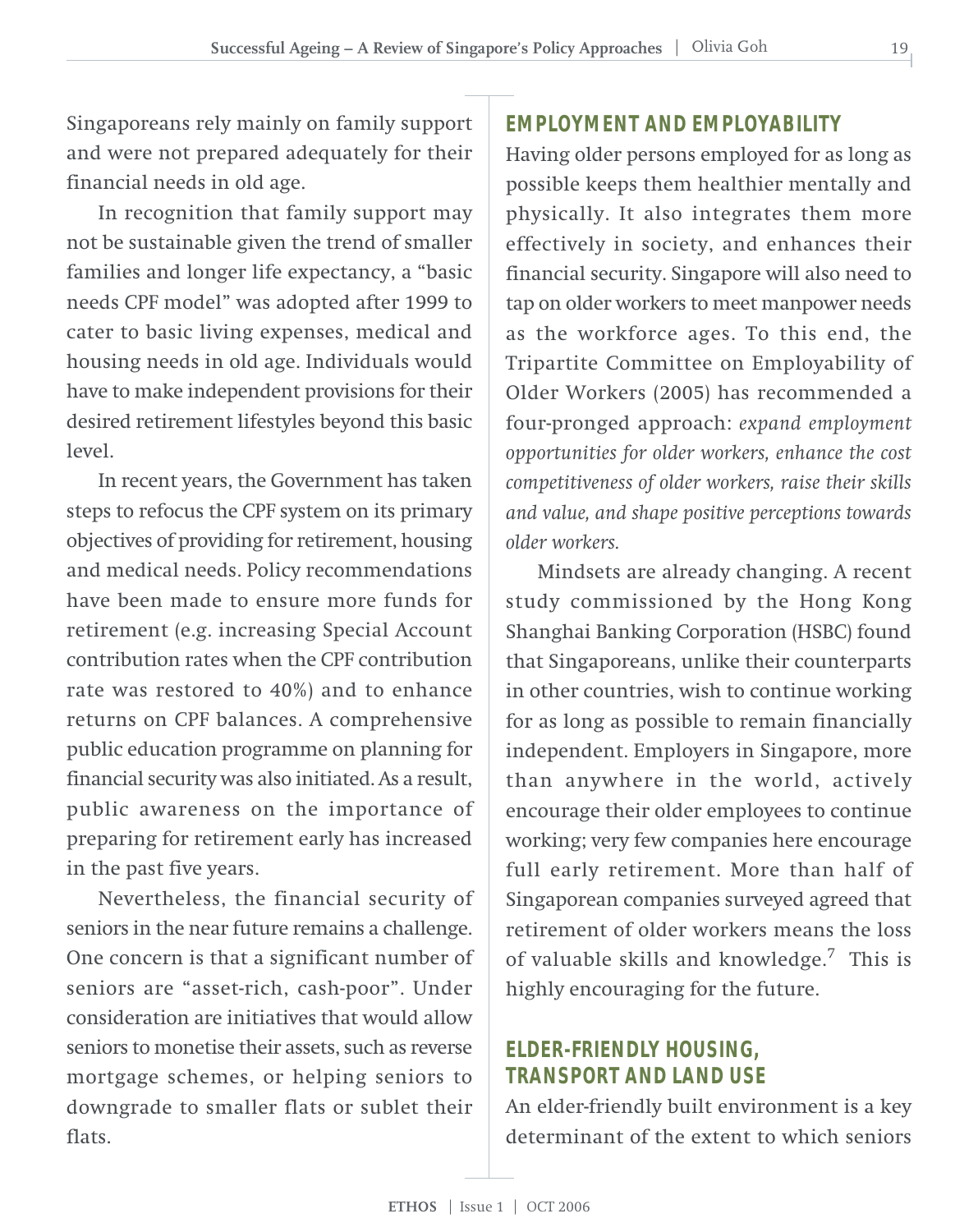have access to service and are integrated into the community. For instance, accessible infrastructure helps seniors maintain social networks and participate in social and economic activities. The key principle adopted in housing and land use policies for seniors is "ageing-in-place" – allowing seniors to grow old in the home, community and environment that they are familiar with, with minimal change or disruption to their lives and activities. Land use policies aim to provide a comprehensive range of housing options, complemented with good support care services, and a more elder-friendly public transport system over the long term, to cater to the diverse needs and higher expectations of a growing senior cohort.

In 1990, a "Code on Barrier-Free Accessibility in Buildings" was enacted to ensure that new buildings conform to a set of standards on barrier-free provisions. Housing Development Board (HDB) studio apartments equipped with elder-friendly fittings and features were also introduced in 1998 as a customised housing option for the elderly. In 2001, the Lift Upgrading Programme was introduced to allow lifts to be provided at every level of high-rise HDB blocks where feasible.

Since 2000, the Land Transport Authority (LTA) has been retrofitting existing Mass Rapid Transit (MRT) subway stations to ensure elder accessibility. In addition, low-floor, step-free and wheelchair-accessible buses have been introduced. These features will eventually be available on all public buses.

### YOUNG AT HEART

*An example of opportunities to help seniors stay active, this community-based learning programme sends the elderly back to school.*

Started by the Marine Parade Family Service Centre in May 2005, the YAH! (Young At Heart!) Community College is a pioneering effort to offer learning opportunities for the elderly aged 50 and above.

Its first intake saw 100 elderly take up courses in gerontology, information technology and other life skills; 94% of them have had less than secondary school education and for one-fifth, this marked their first experience at schooling. The majority or 86% of the two cohorts in 2005 and 2006 are women.

The programme includes core subjects, project work, volunteer and community activities, and electives such as line dancing, yoga and creative painting. Participants graduate with a "Certificate on Life Long Learning". Student Seniors are then be recruited as Active Seniors Ambassadors in various areas of volunteer work.

– Olivia Goh

The YAH! Community College: http://www.mpfsc.org.sg/yah/yah-index.htm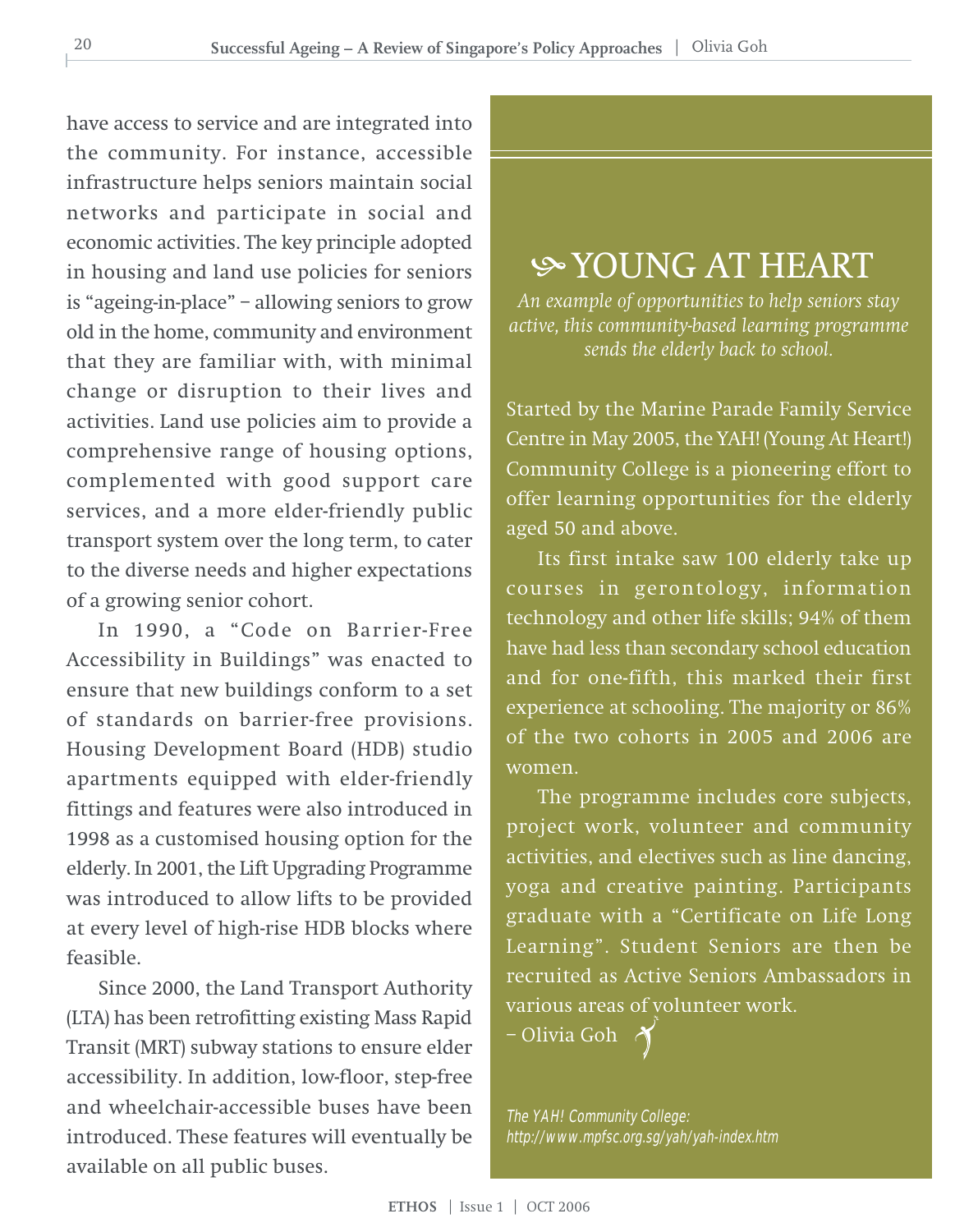#### **ACTIVE AGEING AND SOCIAL INTEGRATION**

Public education efforts have attempted to reshape values, attitudes and perceptions towards ageing and seniors. The intent is to foster a society where older persons are valued as contributing members and remain actively engaged in their families, communities and society.

In 1999, the Ministry of Community, Youth and Sports (MCYS) introduced year-round public education programmes on active ageing, highlighting the need to plan early for old age and maintain an active, engaged senior lifestyle. These messages are complemented by other programmes from various agencies and voluntary organisations.

The importance of seniors maintaining active lifestyles continues to be emphasised, with efforts to encourage healthy living, active lifestyles, social networks, lifelong learning and strong family ties. In 2005, the Government committed \$20 million to the Golden Opportunities! (GO!) Fund, which provides seed funding for programmes and activities promoting different aspects of active ageing.

One key thrust of Singapore's ageing policies has been the social integration of seniors and inter-generational cohesion. Strong families continue to be seen as the first line of support for seniors. While children have the responsibility to take care of their elderly parents, seniors can also contribute, for example as active grandparents.

Recognising the need for work-life balance in support of stronger family ties, the Government has introduced pro-family practices in the workplace.<sup>8</sup> Some policies also actively encourage inter-generational bonding within families. These include the CPF Family Housing Grant, priority for parents and married children buying new HDB flats to live with or near each other, tax incentives for children looking after aged parents and CPF top-ups among family members.

#### **COHESION AND CONFLICT IN AN AGEING SOCIETY: THE IMPORTANCE OF INTER-GENERATIONAL BONDING**

In an ageing society, conflict could arise between the young and the old. With the increasing number of nuclear families, grandparents have fewer opportunities to interact with their married children and grandchildren. Communication between the two generations can be impeded by language barriers, since many elderly speak only dialects while the young are more comfortable speaking English. People will have to turn increasingly to friends and community in their older years.

Inter-generational cohesion is therefore important in ensuring that both the young and old do not see each other as competitors for limited resources. The IMC had proposed a review of policies that cater to twogeneration families and to extend them to three-generation families. Since 1999, more emphasis has been placed on inter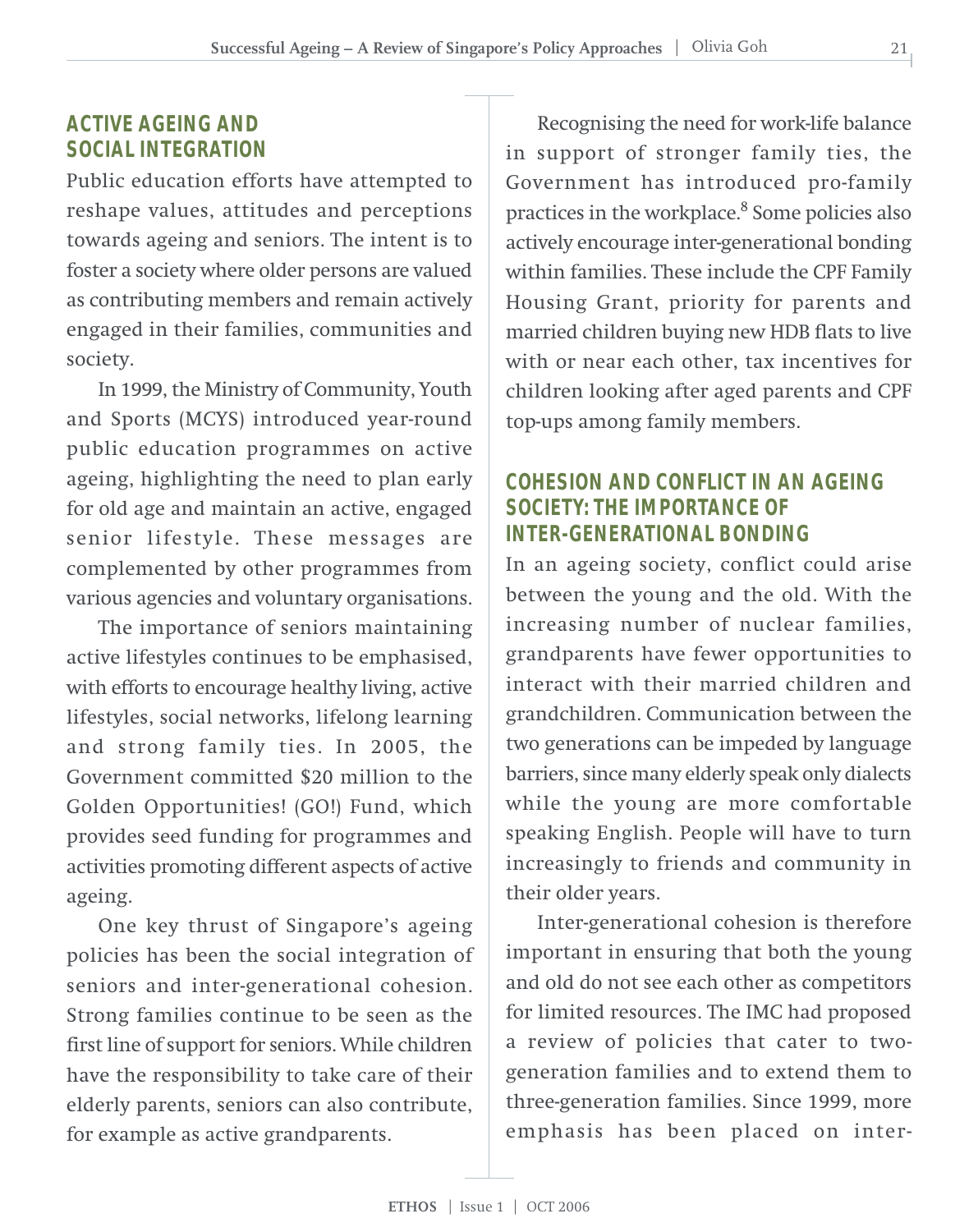generational bonding, for example, by encouraging seniors to take on a more active role in the family as grandparents and caregivers. In July 2002, the Family Matters! Singapore Taskforce on Grandparenting and Inter-generational Bonding was set up to promote activities or events that foster interaction and bonding between people of different generations, providing opportunities for older and younger generations to interact and engage in meaningful exchanges and learn from each other.<sup>9</sup>

#### **CONCLUSION**

Singapore has had a head start in meeting the challenges of an ageing population. While much has been achieved over the last five years since the publication of the 1999 IMC report, more remains to be done before the baby boom generation reaches 65. To be effective, the Government must take an integrated approach and encourage greater co-ordination and collaboration between agencies. Equally important is the need for the community to respond with the same level of commitment and to take ownership of the issue of ageing. A positive and mature attitude towards seniors and ageing, at all levels of society, will be necessary for ageing policies to be truly successful.

Olivia Goh is an Elderly Policy Officer with the Social Support Division of the Ministry of Community Development, Youth and Sports.

#### **NOTES**

1. Report on the Committee on the Problems of the Aged, (Ministry of Health, February 1984), pp24-26.

3. Prime Minister Goh Chok Tong in a letter to Minister Mah Bow Tan, Chairman of the 1999 IMC (9 November 1999).

4. Taken from the IMC report (1999).

5. The Eldercare Masterplan (2001-2005), spearheaded by the Ministry for Community, Youth and Sports, was a result of a broad-based review of elder care programmes and services conducted between June 1999 and July 2000.

6. Ministry of Health, "MediFund was established with an initial capital of S\$200 million and capital injections will be made when budget surpluses are available," http://www.moh.gov.sg/ corp/financing/index.do

7. Future of Retirement: Insights for Singapore (London, UK: HSBC, 2006). The report was authored by the Oxford Institute of Ageing under the directorship of Dr Sarah Harper.

8. In the workplace, pro-family practices such as flexi-work arrangements, extended maternity leave and childcare leave have been introduced. The civil service is now on a five-day work week.

9. Since July 2002, the Family Matters! Singapore Taskforce on Grandparenting and Inter-generational Bonding has received more than 100 project applications from 65 organisations and disbursed more than \$500,000 in funding.

<sup>2.</sup> ibid, p41.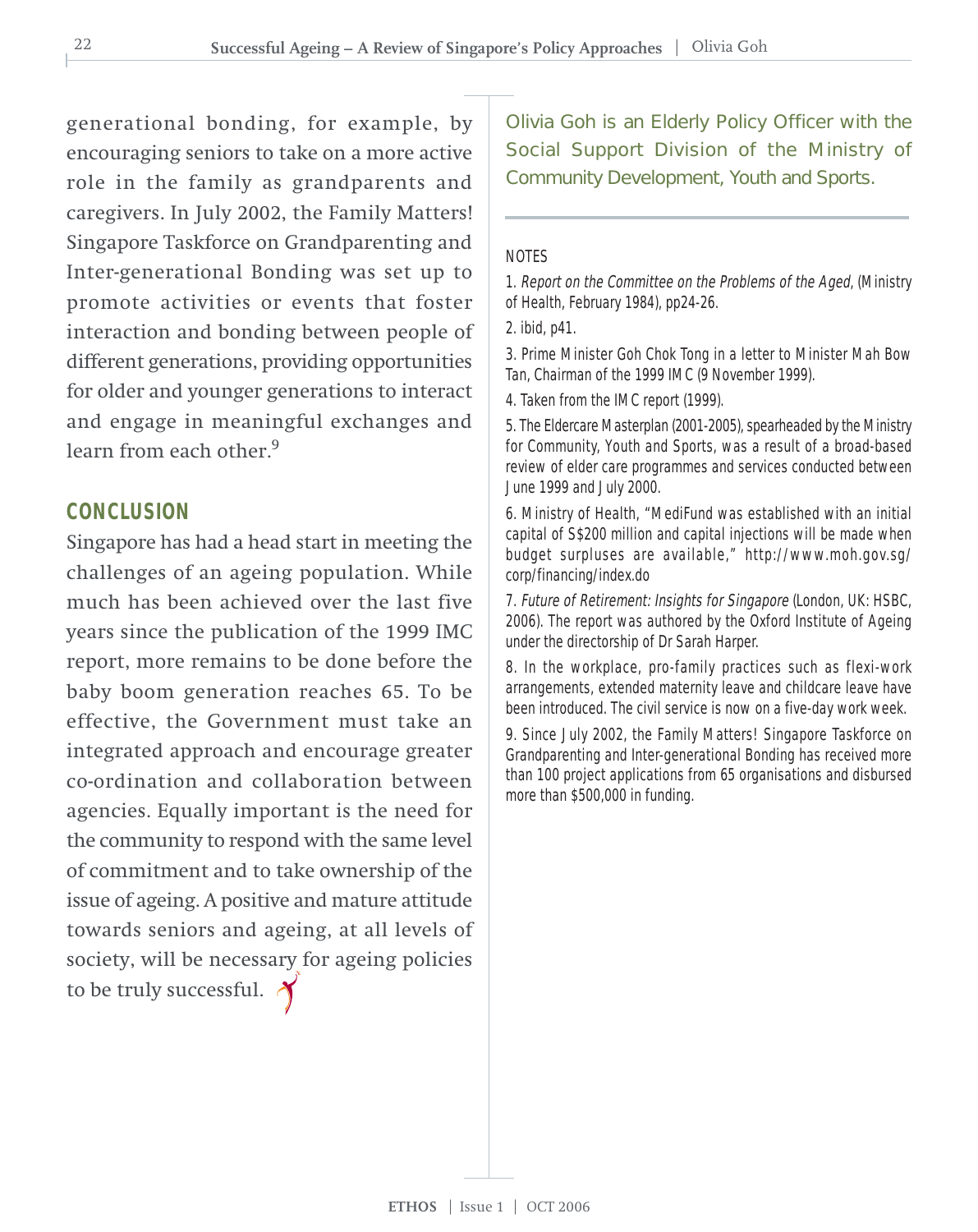#### Facts & Figures: Singapore's Ageing Population

#### **POPULATION TRENDS1**

|                                                                                                           | 1970         | 1990         | 2005         |
|-----------------------------------------------------------------------------------------------------------|--------------|--------------|--------------|
| Median Age (yrs)                                                                                          | 19.5         | 29.8         | 36.0         |
| Age Dependency Ratio (per 100 population aged 15-64)<br>Child (under 15 yrs)<br>Old Age (65 yrs and over) | 68.1<br>5.9  | 32.3<br>8.5  | 27.3<br>11.6 |
| Total Fertility Rate (per resident female)                                                                | 3.07         | 1.83         | 1.24         |
| Life Expectancy at Birth (yrs)<br><b>Males</b><br>Females                                                 | 64.1<br>67.8 | 73.1<br>77.6 | 77.9<br>81.6 |

#### **LABOUR FORCE PARTICIPATION RATES2**



In Singapore, the labour force participation rate of those aged 60 years or more was 29% for males and 8% for females in 2006. In comparison, the rate in Japan was 41% and 19%, while in South Korea, it was 49% and 28%.<sup>3</sup>

#### **ELDERLY POPULATION BY AGE GROUP4**



#### **PROJECTIONS FOR SINGAPORE POPULATION AGED 65 YEARS OR MORE5,6**

|                                | 2005    | 2030    |
|--------------------------------|---------|---------|
| <b>Number</b>                  | 296,900 | 873,300 |
| Percentage of total population | 8.4%    | 18.7%   |
| Potential Support Ratio*       | 63      | 2.3     |

\*The ratio refers to the number of persons aged 15–64 years to each person aged 65 years or more.

Notes

- 1. Department of Statistics, Ministry of Trade and Industry, Singapore.
- 2. Department of Statistics, Ministry of Trade and Industry, Singapore.

3. United Nations, Department of Economic and Social Affairs, Population Division, "Population Ageing 2006,"

http://www.unpopulation.org (accessed September 14, 2006).

4. Department of Statistics, Ministry of Trade and Industry, Singapore.

5. Committee on Ageing Issues: Report on the Ageing Population (Singapore, Ministry of Community Development, Youth and Sports, 2006).

6. Manpower Research and Statistics Department, Older Workers Paper No. 3/99 (Singapore: Ministry of Manpower, Singapore, 1999).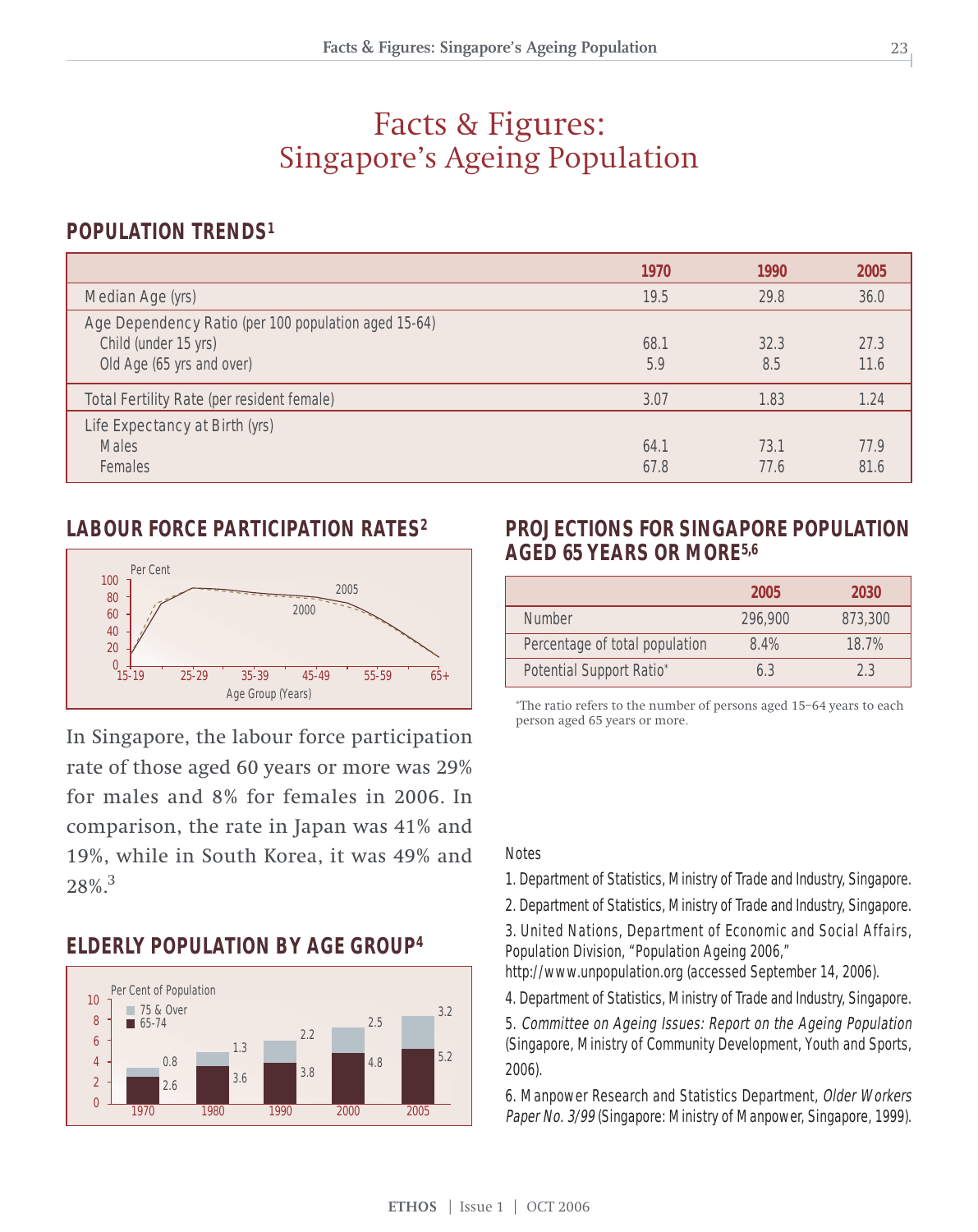

## Ageing Repositioned: Singapore in the New Global Demography Sarah Harper

**Singapore will soon be one of the demographically oldest countries in East Asia, as measured by the proportion of the population aged 65 and over. The median age of Singapore residents has increased over the past quarter-century, from 24.4 years in 1980 to over 35 today. This has been fuelled by a fall in Singapore's Total Fertility Rate, which now stands at 1.24 per resident female, one of the lowest in the world.**

here has been a corresponding increase in longevity, with life expectancy at birth now 77 years for There has been a corresponding<br>increase in longevity, with life<br>expectancy at birth now 77 years for<br>men and 81 years for women.<sup>1</sup> Within 25 years, Singapore will be second only to Japan in demographic age, if current trends continue.

Many governments might be alarmed at such statistics. There is a general perception that such a shift would lead to a dramatic decline in the ability of government systems, social structures, and the economy to support an ageing population. The reality, however, is far more complex and susceptible to policy changes.

An ageing population alone does not account for pressure on healthcare services. As Leeson<sup>2</sup> has pointed out, although a number of cross-national studies have considered the determinants of healthcare costs, only one has found that the *age structure* of the population – where the proportion of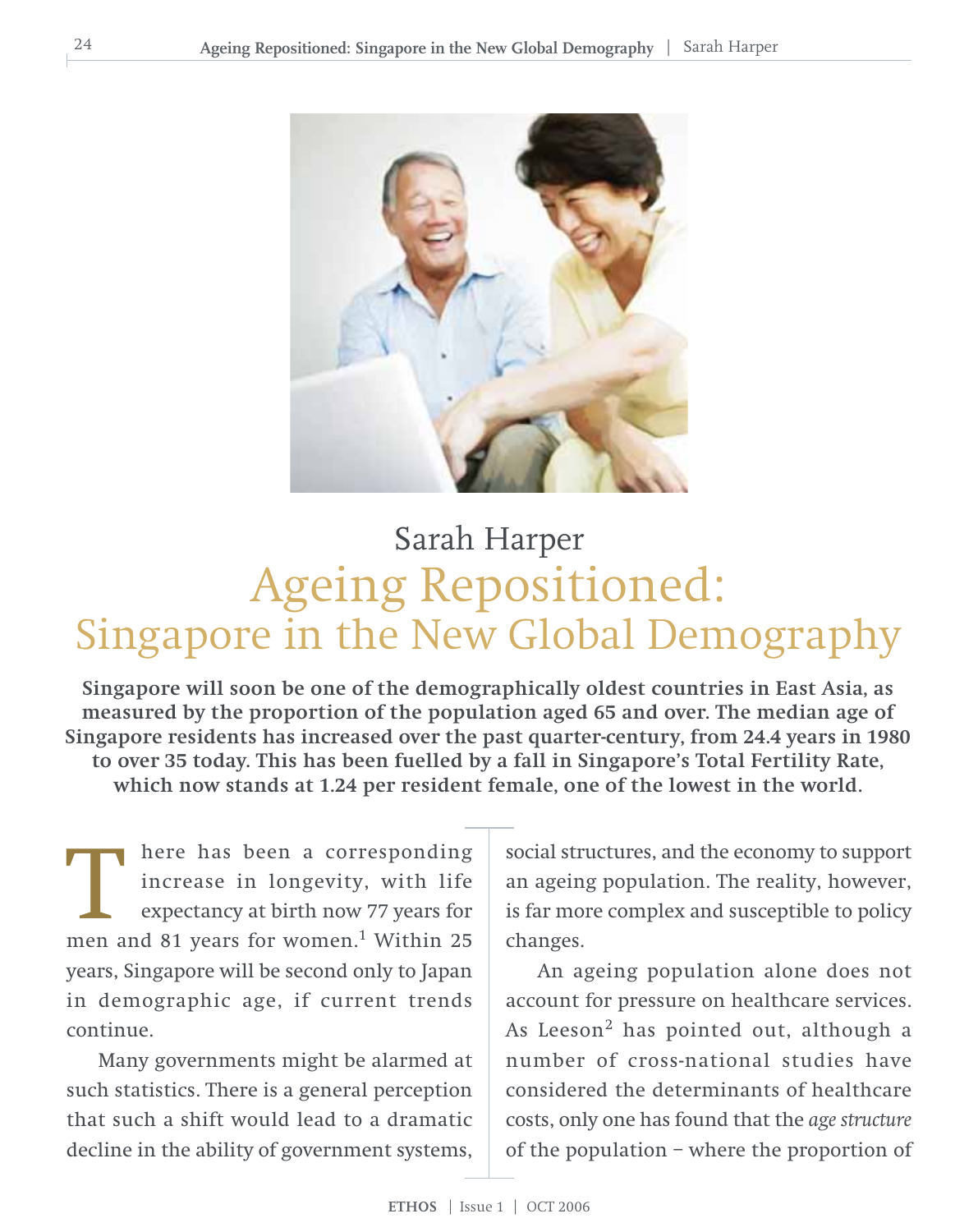population aged 65 years and over is taken as the age structure indicator – is the explanatory factor. Instead, it is the wider effects of income, lifestyle characteristics, and new technology, alongside environmental factors, which drive demand for advanced medical applications. Indeed, analysis of OECD data<sup>3</sup> by Seshamani and Gray $\rm ^4$  reveals that in developed countries at least, per capita healthcare costs for those aged 65 years and over have increased at the same rate as for those aged less than 65 years.

Several studies do suggest that the ageing of industrial populations will add greatly to the burden of public expenditure through an increase in real spending on pensions. However, as Heller<sup>5</sup> has pointed out, while this in part may be attributed to the slowing of real economic growth accompanied by a shrinking labour force, the main fiscal pressures originate from the existing framework of social insurance in many

countries. Any economic burden is more likely to arise from labour markets, which have used retirement as a regulating mechanism in times of labour oversupply and social

discrimination against older workers, than from large numbers of older people who are unable to work due to their age per se.

Indeed, the three major concerns of demographic ageing – public spending on pensions, high dependency ratios between workers and non-workers, and a slow down in consumption due to an increase in older

people and a decrease in younger people – are dynamics of the current time period and not fixed. Critically, they are all concerns which can be addressed by policy.

It is thus important for policy makers to take a holistic approach by considering the changing population structure as a whole, and not just the micro picture of elderly dependency ratios and support for the growing numbers of older people. Here is not a simple increase in numbers of older people, but a shift in the population structure of the country, away from a society with many young and few old, to one with a far more balanced ratio of young to old. Indeed, fears over the dependency ratio of the old to those of working age should also take into account a fall in the dependency ratio overall from 48 per 100 in the 1980s to just under 40 by 2003, due to a rapid fall in the number of those aged under 15 years.

In developed countries, per capita healthcare costs for those over 65 have increased at the same rate as for those aged less than 65.

> For example, early retirement in Singapore is becoming common. Any economic challenges posed by rapid population ageing in Singapore will thus be compounded by low labour force participation rates among those aged 55 years and over.<sup>6</sup> Male labour force participation rates in Singapore fall after age 55 years, and are very low compared to other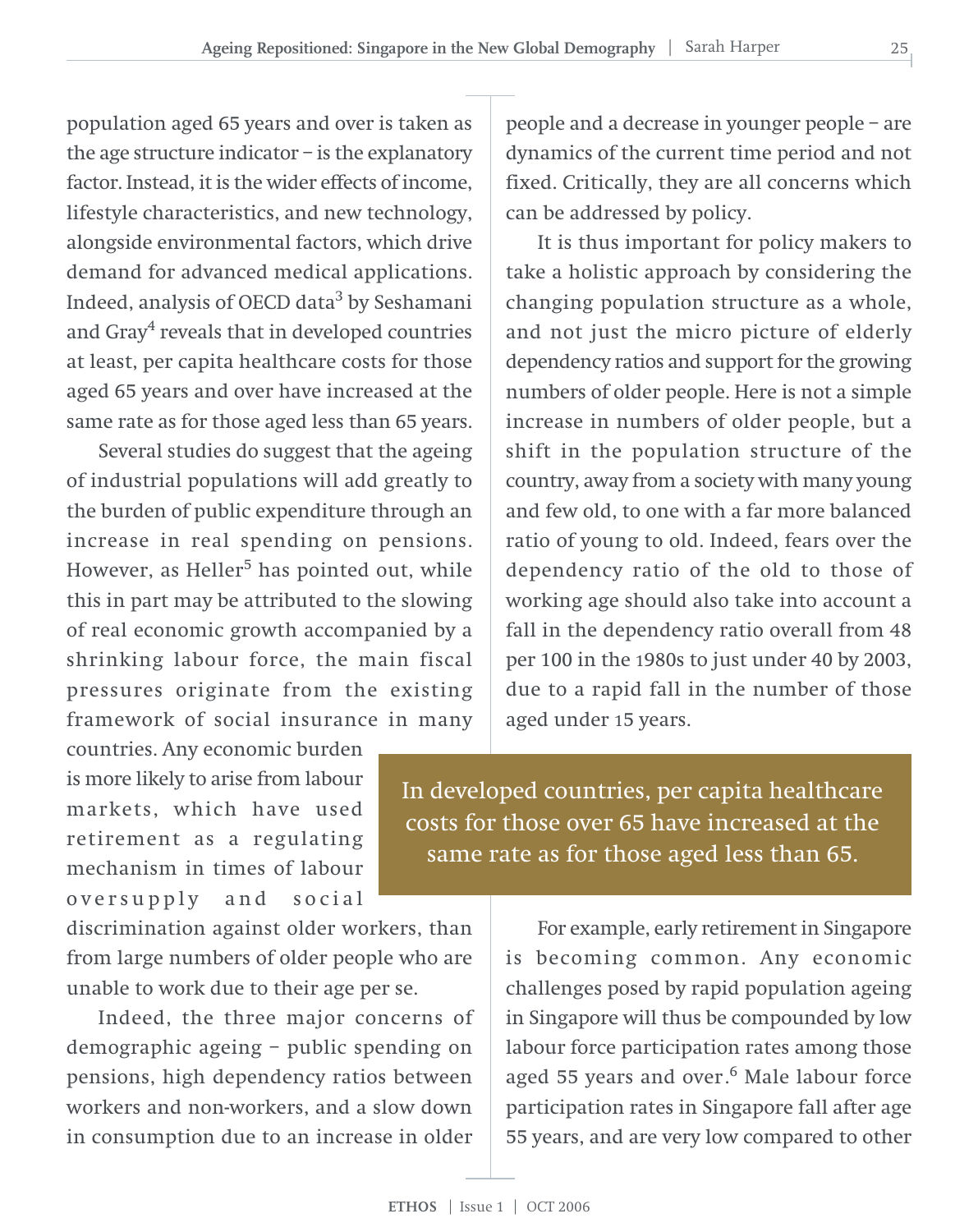nations in the region after that age. Among women, labour force attachment rates in Singapore are much lower than those of men. Similarly, female labour participation at older ages is lower than both male and female employment rates in Western nations. These trends raise questions about the kinds of policy options available both to encourage greater labour force participation, and to enhance retirement security for those who retire out of necessity, for example, through ill health.

Given the steadily increasing health profiles of this population, there are clearly policy options toward extending working lives. Compounding the policy challenge, however, is the myth that older people aged 50 years upwards are unproductive and potential burdens on society because they are less able to perform modern economic activities than those younger. Yet evidence with current generations shows that while there is some decline in mental and physical capacity between age 50 and 70, there is little decline that cannot be compensated for by changing the working environment and working practices. In addition, retaining and retraining older workers would halt the haemorrhaging of experience from corporations and industries — a concern associated with increasing early retirement. Older workers can be as energetic as younger ones given the right working environments and are, in almost all cases, more experienced.

With fewer younger people working and consuming, there is a further concern that

economic growth may be slow. However, if individuals continue to be economically active, their consumption rates and patterns will change and not necessarily decrease. Currently, those over 50 years spend on leisure activities rather than on consumable goods. If they remain within the labour force throughout their 60s, later life income is more likely to be spent on household consumable goods. For example, consumer goods purchased in their 20s and 30s will need replacing. Already key marketing and

How industrial economies address their new demographic structures will also have important consequences for the global economy.

consumer organisations are beginning to realise this and are capitalising on new market potentials. Traditional perceptions of older cohorts and their patterns of behaviour will need to change.

As the recent HSBC *Future of Retirement Survey*<sup>7</sup> shows, Singaporeans, like their other Asian counterparts, look forward to a happy and healthy retirement, and one in which active, economically productive work plays a part. They are also realistic: two-thirds believe they should bear the financial costs of their own retirement. Unlike other populations, who favour increased lifetime savings to fund retirement, Singaporeans wish to work longer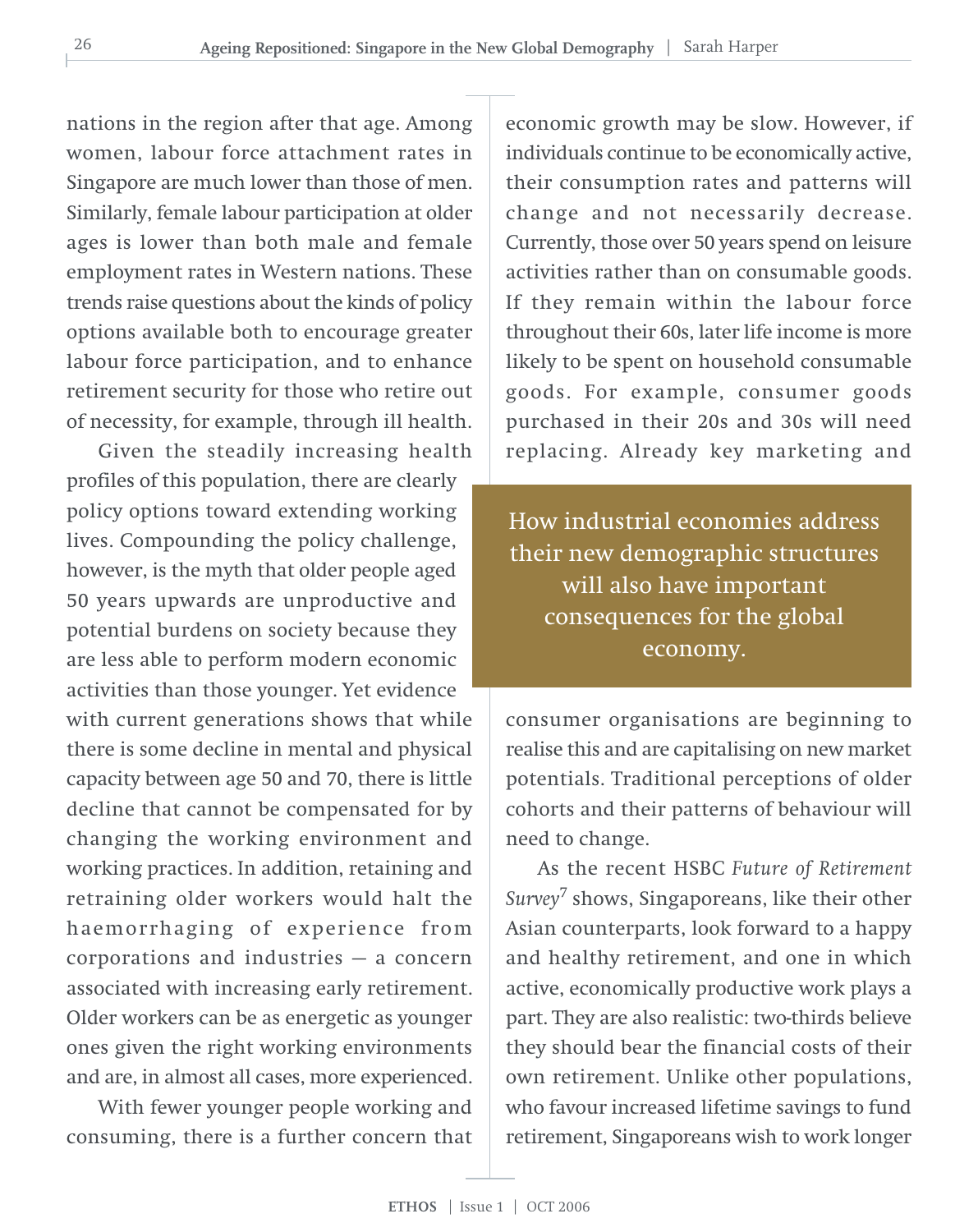in order to finance their own old age. Their potential working environment is promising too. In the HSBC survey, over 90% of Singaporean employers surveyed said their older workers were as loyal and reliable as younger ones, and three-quarters saw them as at least as productive, saying they tried to encourage them to remain in the workplace. Over half felt that early retirement meant a loss to their workplace of valuable skills and knowledge.

The Singapore Government is clearly aware of its impending demographic shift and is ahead of many Asian governments in putting in place early policy initiatives which may address these issues. What is less well understood, however, is how large changes in national age distributions will affect wider economic issues such as national saving patterns, capital requirements and international capital flows, particularly between the developed, and the transitional and less developed economies.

Yet Singapore need not fear its future demography. The population of Singapore seems realistic about its long-term demographic futures; its employers are willing to retain and retrain older workers. It is not so much heading into a world of older people, but into a world where Singaporeans simply live longer — and wish to remain healthy, active individuals throughout their new long lives.

Dr Sarah Harper is Director of The Oxford Institute of Ageing at the University of Oxford. She is lead investigator on the Ageing Workforce Programme and the Impact of Migration on Families Programme. She has also completed a recent study on Extending Late Life Work, and a collaborative six-country study on grandparenthood across Western Europe, funded by the European **Union** 

#### NOTES

1. Singapore Department of Statistics, Key Annual Indicators, http://www.singstat.gov.sg/keystats/annual/indicators.html (accessed September 1, 2006).

2. Leeson, G. W., The Demographics and Economics of UK Health and Social Care for Older Adults (Oxford: Oxford Institute of Ageing, University of Oxford, 2004).

3. Financing and Delivering Health Care: A Comparative Analysis of OECD Countries (Paris: Organisation for Economic Co-operation and Development, 1987).

4. Seshamani, M and Grey, M, "The Impact of Ageing on Expenditures in the National Health Service", Age and Ageing 31 (2002):287-94.

5. Heller, P. S., Who will Pay?: Coping with Aging Societies, Climate Change, and other Long-term Fiscal Challenges (Washington, D.C.: International Monetary Fund, 2003), pp14.

6. Singapore Department of Statistics, 2006.

7. HSBC, The Future of Retirement (London: HSBC, 2006) is a global research commissioned by HSBC, in consultation with Oxford Institute of Ageing and Age Wave, and conducted by Harris Interactive. It involved 21,329 adults across 20 countries – UK, USA, Hong Kong, China, Japan, Brazil, India, Canada, Mexico, France, Singapore, Saudi Arabia, Malaysia, Germany, Indonesia, Egypt, Poland, Russia, Turkey and Sweden.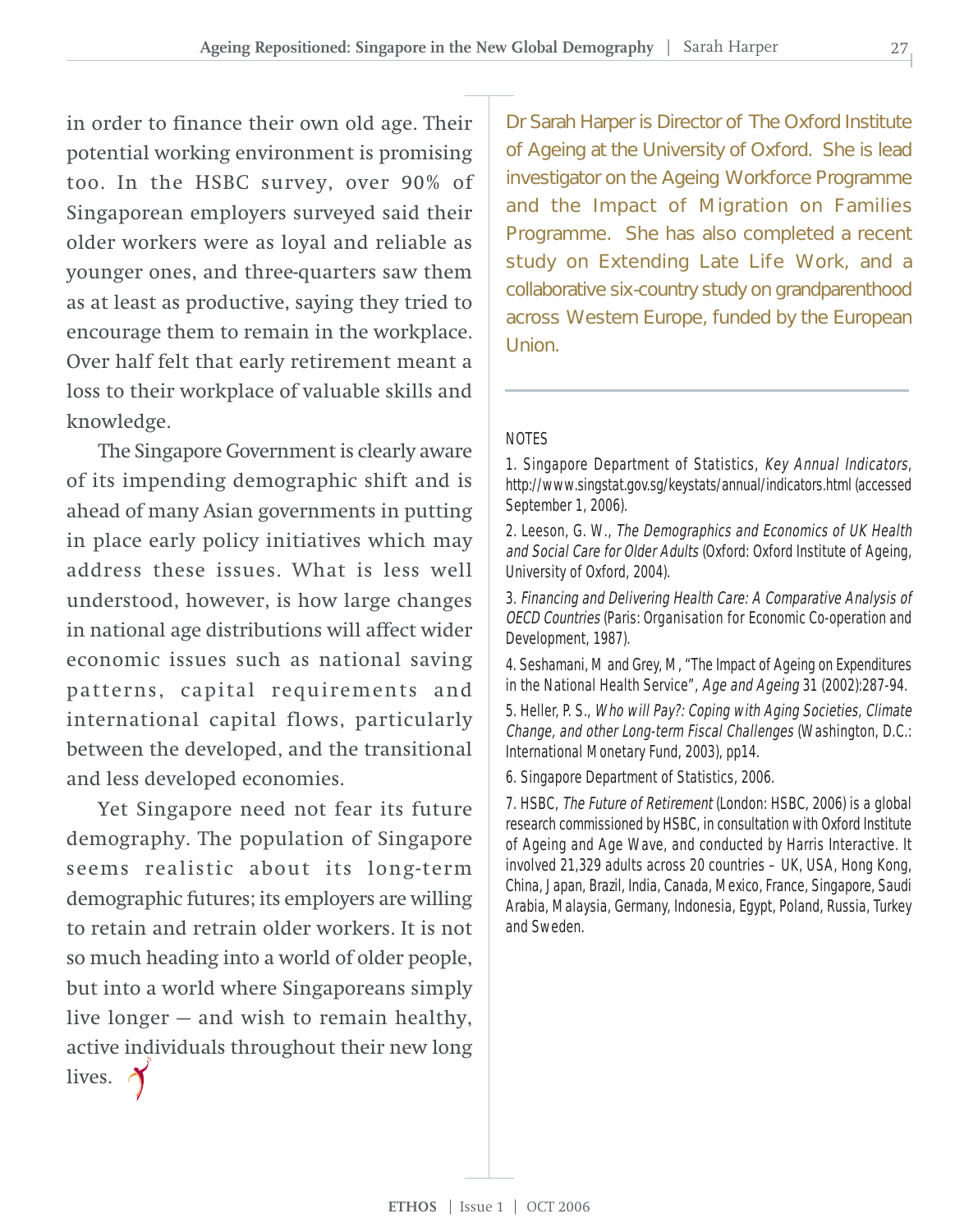

## Ageing Population: What to Expect and What to Do Norbert Walter

**What will the global ageing trend mean for finance, investment and production? Professor Norbert Walter highlights the economic implications of ageing in the coming decades.**

hat are the ramifications of a demographic shift towards an ageing population? When MUST A are the ramifications of a demographic shift towards an ageing population? When post-World War II baby boomers enter their retirement phase, the supply of labour will fall. In Germany, as in many other European countries, the population in the working age of 15 to 64 years is likely to shrink by around 20% between 2005 and 2050. This will put Germany's growth potential under pressure. If no action is taken, Germany's trend growth rate is set to be cut in half in the longer term

from its current level of 1.5%. The working age population in Singapore is likely to decline by 16% by 2050, reducing the share of 15- to 64-year-olds from 72% to 56%. All other things being equal, this would lower Singapore's growth potential by half a percentage point.

In addition, the quality of the labour supply could decline. Technical expertise is largely generated by young workers; productivity and innovation potential is likely to fall in ageing societies. Older workers are also usually less flexible and mobile than their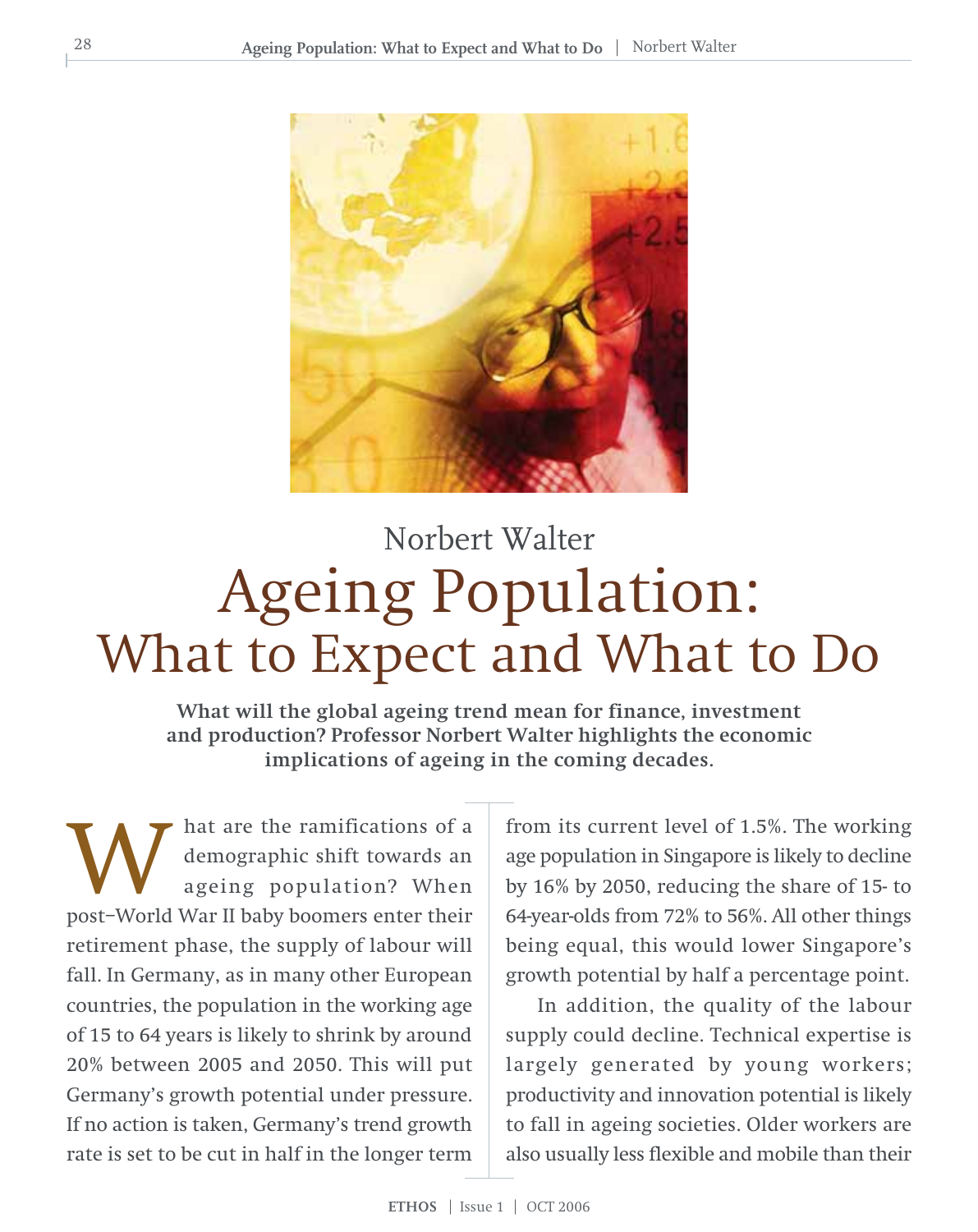younger counterparts. This restricted mobility of the labour force will in future slow down the formation of clusters of specialisation and structural change, since it is mainly younger workers who smooth the implementation of new product, process and management ideas. We must also expect less willingness to assume risk and a decline in the number of start-ups. In many countries, 25- to 45-year-olds are among the most active in setting up their own businesses.

How can we tackle the challenges of this demographic shift? In principle, lift the participation rate first; second, increase work life and third, raise net immigration. However, each of these measures can at best only dampen the negative demographic effects.

#### **STRETCHING THE WORKFORCE AND WORKING HOURS**

Policy makers have to focus on raising the participation rates of women and older people.

In Germany, only 24.3% of 60- to 64 year-olds are still gainfully employed. The Organisation of Economic Cooperation and Development (OECD) average is 38.5%, while the figure in the US is 49%. If Germany's

participation rate of the 55- to 64-year-olds matched the OECD average of 51.8%, the size of the workforce could increase by 2.25% or 800,000. The instruments to achieve a higher participation rate of the "young" seniors are manifold. Among them, the most important are to correct the inducement of early retirement, reduce the period of entitlement to unemployment benefits, and eliminate high severance payments, extensive job dismissal protection as well as seniority principles.

Europeans should start working at an earlier age and retire later. In the public sector in particular, early retirement is granted much too often and at subsidised conditions, especially in Italy, France and Germany. Singapore has extended its prescribed minimum retirement age from 60 to 62 years; efforts to recognise the contribution and significance of older workers are steps in the right direction.

In addition, the participation rate for women must be raised by implementing new child-minding arrangements and more creative working time models and speeding up organisational reforms. This is an area in which both Germany and Singapore can further improve.

An ageing population will change the structure of the economy, principally to the benefit of the healthcare sector.

> Average weekly and/or annual working times could also be increased. Fewer workers have to work more hours in order to compensate for the negative demographic effect on potential growth. This implies, among other things, a higher share of women in the workforce or greater numbers in part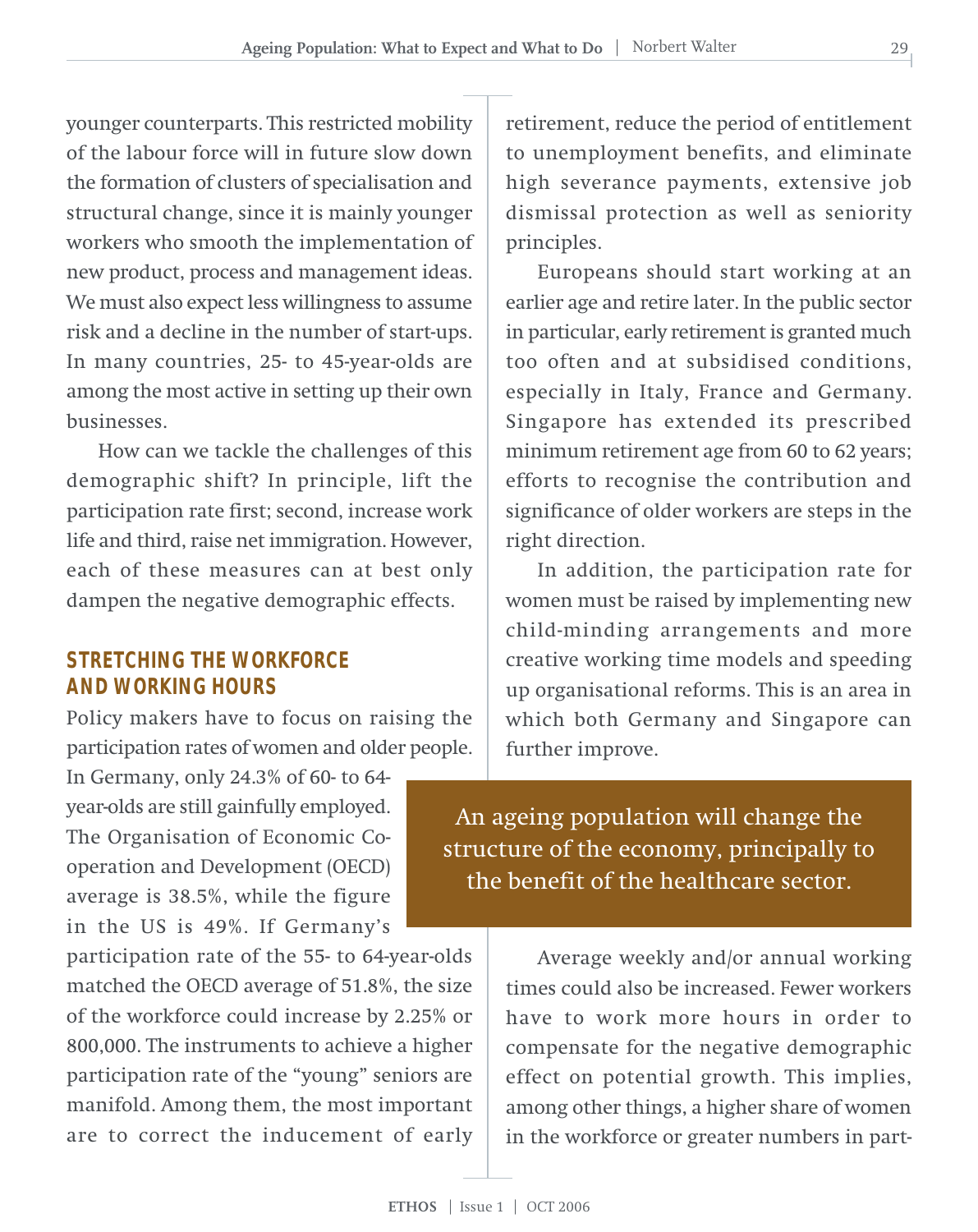time jobs switching over to full-time positions. This also requires an increase in collectively agreed weekly working times.

#### **MIGRATION WILL HELP, BUT WILL NOT REVERSE THE SHIFT**

Economies with a shrinking and ageing population obviously need selective migration and thus a sensible immigration policy. Immigration cannot reverse the unfavourable demographic shift – at least not within reasonable, socially acceptable parameters. To illustrate this: all else being equal, Germany will need net immigration of over 500,000 persons every year to stabilise the labour force at its present size.

Immigration can, however, help to slow down the process of ageing and shrinking of the population and mitigate its negative economic consequences. The younger, more flexible and better qualified the immigrants, the more favourable the outcome would be. In traditional pro-immigration countries, it is normal for immigration to be regulated accordingly. EU states could adopt some of these standards.

Migration policy should not stop at identifying suitable immigrants, but should also help them integrate well into society. It is of great importance for the host countries to promote harmonious race relations. Singapore is fortunate in this regard as it naturally understands the complexities of a multi-racial nation.

## POPULATION TRENDS: LOOKING AHEAD

The development of the population over the next decade could make us imagine that all is well. Population numbers in Western Europe are expected to increase until 2020, but will then decline dramatically. Between 2020 und 2050, they will shrink by almost 16.5 million or 3.5%, according to UN projections. According to the UN, Singapore's population is also set to shrink by 2% or by some 108,000 persons between 2035 and 2050. However, it will still be almost 900,000 more people in 2050 than today. Other countries in Asia will face the same problem but with different starting points. Asia's population as a whole will continue to increase well into 2050, thanks to the growing populations in most Asian countries, most notably India, Indonesia, Pakistan and Bangladesh.

#### **BIRTH RATE LAGGING BEHIND REPLACEMENT RATE**

The reason for the decline in Europe's population is that the birth rate is much lower than the replacement rate and even the steady rise in life expectancy cannot offset its impact. Germany is at the lower end of the European Union (EU) scale with 1.4 children per woman. For nearly 30 years, only two-thirds of the parent generation has been replaced. The

Continued on page 31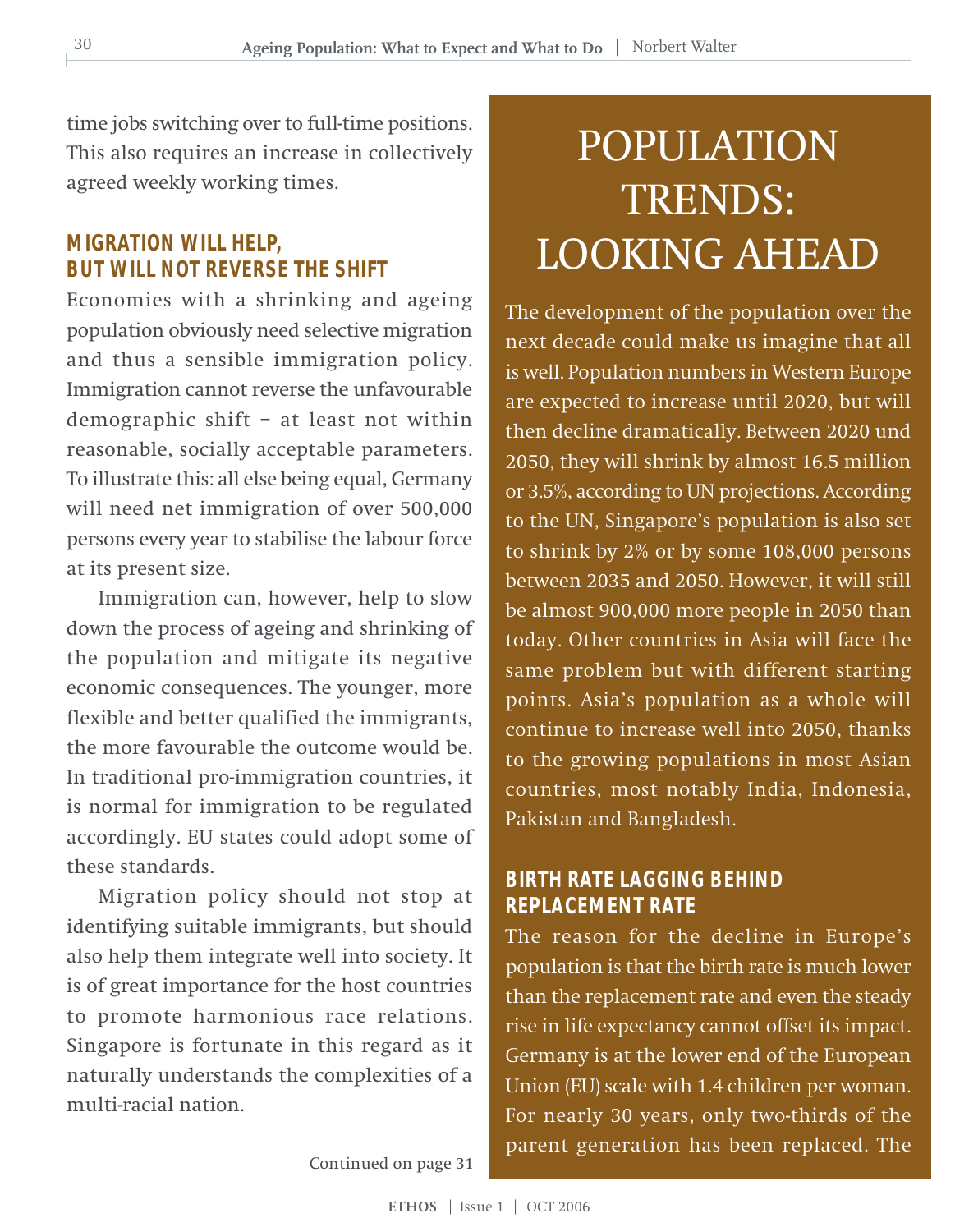Federal Statistical Office population projections for Germany are based on a constant birth rate of 1.4 children per woman between now and 2050. Singapore's current birth rate, at 1.24, is at similar levels.

#### **LIFE EXPECTANCY TO INCREASE**

Life expectancy in Europe will rise by around three years by 2020 and seven years by 2050. In Asia, coming from a lower base, life expectancy will rise by some four years by 2020 and 10 years by 2050. Global life expectancy has risen in almost linear fashion by 2.5 years per decade during the last 160 years. In Germany, life expectancy has increased by no less than 30 years in the last 100 years. In the past, life expectancy has been systematically underestimated. Demographic experts are discussing whether there is actually a limit to life expectancy. Some argue there is none.

The confluence of a low birth rate and the rising life expectancy will cause the median age in Germany to increase considerably: by 2050 half of the population will be over the age of 47.4 years against 42.1 years in 2005. Singapore's median age is expected to increase by 14.6 years to 52.1 years in 2050. It will almost match Japan where the median age will rise by almost 9.5 years to 52.3 years. By contrast, the population of the US will be among the most youthful of the industrial nations in 2050. The median age there will rise by 5 years to 41. – Norbert Walter  $\mathcal X$ 

#### **MAKING UP FOR A DECREASE IN QUANTITY BY AN INCREASE IN QUALITY**

The economic success of a country, and the creativity and productivity of its citizens are only partly a question of population size and age. More important are their knowledge and skills as well as their work ethic.

Europe has to reform its education system. The decisive step will be to shorten the duration of school education and to increase competition between educational institutions. Universities should be granted autonomy in matters of personnel and fees. The high spending on education in the US is the reason why a relatively large share of the population (38%) has completed higher education. Germany can by comparison only boast a share of 24%, matching the OECD average. In Singapore, around 20% of the population has completed university, a level which is still below the OECD average. However, Singapore is increasingly looking to adapt American models of education for its own system in order to increase its attractiveness in the global education market, and to raise the numbers of foreign students from 60,000 in 2003 to 150,000 in 2012.

#### **LIFELONG LEARNING, MOBILITY AND FLEXIBILITY**

Yet school education will no longer suffice as the vocational preparation for one's whole life. Students and workers have to understand that their education and training are their most important investment in life – much Continued on page 32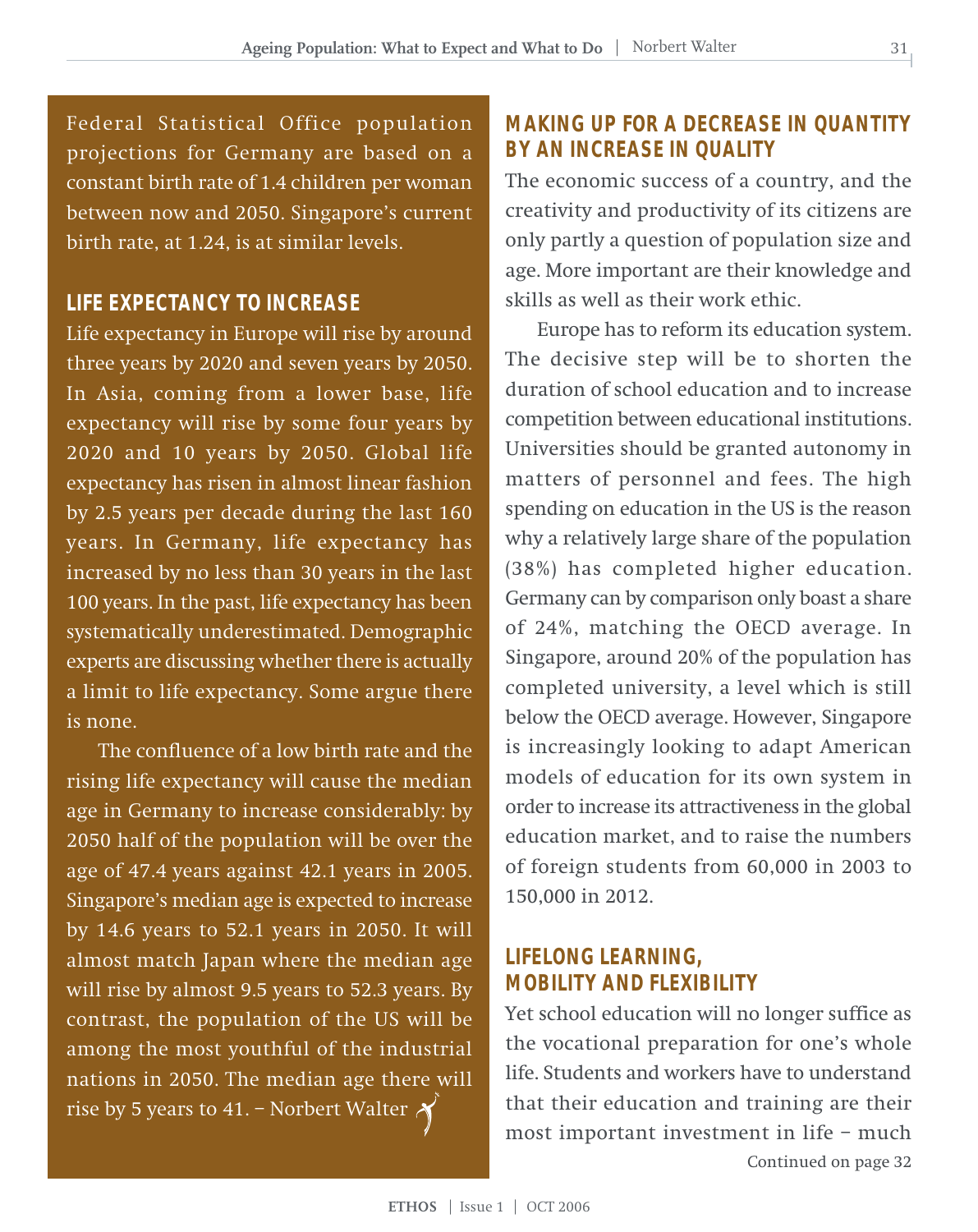## POPULATION **TRENDS** WORLDWIDE

Demographic developments will vary across Europe in the coming decades: while the population will decline in many countries, such as Germany, it will rise in France, Ireland, the Netherlands and the UK.

#### **POPULATION CHANGE BY 2050 (EUROPE)**



 Asia's population will continue to increase well into 2050. Yet some countries will face a declining population:

#### **SHRINKING POPULATIONS IN ASIA**

South Korea -10% between 2025 and 2050 Singapore -2% between 2035 and 2050 China  $-4\%$  between 2030 and 2050

bigger than a car or a flat – which will keep them employable in an ever faster changing environment. In this respect, Europe can learn a lot from Asia. Lifelong learning is no longer a choice but a must for workers of the future. However, the onus is not only on workers; management principles and systems have to change too.

Labour markets in Europe need to be made more flexible. The principal goal is to improve the incentive for firms to hire new workers, by pursuing a moderate wage policy geared towards the needs of labour market adjustments and towards the abolition of excessive protective provisions that stymie job creation. Greater tolerance for risk-taking is required, with regard to matters such as dismissal protection and starting up a company. Greater mobility is also needed, for example, a greater willingness to relocate or change jobs.

In particular, the work ethic has to be boosted, in terms of work intensity, working hours and learning time. Motivation to do a good job must be remunerated in pecuniary and non-pecuniary ways.

#### **IMPLICATION ON ECONOMIC SECTORS**

An ageing population will change the structure of the economy, principally to the benefit of the healthcare sector. Other business lines that stand to gain are asset management, pharmaceuticals, bio-technology, medical technology, support and social services. Niche products and services for an older population will be in demand.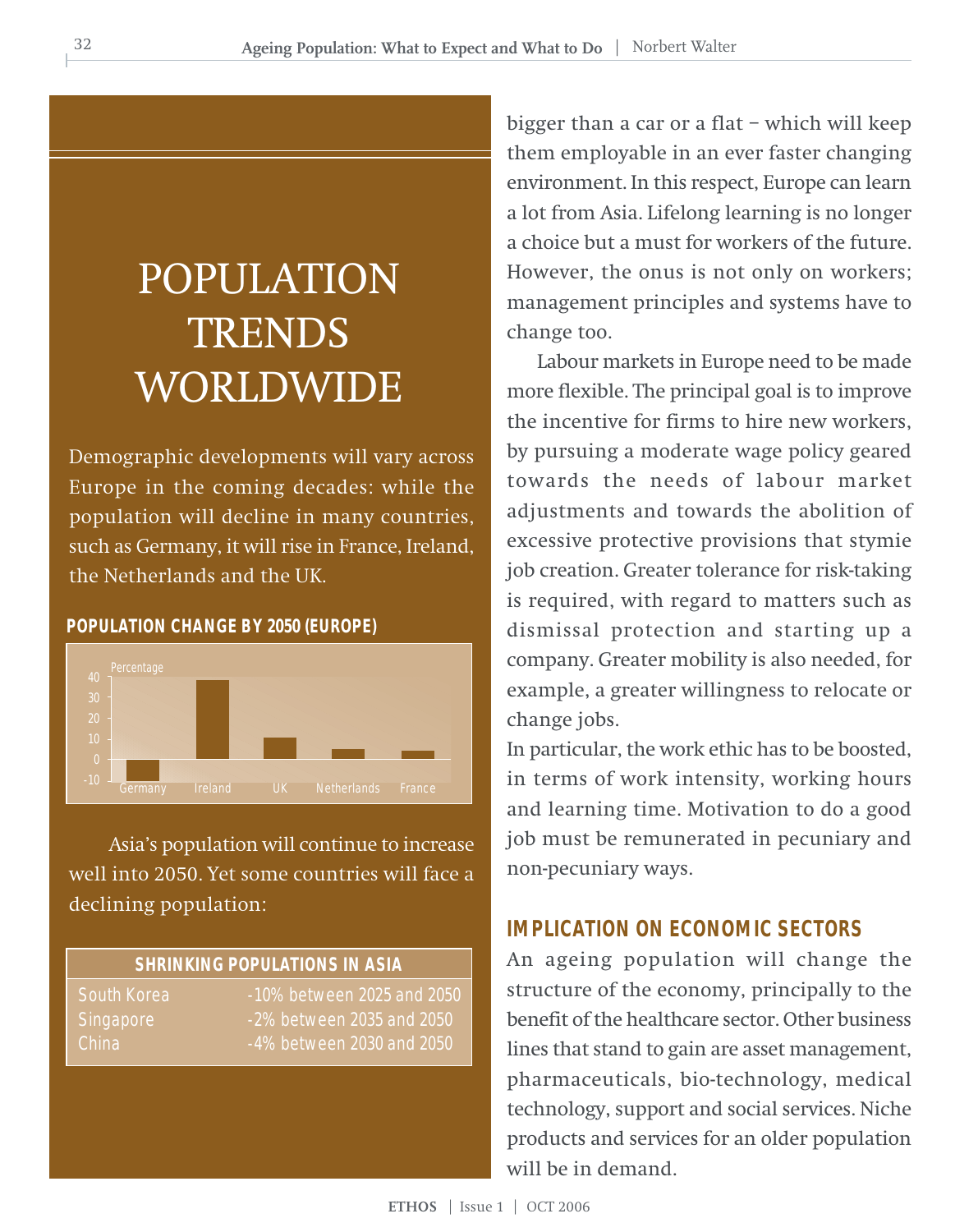Products and services bought primarily by young people and families, including toys, family vacations and single-family homes, will have less growth potential. Manufacturers of internationally tradable goods can partially compensate for this by increasing their exports to more populous and younger regions. Suppliers of products and services provided directly to the local customer, such as retailing and real estate, will be hardest hit by population decline.

#### **PENSION SCHEMES: RETHINKING PRIORITIES**

Pension and healthcare systems are probably the most intensively discussed consequence of population trends. For the past 30 years, old-age provision has been insufficient in Europe. For an entire generation, we have failed to set aside reserves for the future one way or the other. Instead, with the pay-as-yougo system, we have put an ever-increasing burden on present and future working generations.

The ageing of society will put pay-as-you-

go systems under catastrophic pressure: contributions are falling with the decreasing number of contributors, while paid-out benefits will rise sharply as a result of the increasing number of pensioners and the extension of pension periods.

Efforts to correct imbalances by raising contribution rates or broadening the tax base will likely lead to a dead end as they lead to fewer jobs and more emigration.

However, old-age pension systems based more strongly on personal or occupational schemes also face a challenge. In periods of shrinking growth, traditional occupational pensions (defined benefits), especially those based on book reserves, run into the same problems as public pay-as-you-go systems in markets with a domestic orientation. This is because the massive deterioration of old-age dependency ratios also applies to companies.

Occupational and personal pension plans which are based on funded schemes, especially ones diversified with a strong international orientation, could perform better, although it is true that in the last three years, many of these pension systems also had to cope with considerable setbacks due to tumbling stock prices. While the extent of the under-funding of company pension funds is rapidly and almost fully reflected, this does not apply to old-age provision in the public sector and the statutory pension schemes, where transparency is insufficient. Here, a rapid, full-scale correction is required.

Privatisation, public-private partnerships and private initiatives will play a key role in absorbing the pressure on public finances and social systems.

> In Singapore's context, the Central Provident Fund (CPF) is among the most advanced in Asia, yet there are still challenges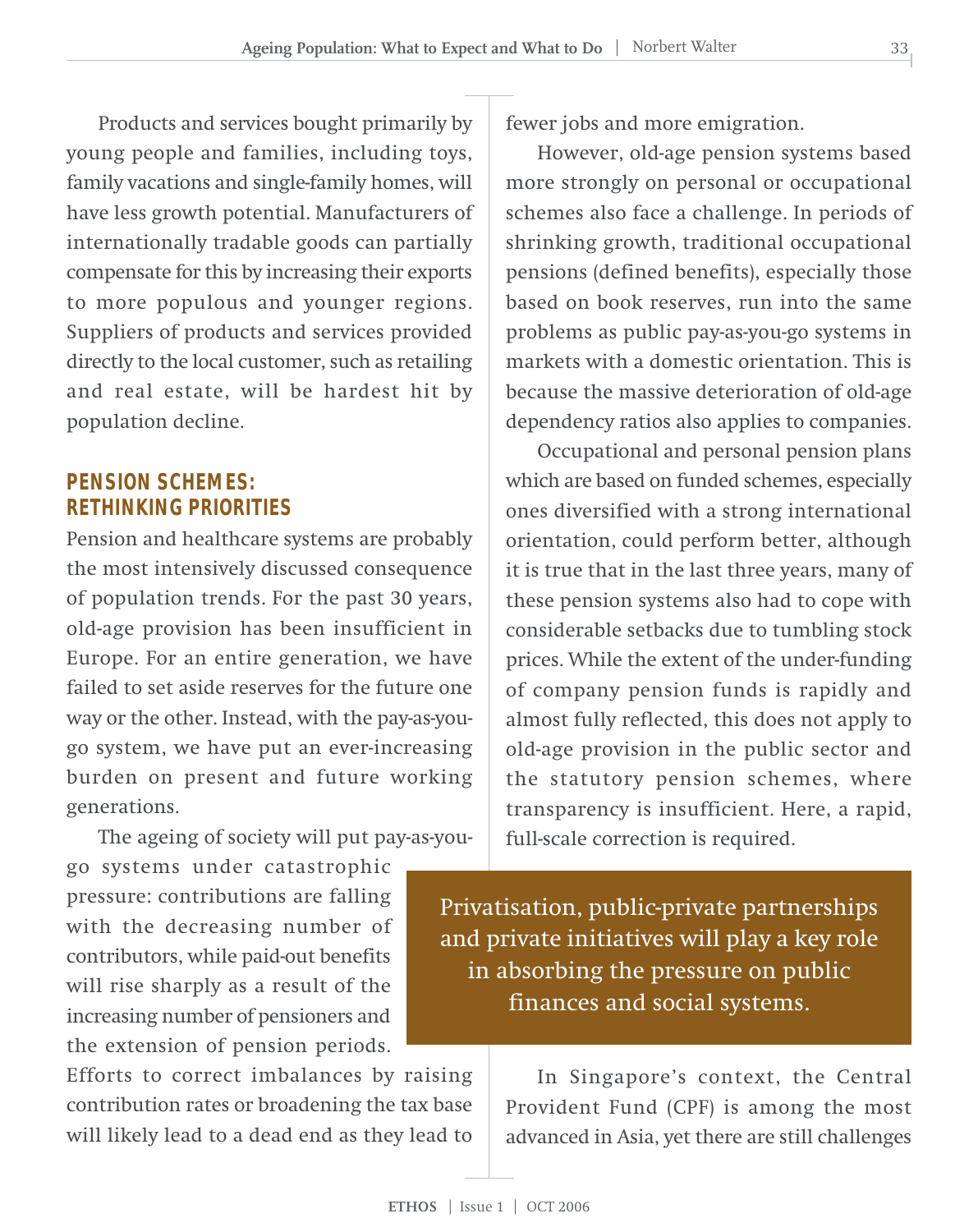to overcome. Recent findings suggest that the population's need to finance housing, for instance, has eaten into their retirement reserves. The CPF, as well as its members, may benefit from a review of its priorities.

#### **FUNDING PENSIONS: THE NEED TO DIVERSIFY**

Investment decisions in funded pension systems have to become more intelligent. All pension systems have to take account of the fact that the yields of investments in the next 30 years will be far below the levels of the last 30 years. In my view, half the yield level should be a safe bet, while two-thirds would be the best-case scenario. To count on more would be to exaggerate expectations with regard to pension payments.

In the financial market, calculations show a drop in capital yields until 2035 of about 1.25%, without considering international diversification. Some argue that when the baby boomer generation starts to retire and consume its capital in the coming 15 years ("dissaving"), there is a risk of a falling saving rate and lower yields on financial assets ("asset meltdown hypothesis"). Others disagree and argue that dissaving will happen gradually, investments will be internationally diversified, and those still working will likely increase the level of their private retirement savings. In this regard, government policies may be able to play some role in helping to sway the population to make the right choices.

State pensions in pay-as-you-go systems and returns on domestic investments depend

on economic growth at home. Therefore, investing abroad is the only way to decouple retirement incomes, at least in part, from economic development in the home country. One could invest in export-oriented companies. If more capital is to flow into emerging market economies, strategies must be developed to promote risk management and financial stability. Successful financial services providers will probably act increasingly as intermediaries in the next few decades, gathering liquidity in the ageing European countries and passing it on to emerging markets which demonstrate greater political and economic stability.

The future of European government bond business depends primarily on whether the ageing countries manage to reform their social security systems and reduce their debts in time. Governments failing to cut their deficits run the risk being downgraded by rating agencies.

Europe has generally recognised that payas-you-go pension systems alone are not a sustainable solution for retirement income and must therefore be supplemented by funded pension systems. Currently, 80% of an average pensioner's income is state-financed in Germany, compared with 45% in the US and 65% in the UK. Retirement provision, and thus asset management, will profit most from the ageing process in Europe, as the volumes of institutionally managed assets in many Continental European countries such as Germany, Spain and Italy, are considerably smaller than that in the US and Britain.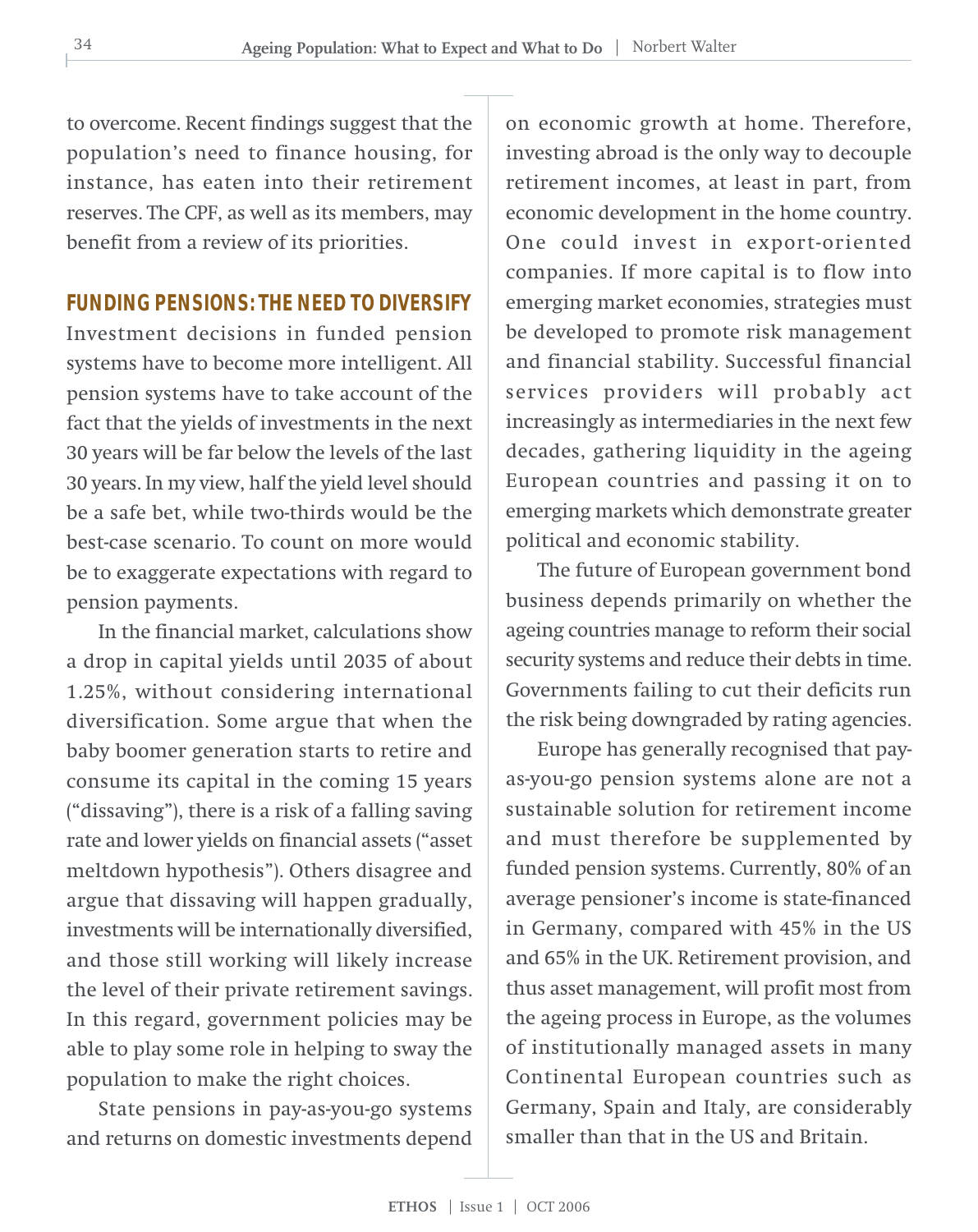## GLOBAL SHIFTS IN SAVINGS AND INVESTMENT

Population ageing and decline will influence global economic and political power structures as well as international capital flows and exchange rates. Already, there have been endless debates on the current global imbalance and the need for Americans to save more and Asians to spend more. Generally, there is scope for Asians to spend more based on the overall increase in population size between now and 2050, but this will not necessarily apply in countries such as China, South Korea and Singapore, where the domestic population will shrink in a few decades' time. In the future, savings plans will have to take into account a higher dependency ratio in these countries.

Inter-regional and inter-temporal differences in ageing result in divergent saving and yield effects ("demographic arbitrage"). Over the next few years, saving and capital accumulation will probably focus on the European countries – where baby boomers are in their main saving phase – providing great opportunities for asset managers.

Lending will tend to shift increasingly to the US, Asia and Latin America, where large numbers of young people are expected to be seeking loans and equity capital for business and private purposes. However, the absorption capacity of younger emerging countries could be a limiting factor. Political and economic stability in the emerging markets are essential premises for the stronger inflow of capital. Given this trend, lenders and borrowers will place rising demands on risk management for credit and currency businesses.

There is considerable growth potential in countries where birth rates have fallen only in the last 10 to 20 years or where the population continues to grow. If this demographic window of opportunity is combined with favourable political and economic conditions, the growth potential is high. Countries that fall into this category include those in Asia (India, Indonesia and the Philippines), Latin America (Argentina, Brazil and Mexico), and the US.

Foreign capital investment by European countries in the younger economies of South America and Asia is expected to increase substantially, and also in the Middle East and Northern Africa depending on political and economic developments. OECD calculations suggest that G3 net foreign assets will expand strongly until about 2030, and then fall again via current account deficits of up to 3% of GDP. – Norbert Walter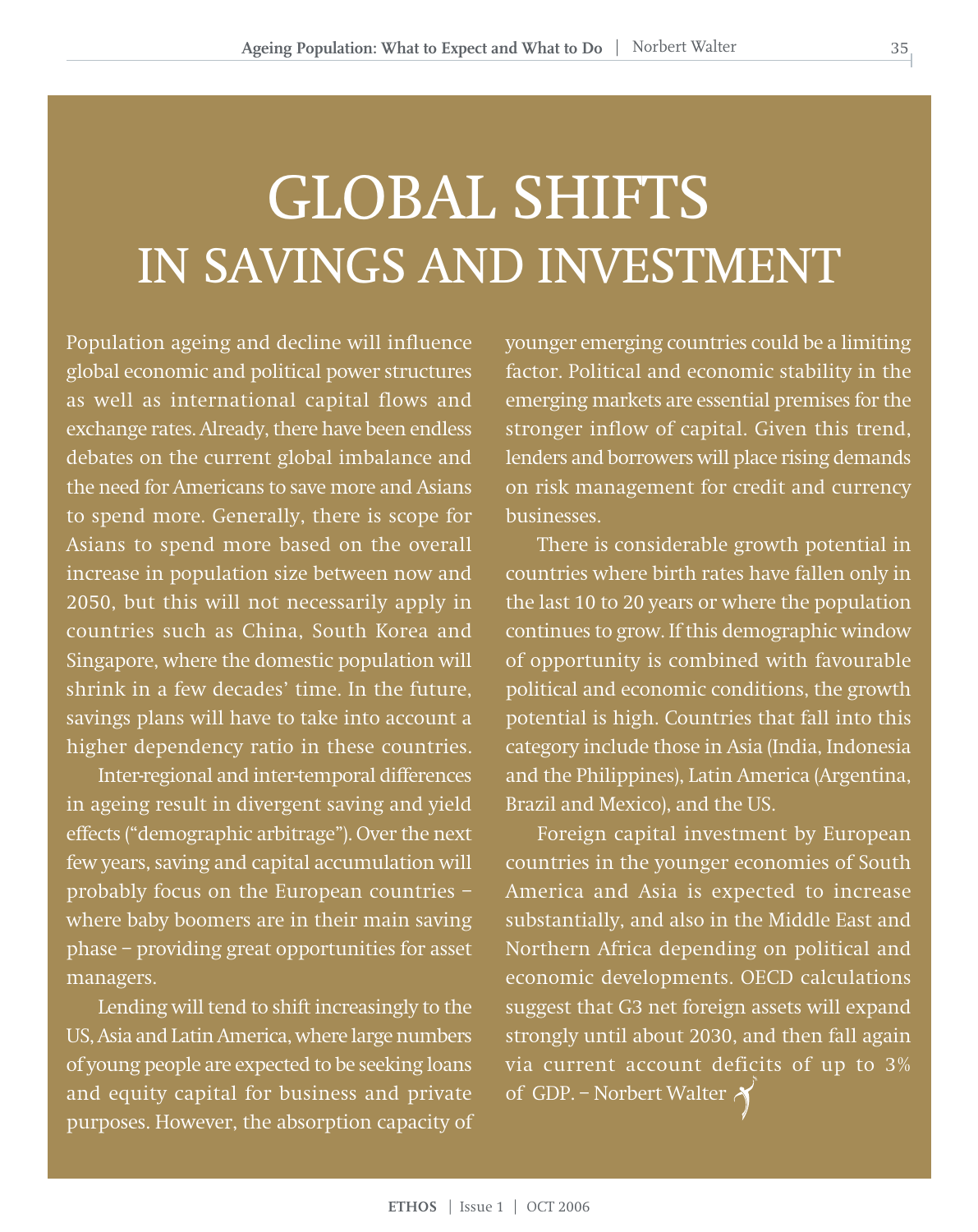#### **DEMOGRAPHIC CHANGE AND CORPORATE BEHAVIOUR**

The ability of ageing European societies and economies to adapt and adjust is crucial to master the challenges of a demographic decline. The job must not fall solely to the public sector; we must enlist the help of everyone. Privatisation, public-private partnerships and private initiatives will play a key role in absorbing the pressure on public finances and social systems.

Private-sector entities must be made aware of the challenges facing them as the labour pool shrinks. Demand for less qualified staff is likely to continue to fall in the future, making it unrealistic to hope that the problem of unemployment will be solved by demographic change. The competition for highly qualified employees ("war for talents") is likely to become more intense and inflate salaries for this group.

#### **CONCLUSION**

The impact of the demographic shift will be wide-ranging, leading to changes in the way various sectors operate as well as the way individuals live. Appropriate migration policy should help mitigate some of the negative implications in the countries with a shrinking population, but it will not reverse the overall population trend.

In preparation for a smaller pool of labour in the next few decades, more economicallyinactive persons need to be enticed to enter the workforce. These include women and the

elderly. However, suitable work arrangements for women must be arranged so as not to depress the birth rate further. Furthermore, stretching the working life will be necessary to reduce the burden on the active population. This must be supported by life-long learning and improvements in the health and recreation sectors. The government must raise public awareness of the implications of an ageing society in addition to thoroughly preparing key sectors such as education and healthcare in the coming decades.

Pension schemes will have to enlist the help of all stakeholders. Priorities must be reviewed in order to make sufficient provision for old age. In addition, expectations for investment returns must be realistic. The scope of investment activity will certainly have to be enlarged, which will necessitate an upgrading of risk management and capital market efficiency in emerging markets.  $\lambda$ 

Professor Norbert Walter is Chief Economist of Deutsche Bank Group. He manages Deutsche Bank Research, Deutsche Bank's think tank, which covers, inter alia, economic forecasting, country rating and sector analysis. Services are rendered to the Bank's board, staff, customers and the general public. In addition to holding these responsibilities at Deutsche Bank, Professor Walter is a member of the Inter-Institutional Monitoring Group for securities markets. For more information, please visit Professor Walter's Homepage www.norbert-walter.com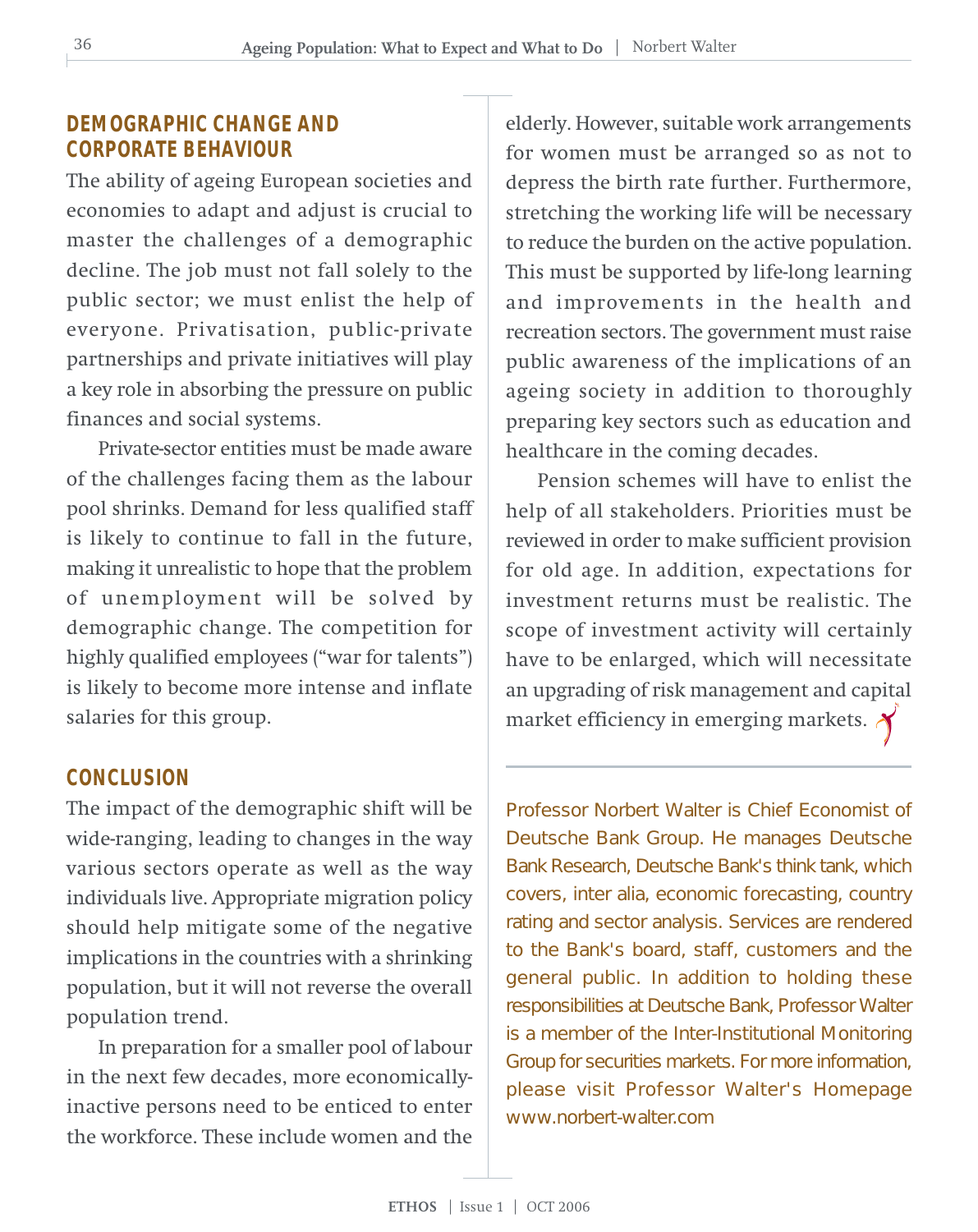## Opinion

## The *Real* Challenges of an Ageing Population Andrew Kwok

he ageing of populations worldwide has had national governments scrambling to stave off looming The ageing of populations worldwide<br>
has had national governments<br>
scrambling to stave off looming<br>
economic decline and fiscal disarray. Common policy measures to this effect include raising the retirement age, encouraging savings, and tightening the eligibility criteria on social security. The underlying principles are sound: extend the working life of healthier, longerlived individuals, exercise prudence, and reduce the burden on fiscal and social support systems.

Yet policy makers will need to address more fundamental issues to be truly effective in the long term. For instance, is raising the retirement age helpful if there are no new jobs to fuel demand for elderly workers? What causes over-consumption and hinders people from saving? What is the extent of the Government's responsibility for retirement financing, vis-à-vis the individual's?

Singapore faces challenges on each of these fronts. Economic and job growth can be limited by a small population size and talent pool. A longstanding policy stance encouraging home ownership, coupled with high property prices, may reinforce overconsumption. In addition, the Singapore Government, having shunned the Western social security model, needs to find ways to care for an increasing pool of low income elderly, without eroding the work ethic or undermining familial and community support structures.

#### **THE RACE FOR GROWTH**

In tackling the challenges of an ageing population, oft-mentioned factors such as social security, elderly-friendly infrastructure or healthcare provisions are clearly valid concerns. Nevertheless, developed countries have been able to sustain increasingly elderly populations primarily because rising productivity has outweighed the costs on society. Economic growth – sustained by a highly competitive and innovative economy and a well-trained workforce – is the best defence against any potential crisis arising from an ageing population. Part of the energy devoted to examining the implications of an ageing population may be better spent on strengthening the fundamentals for a strong and vibrant economy.

An ageing population with a shrinking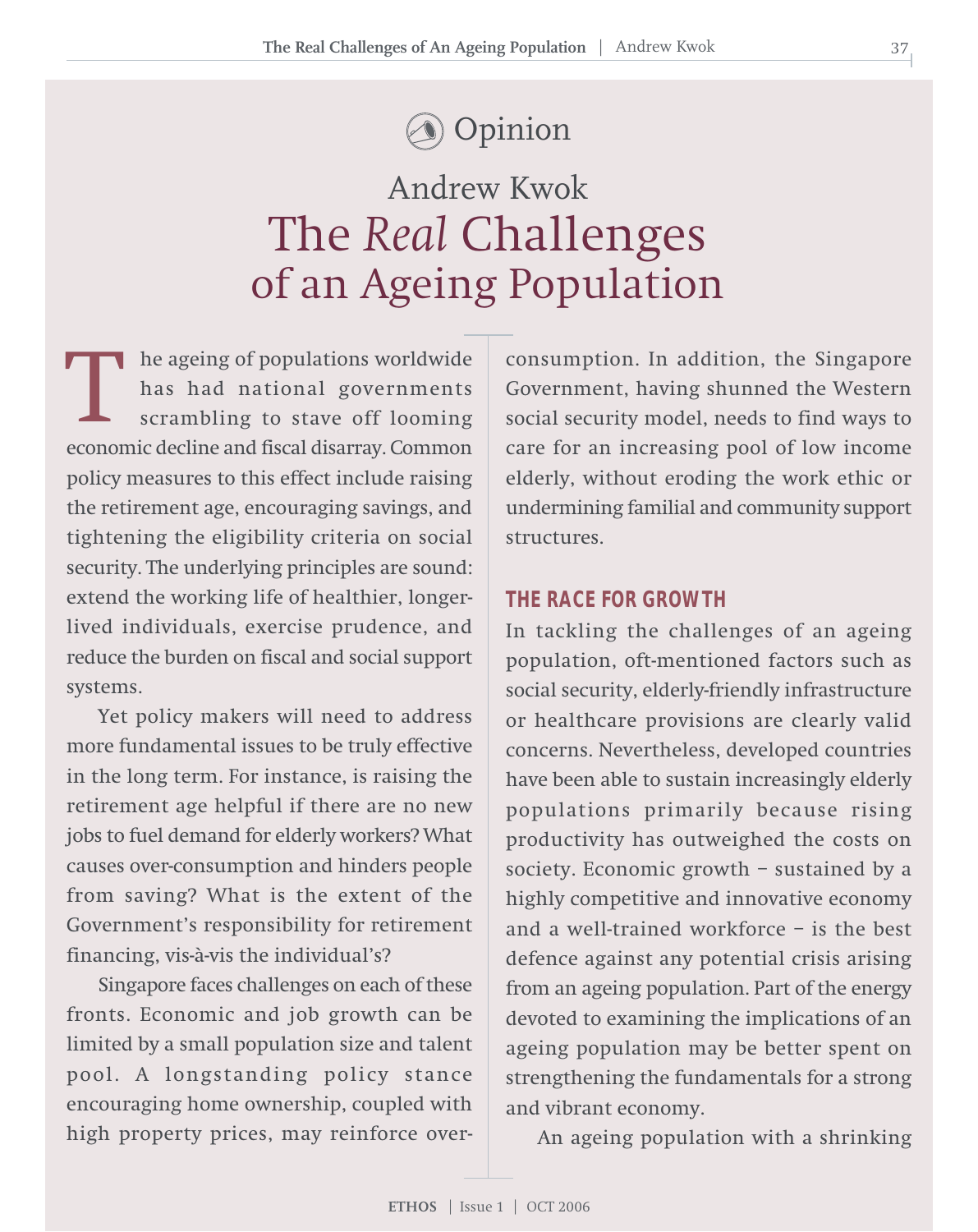workforce calls for stronger economic growth to compensate for the increased costs to the economy. Ironically, to grow its GDP by an average of 3% to 5% annually, the Economic Review Committee estimates that Singapore needs to increase its labour force by 1% to 2% a year.

Furthermore, Singapore's current population size limits the extent of expansion possible. Global cities, centres for international commerce, trade and finance like New York, London and Tokyo average a population of 7 to 8 million. With a large talent pool to draw from, these cities can support diverse industries and services. Singapore cannot rely indefinitely on a few key industries to drive growth, as increasing global competition will make it harder for Singapore to maintain its market share. Furthermore, dependence on a few key sectors leaves the entire economy vulnerable to the cycles of these industries.

Singapore's current sub-replacement Total Fertility Rate (TFR) of 1.24 offers little hope of kindling population growth. If Singapore is to grow its workforce, it will have to increase the current stock of non-citizens. However, citizens must be able to accept a larger pool of migrants than they have been accustomed to.

This policy is clearly challenging. Migration is not a tap that one can turn on and off at will. More notably, it can be difficult to garner public support, as the Government may be viewed as catering to the interests of foreign talent at the expense of locals. It will be tough,

but crucial, to persuade citizens of the need to grow the population in good time. The Government should capitalise on the current cycle of healthy economic performance and high employment to introduce aggressive immigration policies that will boost its population.

#### **TACKLING OVER-CONSUMPTION**

Singapore's savings rate is already one of the highest in the world. Exhorting citizens to save more will have a marginal net effect. Instead, the focus should be on addressing over-consumption, particularly on housing.

Since Singapore's independence in 1965, housing policy has played a pivotal role in national development. As incomes rose, so did home ownership, surging from 29% in 1970 to 90% in 2003. Even among the lowest 20% income households, home ownership rates were as high as 87%. They have, on average, accumulated home equity (the sum they would earn after selling their flat and paying off their outstanding home loans to the Housing and Development Board) of \$138,000 per household.

Current rules allow citizens to use their Central Provident Fund (CPF) accounts, intended for retirement, to finance their mortgages. This, coupled with easy access to loans with relatively long repayment periods, makes monthly instalments more affordable and facilitates larger home purchases. Indeed, liquidity in the market was one factor that contributed to a significant inflation of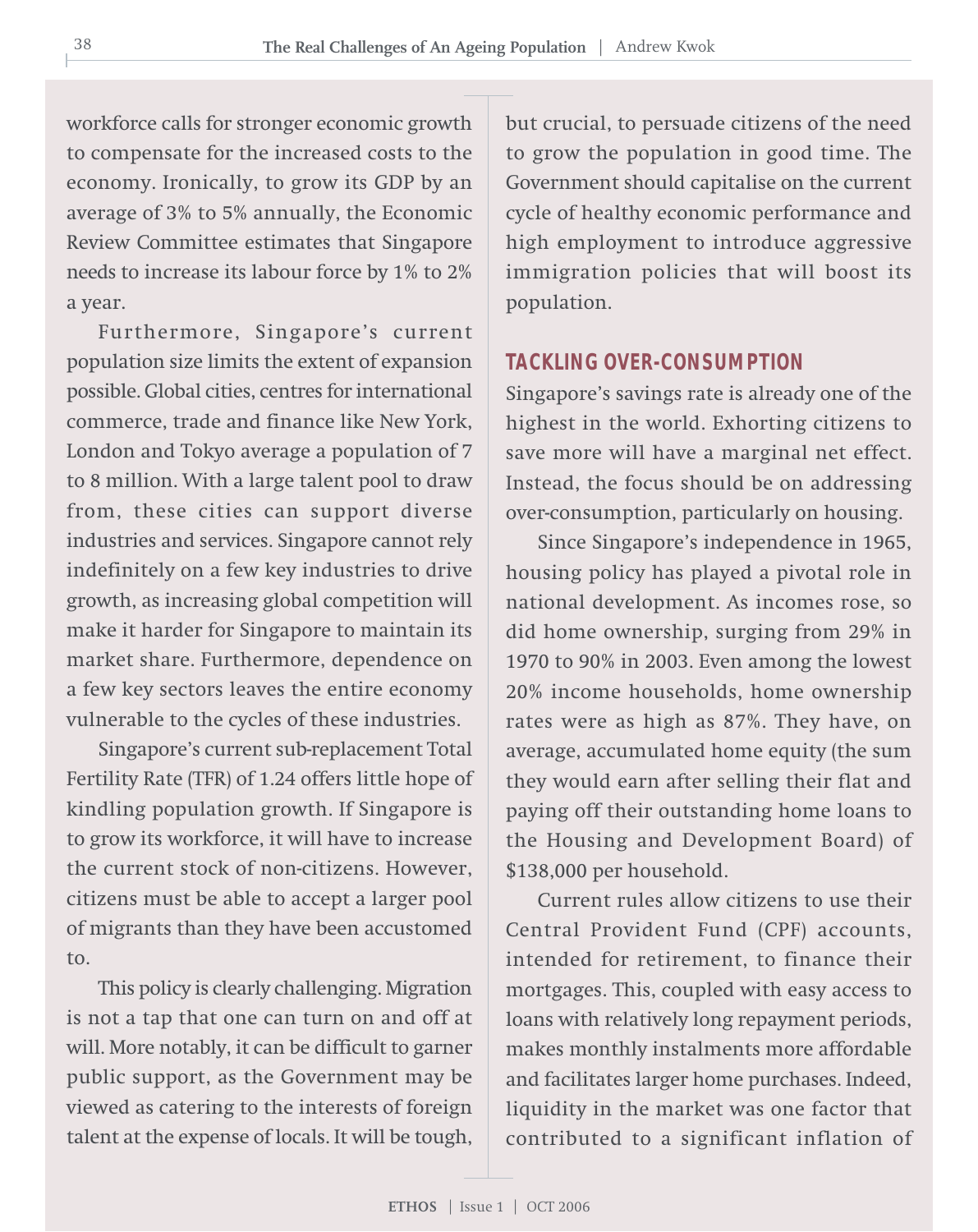property prices in the nineties. Earlier, in the 1980s, the Government also stopped building smaller sized flats because demand was leaning towards larger apartment units. With easy financing and lack of choice, some people may have been encouraged to buy larger properties and take on heftier loans.

Housing has a considerable impact on retirement adequacy because overconsumption in property adversely affects the ability to save, reduces capital available to invest in other assets, and thereby results in a smaller retirement nest egg. People have more of their wealth locked up in housing than in other assets, yet have relatively few avenues to monetise housing equity, especially when the property market is weak.

As a foremost factor affecting financial adequacy for retirement, housing policy as a whole may need to be rationalised. Housing as an investment tool should also be deemphasised, particularly when expectations of property assets rising indefinitely are likely to be misplaced. In recent years, steps have been taken to address this issue. The Government has tightened controls on the use of CPF funds for housing purchases, as well as resumed the construction of two- and three-bedroom apartments.

#### **DRAWING THE LINES OF RESPONSIBILITY**

In Singapore, it is socially accepted that families should bear the filial responsibility of caring for their elderly. However, appearances of functioning familial support structures could be unreliable. The normative expectation of caring for aged parents should be discerned against actual behaviour, as normative culture can act as a cover, concealing more serious problems. These difficulties may not be surfaced or adequately dealt with because grown children avoid the issue, and aged parents are too embarrassed to talk about them openly. Academics point out that in reality, more and more children are no longer supporting their parents, even in countries like South Korea, where a strong normative culture of filial piety still holds sway.

As the ratio of children to parents decreases, filial piety should not be emphasised to the point of creating an unrealistic burden on children. The concept of filial piety can be used to raise awareness and garner support for a family approach towards caring for the elderly, but the provision and regulation of community and institutional care may need to be expanded, and should not be seen as an arrangement of last resort.

From the point of view of an ageing Singapore, these three key challenges – generating economic growth, avoiding overconsumption of housing and remapping the lines of responsibility for the elderly – will demand shifts in policy. How Singapore turns out as we age will likely be influenced by how these challenges are met.  $\gamma$ 

Andrew Kwok is a Research Associate at the Institute of Policy Development, Civil Service College.